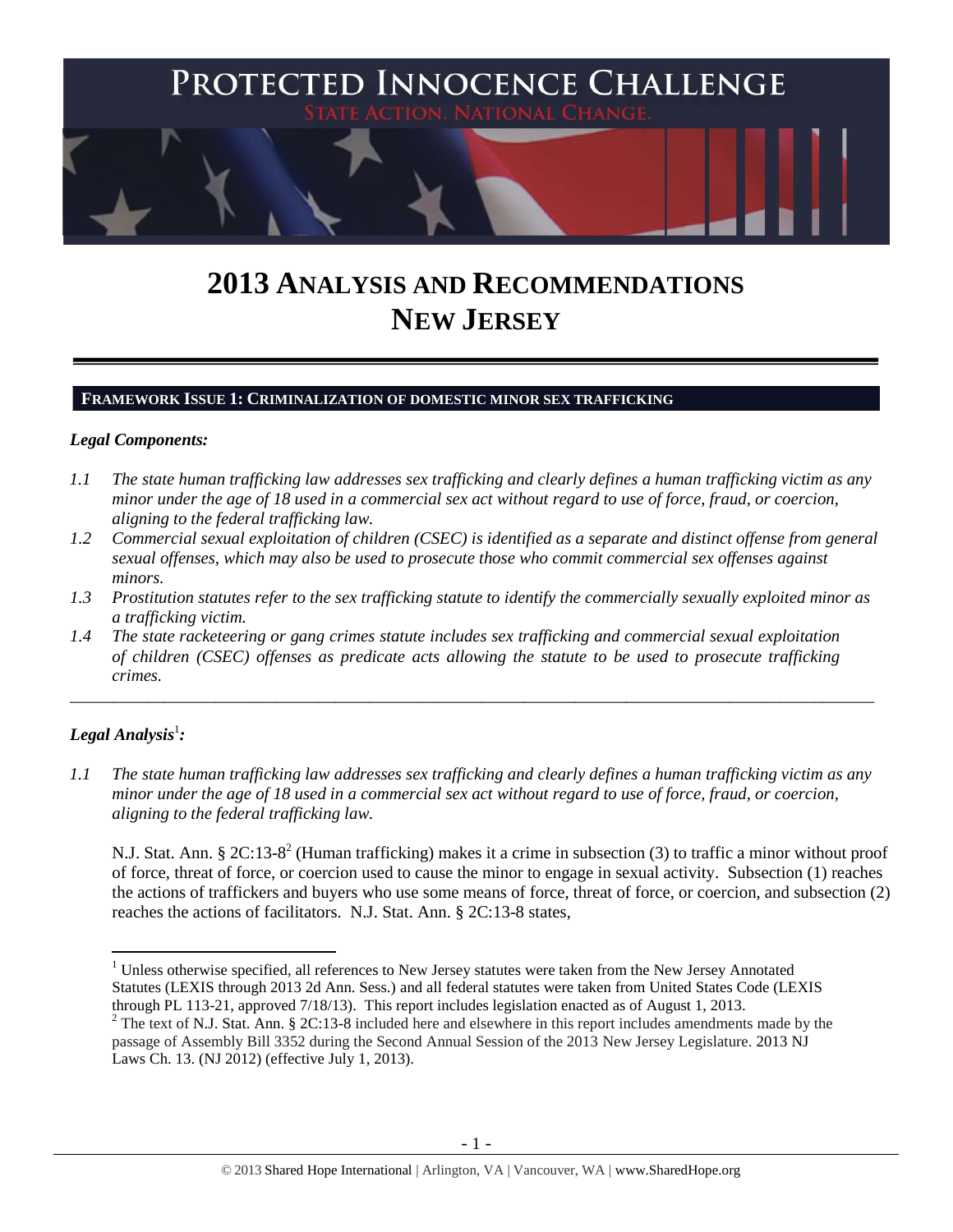a. A person commits the crime of human trafficking if he:

(1) knowingly holds, recruits, lures, entices, harbors, transports, provides or obtains, by any means, another to engage in sexual activity<sup>3</sup> as defined in paragraph (2) of subsection a. of N.J.S. 2C:34-1 [Prostitution and related offenses] or to provide labor services:

<span id="page-1-0"></span>(a) by causing of threatening to cause serious bodily harm or physical restraint against the person or any other person;

(b) by means of any scheme, plan or pattern intended to cause the person to believe that the person or any other person would suffer serious bodily harm or physical restraint;

(c) by committing a violation of N.J.S.2C:13-5 [Criminal coercion] against the person;

(d) by destroying, concealing, removing, confiscating, or possessing any passport, immigrationrelated document as defined in section 1 of P.L. 1997, c. 1 (C. 2C:21-31[Unauthorized practice of immigration law; penalties]), or other document issued by a governmental agency to any person which could be used as a means of verifying the person's identity or age or any other personal identifying information;

(e) by means of the abuse or threatened abuse of the law or legal process;

(f) by means of fraud, deceit, or misrepresentation against the person; or

(g) by facilitating access to a controlled dangerous substance or controlled substance analog as set forth in chapter 35 of Title 2C of the New Jersey Statutes; or

(2) receives anything of value from participation as an organizer, supervisor, financier or manager in a scheme or course of conduct which violates paragraph (1) of this subsection; or

<span id="page-1-1"></span>(3) knowingly holds, recruits, lures, entices, harbors, transports, provides or obtains, by any means, a child under 18 years of age, to engage in sexual activity as defined in paragraph (2) of subsection a. of N.J.S.2C:34–1, whether or not the actor mistakenly believed that the child was 18 years of age or older, even if that mistaken belief was reasonable.

A conviction under N.J. Stat. Ann. § 2C:13-8 is punishable as a first degree crime by imprisonment for 10–20 years and a possible fine up to  $$200,000.<sup>4</sup>$  N.J. Stat. Ann. §§ 2C:13-8(b), 2C:43-6(a)(1), 2C:43-3(a)(1). If, however, an offender convicted under N.J. Stat. Ann. § 2C:13-8(a)(2) or (a)(3) faces imprisonment for 20 years to life, and is not eligible for parole until 20 years have been served. N.J. Stat. Ann. § 2C:13-8(d). Lastly, an

. . . .

 $\overline{a}$ 

A person who has been convicted of an offense may be sentenced to pay a fine, to make restitution, or both, such fine not to exceed:

e. Any higher amount equal to double the pecuniary gain to the offender or loss to the victim caused by the conduct constituting the offense by the offender. In such case the court shall make a finding as to the amount of the gain or loss, and if the record does not contain sufficient evidence to support such a finding the court may conduct a hearing upon the issue. For purposes of this section the term "gain" means the amount of money or the value of property derived by the offender and "loss" means the amount of value separated from the victim or the amount of any payment owed to the victim and avoided or evaded and includes any reasonable and necessary expense incurred by the owner in recovering or replacing lost, stolen or damaged property, or recovering any payment avoided or evaded, and, with respect to property of a research facility, includes the cost of repeating an interrupted or invalidated experiment or loss of profits. The term "victim" shall mean a person who suffers a personal physical or psychological injury or death or incurs loss of or injury to personal or real property as a result of a crime committed against that person, or in the case of a homicide, the nearest relative of the victim. . . .

<sup>&</sup>lt;sup>3</sup> Pursuant to N.J. Stat. Ann. § 2C:34-1(a)(2), "Sexual activity' includes, but is not limited to, sexual intercourse, including genital-genital, oral-genital, anal-genital, and oral-anal contact, whether between persons of the same or opposite sex; masturbation; touching of the genitals, buttocks, or female breasts; sadistic or masochistic abuse and other deviate sexual relations."

 $4$  Under N.J. Stat. Ann. § 2C:43-3(e),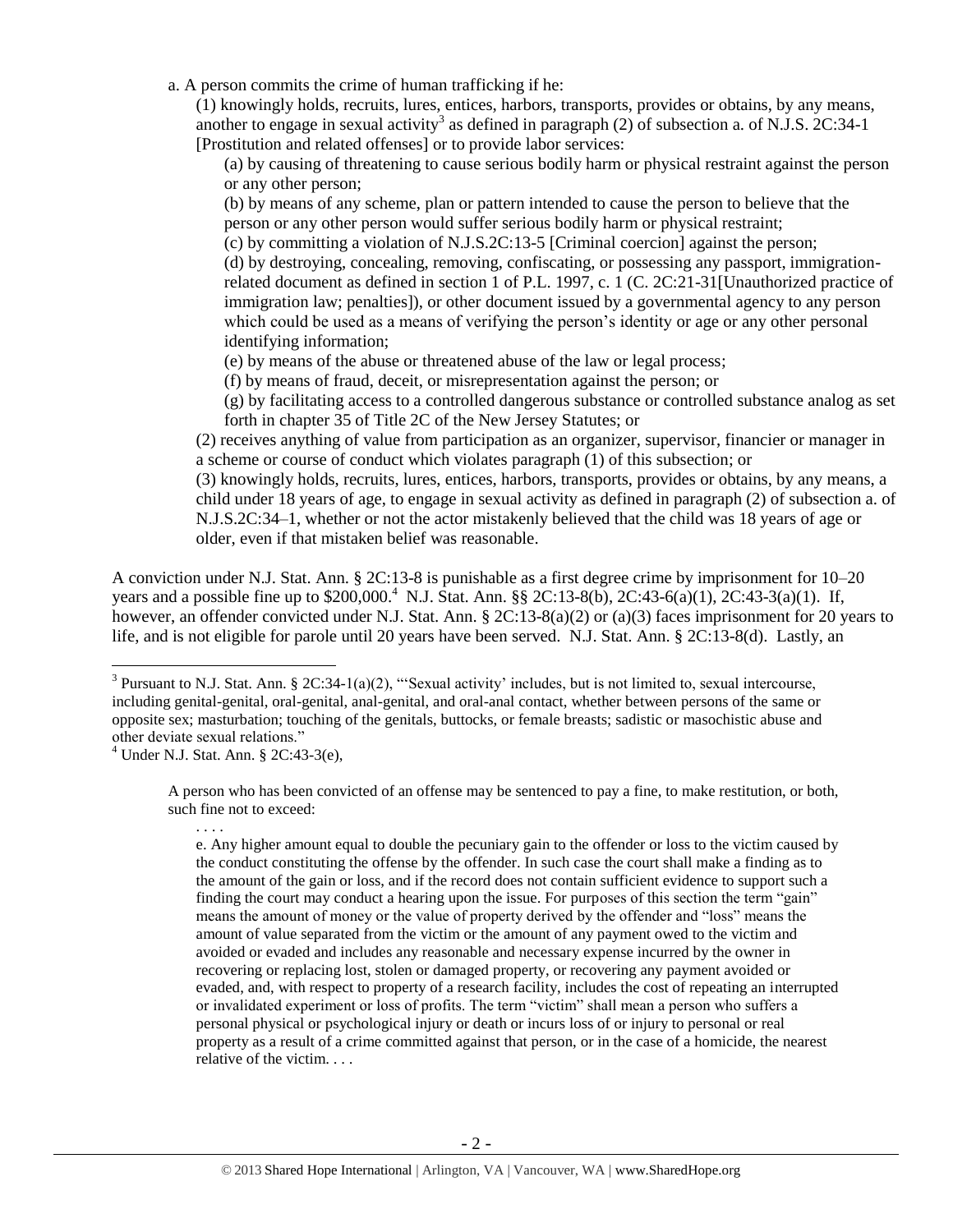additional fine of no less than \$25,000 is imposed on violators of N.J. Stat. Ann. § 2C:13-8(a) which is to be deposited in the "Human Trafficking Survivor's Assistance Fund." N.J. Stat. Ann. § 2C:13-8(d).

Additionally, N.J. Stat. Ann.  $\S 2C:13-9^5$  (Human trafficking in the second degree) states that a person commits human trafficking in the second degree if he:

<span id="page-2-2"></span><span id="page-2-0"></span>(1) provides services, resources, or assistance with the knowledge that the services, resources, or assistance are intended to be used in furtherance of the commission of the crime of human trafficking in violation of section 1 of P.L.2005, c. 77 (C.2C:13–8) [Human trafficking]. . . . .

<span id="page-2-1"></span>(2) procures or attempts to procure a person to engage in sexual activity as defined in paragraph (2) of subsection a. of N.J.S.2C:34–1 [Prostitution and related offenses], or to provide labor or services, whether for himself or another person, knowing that the person provided or to be provided was a victim of human trafficking, or under circumstances in which a reasonable person would conclude that there was a substantial likelihood that the person was a victim of human trafficking. $<sup>7</sup>$ </sup>

 $\overline{a}$ 

(a) For purposes of this paragraph, "services, resources, or assistance" shall include financial support, business services, lodging, transportation, the provision of false documentation or identification, equipment, facilities, or any other service or property with a pecuniary value that exceeds \$200, whether or not a person is compensated for the services, resources, or assistance, but shall not include humanitarian or charitable aid or services provided directly to a victim of human trafficking.

(b) For purposes of this paragraph, the requisite knowledge that services, resources, or assistance are intended to be used in furtherance of the commission of the crime of human trafficking may be inferred if the defendant was aware that a person to whom the defendant was providing services, resources, or assistance: (i) was subject to or subjected another to restrictions on the person's freedom of movement, so that the person could not leave without accompaniment of another person or was otherwise subjected to obvious restrictions on mobility; or (ii) did not possess or have access to any means of communication, including but not limited to a cellular or other wireless telephone or other electronic communication device, and was not permitted or was otherwise unable to communicate with another person without supervision or permission.

 $^7$  Under N.J. Stat. Ann. § 2C:13-9(2),

(a) For purposes of this paragraph, there shall be a rebuttable presumption that the defendant knew, and that a reasonable person would conclude there was a substantial likelihood, that a person was a victim of human trafficking if the person: (i) could not leave the premises where the person provided labor or services without accompaniment of another person or was otherwise subjected to significant restrictions on the person's freedom of movement; or (ii) did not possess or have access to any means of communication, including but not limited to a cellular or other wireless telephone or other electronic communication device, and was not permitted or was otherwise unable to communicate with another person without supervision or permission.

(b) For the purposes of this paragraph, there shall be a rebuttable presumption that: (i) a person knew that a child under the age of 18 years of age procured to engage in sexual activity or for whom attempts were made to procure for that activity was a victim of human trafficking; and (ii) a reasonable person would conclude that there was a substantial likelihood that a child under the age of 18 years of age procured to engage in sexual activity or for whom attempts were made to procure for that activity was a victim of human trafficking.

 $<sup>5</sup>$  The text of N.J. Stat. Ann. § 2C:13-9 included here and elsewhere in this report includes amendments made by the</sup> passage of Assembly Bill 3352 during the Second Annual Session of the 2013 New Jersey Legislature. 2013 NJ Laws Ch. 13. (NJ 2012) (effective July 1, 2013).

 $6$  Under N.J. Stat. Ann. § 2C:13-9(a)(1),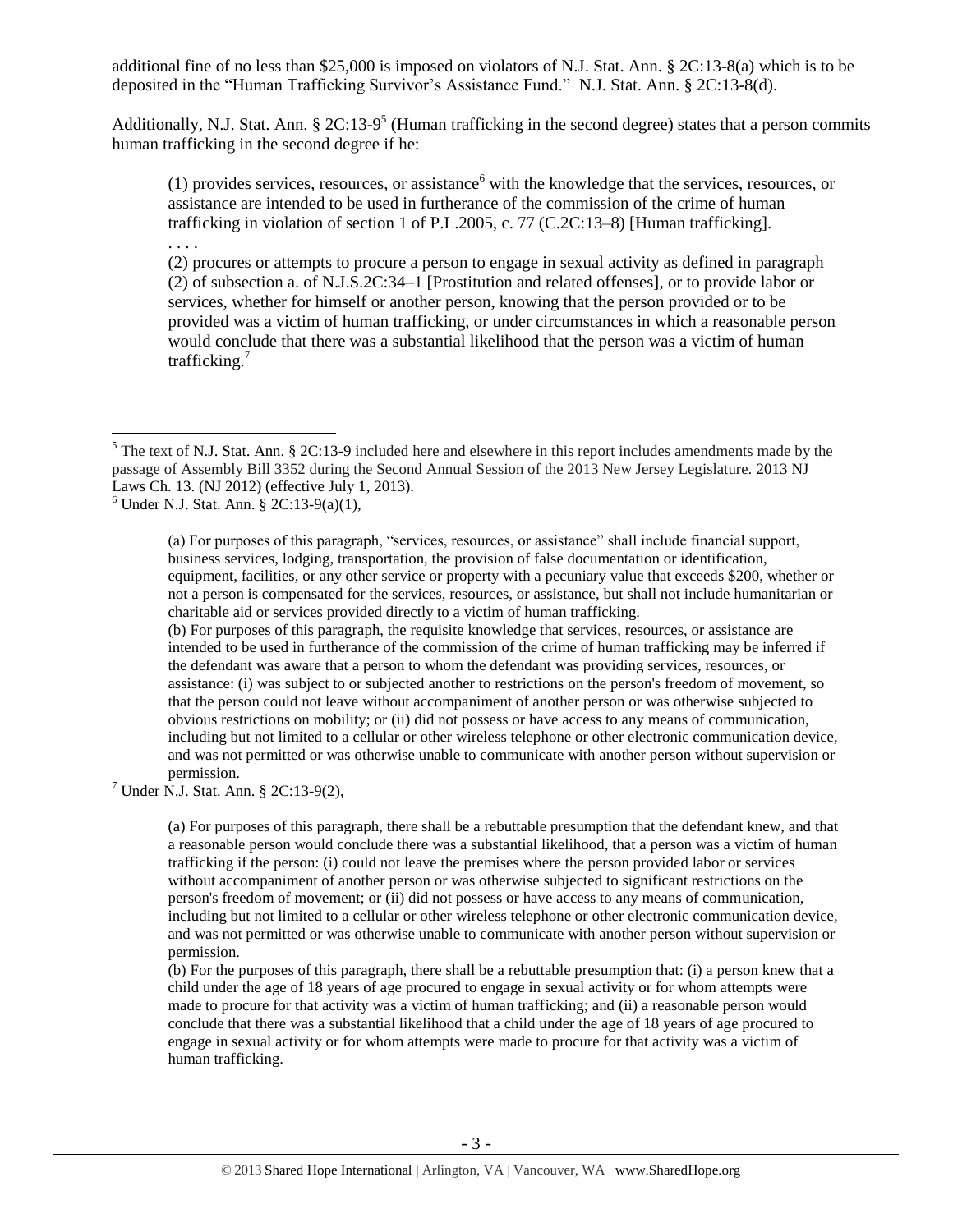A conviction under N.J. Stat. Ann. § 2C:13-9 is punishable as a second degree crime by imprisonment for 5–10 years and a possible fine not to exceed \$150,000. N.J. Stat. Ann. §§ 2C:13-9(c)(1), 2C:43-6(a)(2), 2C:43-3(a)(2). An additional fine of no less than \$15,000 is imposed on violators of N.J. Stat. Ann. § 2C:13-9 which is to be deposited in the "Human Trafficking Survivor's Assistance Fund." N.J. Stat. Ann. § 2C:13-9(c)(1).

*1.2 Commercial sexual exploitation of children (CSEC) is identified as a separate and distinct offense from general sexual offenses, which may also be used to prosecute those who commit commercial sex offenses against minors.*

The following laws criminalize CSEC in New Jersey:

1. N.J. Stat. Ann. § 2C:34-1(b)(3),  $(4)^8$  (Prostitution and related offenses) states,

A person commits an offense if:

<span id="page-3-0"></span>. . . .

(3) The actor knowingly promotes prostitution<sup>9</sup> of a child under 18 whether or not the actor mistakenly believed that the child was 18 years of age or older, even if such mistaken belief was reasonable;

(4) The actor knowingly promotes prostitution of the actor's child, ward, or any other person for whose care the actor is responsible;

A conviction under either of these subsections is punishable as a first degree crime by imprisonment for 10– 20 years, a possible fine up to \$200,000, and a mandatory fine of at least \$25,000 to be deposited in the "Human Trafficking Survivor's Assistance Fund." <sup>10</sup> N.J. Stat. Ann. §§ 2C:34-1(c), (f)(2), 2C:43-6(a)(1),  $2C:43-3(a)(1)$ .

(a) Owning, controlling, managing, supervising or otherwise keeping, alone or in association with another, a house of prostitution or a prostitution business;

(c) Encouraging, inducing, or otherwise purposely causing another to become or remain a prostitute;

(d) Soliciting a person to patronize a prostitute;

(e) Procuring a prostitute for a patron;

(f) Transporting a person into or within this State with purpose to promote that person's engaging in prostitution, or procuring or paying for transportation with that purpose; or

(g) Knowingly leasing or otherwise permitting a place controlled by the actor, alone or in association with others, to be regularly used for prostitution or promotion of prostitution, or failure to make a reasonable effort to abate such use by ejecting the tenant, notifying law enforcement authorities, or other legally available means.

<sup>10</sup> Under N.J. Stat. Ann. § 2C:43-3(e),

A person who has been convicted of an offense may be sentenced to pay a fine, to make restitution, or both, such fine not to exceed:

e. Any higher amount equal to double the pecuniary gain to the offender or loss to the victim caused by the conduct constituting the offense by the offender. In such case the court shall make a finding as to the amount of the gain or loss, and if the record does not contain sufficient evidence to support such a

 $\overline{a}$ <sup>8</sup> The text of N.J. Stat. Ann. § 2C:34-1 included here and elsewhere in this report includes amendments made by the passage of Assembly Bill 3352 during the Second Annual Session of the 2013 New Jersey Legislature. 2013 NJ Laws Ch. 34. (NJ 2012) (effective July 1, 2013).

<sup>&</sup>lt;sup>9</sup> Pursuant to N.J. Stat. Ann. § 2C:34-1(a)(4), "promoting prostitution" is defined as,

<sup>(</sup>b) Procuring an inmate for a house of prostitution or place in a house of prostitution for one who would be an inmate;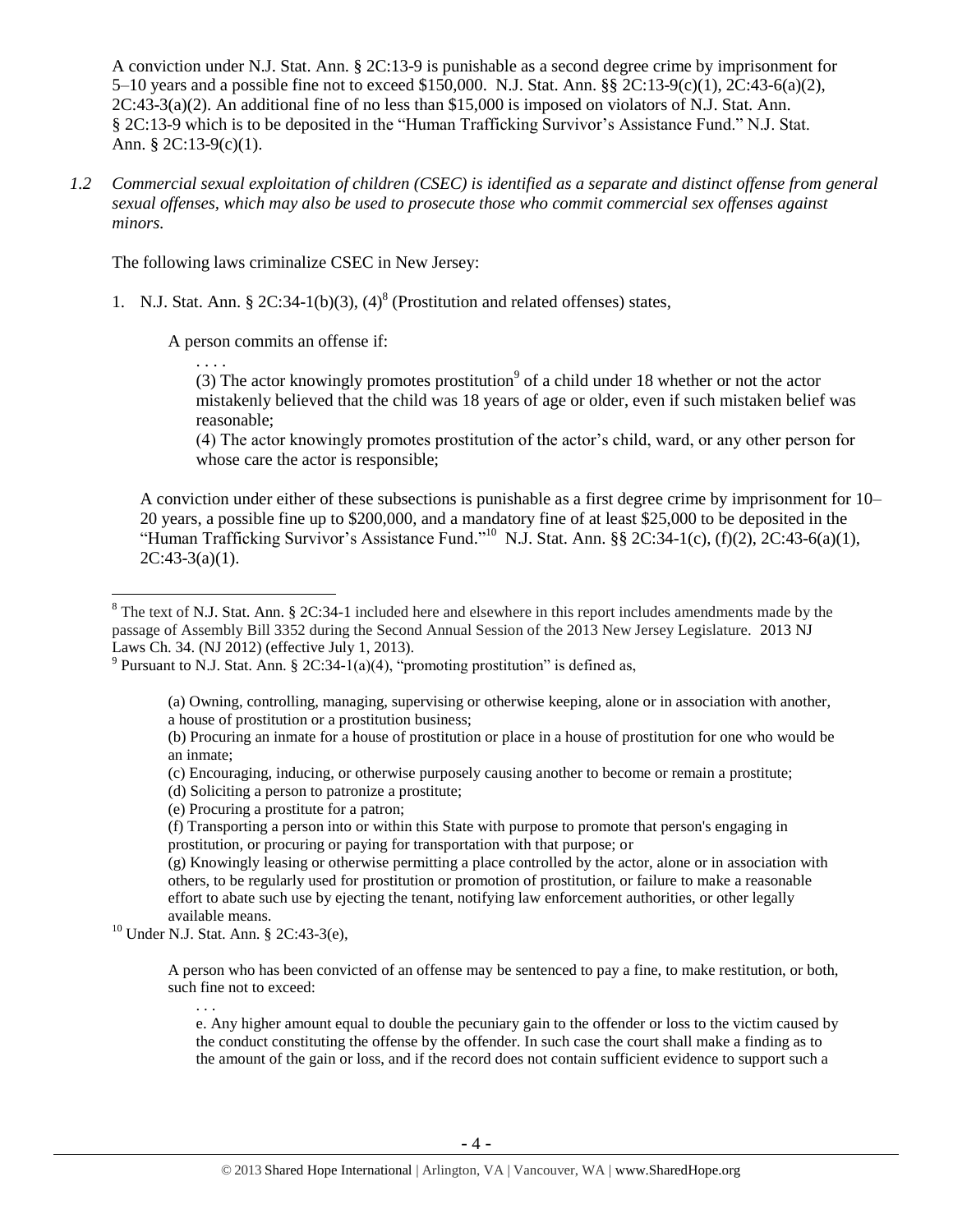2. Also, under N. J. Stat. Ann. § 2C:34-1(b) (Prostitution and related offenses),

A person commits an offense if:

. . . .

(7) The actor knowingly engages in prostitution<sup>11</sup> with a person under the age of 18, or if the actor enters into or remains in a house of prostitution for the purpose of engaging in sexual activity<sup>12</sup> with a child under the age of 18, or if the actor solicits or requests a child under the age of 18 to engage in sexual activity. It shall be no defense to a prosecution under this paragraph that the actor mistakenly believed that the child was 18 years of age or older, even if such mistaken belief was reasonable.

A conviction under this section is punishable as a second degree crime by imprisonment for 5–10 years, a possible fine not to exceed \$150,000, and a mandatory fine of at least \$25,000 to be deposited in the "Human Trafficking Survivor's Assistance Fund." N.J. Stat. Ann. §§ 2C:34-1(c)(1), (f)(2), 2C:43-6(a)(2), 2C:43-  $3(a)(2)$ .

3. N.J. Stat. Ann. § 2C:24-4(b)(3),  $(4)^{13}$  (Endangering welfare of children) states,

<span id="page-4-2"></span><span id="page-4-0"></span>(3) A person commits a crime of the first degree if he causes or permits a child<sup>14</sup> to engage in a prohibited sexual act<sup>15</sup> or in the simulation of such an act if the person knows, has reason to know or intends that the prohibited act may be photographed, filmed, reproduced, or reconstructed in any manner, including on the

<sup>11</sup> Under N.J. Stat. Ann. § 2C:34-1(a)(1), "prostitution" is defined as "sexual activity with another person in exchange for something of economic value, or the offer or acceptance of an offer to engage in sexual activity in exchange for something of economic value."

<sup>12</sup> *See supra* note [3.](#page-1-0)

 $\overline{a}$ 

<sup>15</sup> Pursuant to N.J. Stat. Ann. § 2C:24-4(b)(1), "prohibited sexual act" is defined as

- (a) Sexual intercourse; or
- (b) Anal intercourse; or
- (c) Masturbation; or
- (d) Bestiality; or

(j) Any act of sexual penetration or sexual contact as defined in N.J.S. 2C:14-1.

<span id="page-4-1"></span>finding the court may conduct a hearing upon the issue. For purposes of this section the term "gain" means the amount of money or the value of property derived by the offender and "loss" means the amount of value separated from the victim or the amount of any payment owed to the victim and avoided or evaded and includes any reasonable and necessary expense incurred by the owner in recovering or replacing lost, stolen or damaged property, or recovering any payment avoided or evaded, and, with respect to property of a research facility, includes the cost of repeating an interrupted or invalidated experiment or loss of profits. The term "victim" shall mean a person who suffers a personal physical or psychological injury or death or incurs loss of or injury to personal or real property as a result of a crime committed against that person, or in the case of a homicide, the nearest relative of the victim. . . .

<sup>&</sup>lt;sup>13</sup> The text of N.J. Stat. Ann. § 2C:24-4 included here and elsewhere in this report includes amendments made by the passage of Assembly Bill 3352 and Senate Bill 2493 during the Second Annual Session of the 2013 New Jersey Legislature. 2013 NJ Laws Ch. 24. (NJ 2012) (effective July 1, 2013 and August 14, 2013).

<sup>&</sup>lt;sup>14</sup> For the purposes of N.J. Stat. Ann. § 2C:24-4, "child" is defined as "any person under 18 years of age." N.J. Stat. Ann. § 2C:24-4(b)(1).

<sup>(</sup>e) Sadism; or

<sup>(</sup>f) Masochism; or

<sup>(</sup>g) Fellatio; or

<sup>(</sup>h) Cunnilingus; or

<sup>(</sup>i) Nudity, if depicted for the purpose of sexual stimulation or gratification of any person who may view such depiction; or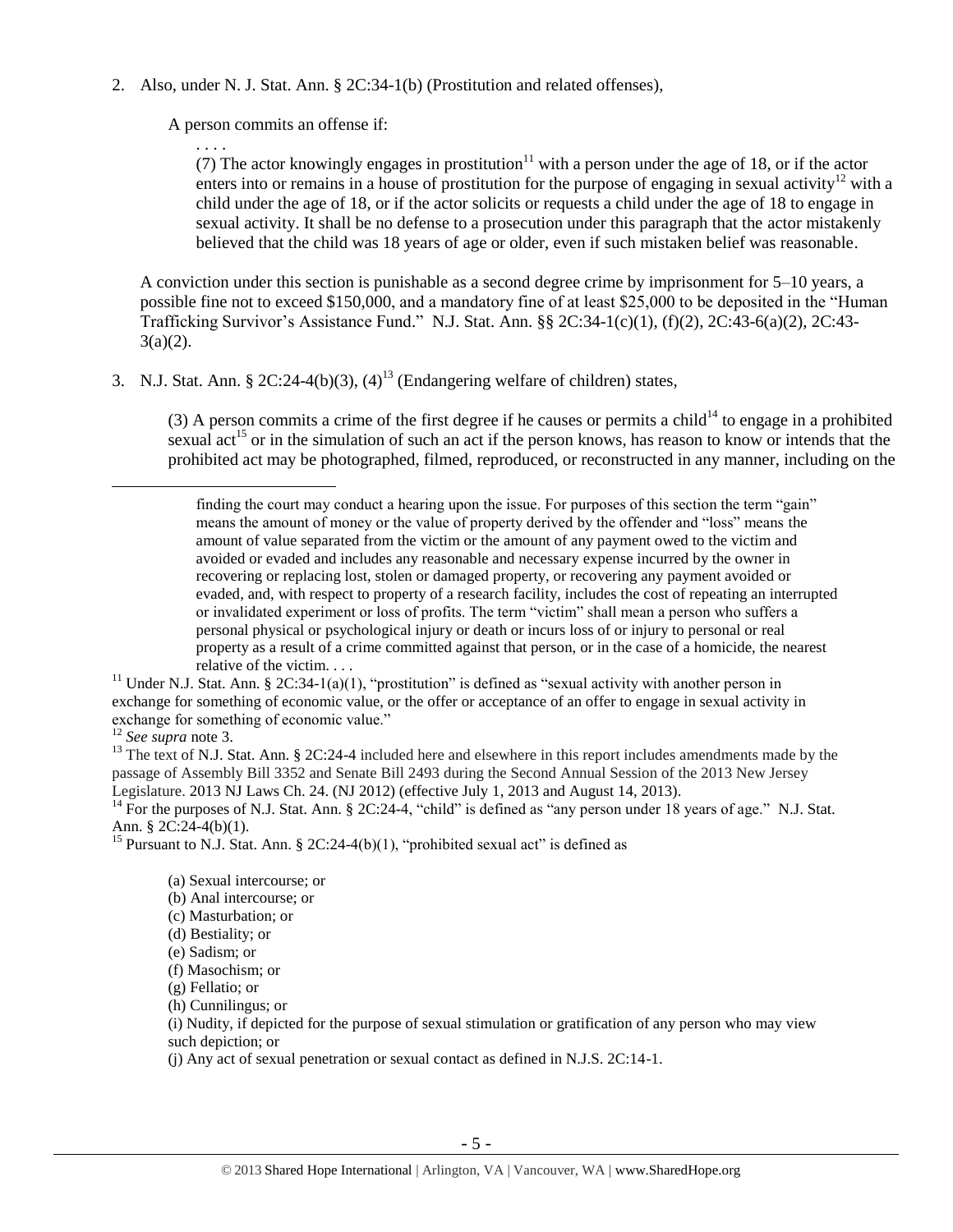Internet, or may be part of an exhibition or performance.

(4) A person commits a crime of the second degree if he photographs or films a child in a prohibited sexual act or in the simulation of such an act or who uses any device, including a computer, to reproduce or reconstruct the image of a child in a prohibited sexual act or in the simulation of such an act.

Generally, a conviction under N.J. Stat. Ann. § 2C:24-4(b)(3), (4) is punishable as a second degree crime by imprisonment for 5–10 years and a possible fine not to exceed \$150,000. N.J. Stat. Ann. §§ 2C:24- 4(a)(1), (2), (4), 2C:43-6(a)(2), 2C:43-3(a)(2). However, a conviction under N.J. Stat. Ann. §§ 2C:24- 4(b)(3) is punishable as a first degree crime by imprisonment for 10–20 years and a possible fine not to exceed \$200,000. N.J. Stat. Ann. §§ 2C:24-4(b)(3), 2C:43-6(a)(1), 2C:43-3(a)(1).

Sexual offense laws that may apply in cases of commercial sexual exploitation of a child include the following:

1. Pursuant to N.J. Stat. Ann. § 2C:14-2(a)(1) (Sexual assault),

An actor is guilty of aggravated sexual assault if he commits an act of sexual penetration<sup>16</sup> with another person under any one of the following circumstances:

<span id="page-5-0"></span>(1) The victim is less than 13 years old;

A conviction for aggravated sexual assault is punishable as a first degree crime by imprisonment for 10–20 years and a possible fine not to exceed \$200,000. N.J. Stat. Ann. §§ 2C:14-2(a), 2C:43-6(a)(1), 2C:43-  $3(a)(1)$ .

Additionally, pursuant to N.J. Stat. Ann. § 2C:14-2(b), (c),

b. An actor is guilty of sexual assault if he commits an act of sexual contact<sup>17</sup> with a victim who is less than 13 years old and the actor is at least four years older than the victim.

c. An actor is guilty of sexual assault if he commits an act of sexual penetration with another person under any one of the following circumstances:

(4) The victim is at least 13 but less than 16 years old and the actor is at least four years older than the victim.

A conviction for sexual assault is punishable as a second degree crime by imprisonment for 5–10 years and a possible fine not to exceed \$150,000. N.J. Stat. Ann. §§ 2C:14-2(b), (c), 2C:43-6(a)(2), 2C:43-3(a)(2).<sup>18</sup>

<span id="page-5-1"></span>. . . .

<sup>&</sup>lt;sup>16</sup> Pursuant to N.J. Stat. Ann. § 2C:14-1(c) (Definitions), "sexual penetration" is defined as "vaginal intercourse, cunnilingus, fellatio or anal intercourse between persons or insertion of the hand, finger or object into the anus or vagina either by the actor or upon the actor's instruction. The depth of insertion shall not be relevant as to the question of commission of the crime."

<sup>&</sup>lt;sup>17</sup> Pursuant to N.J. Stat. Ann. § 2C:14-1(d), "sexual contact" is defined as

an intentional touching by the victim or actor, either directly or through clothing, of the victim's or actor's intimate parts for the purpose of degrading or humiliating the victim or sexually arousing or sexually gratifying the actor. Sexual contact of the actor with himself must be in view of the victim whom the actor knows to be present.

<sup>&</sup>lt;sup>18</sup> Pursuant to N.J. Stat. Ann. § 2C:14-6 (Sentencing),

If a person is convicted of a second or subsequent offense under sections 2C:14-2 [Sexual assault] or 2C:14-3 a. [Aggravated criminal sexual contact; criminal sexual contact], the sentence imposed under those sections for the second or subsequent offense shall, unless the person is sentenced pursuant to the provisions of 2C:43-7 [Sentence of imprisonment for crime; extended terms], include a fixed minimum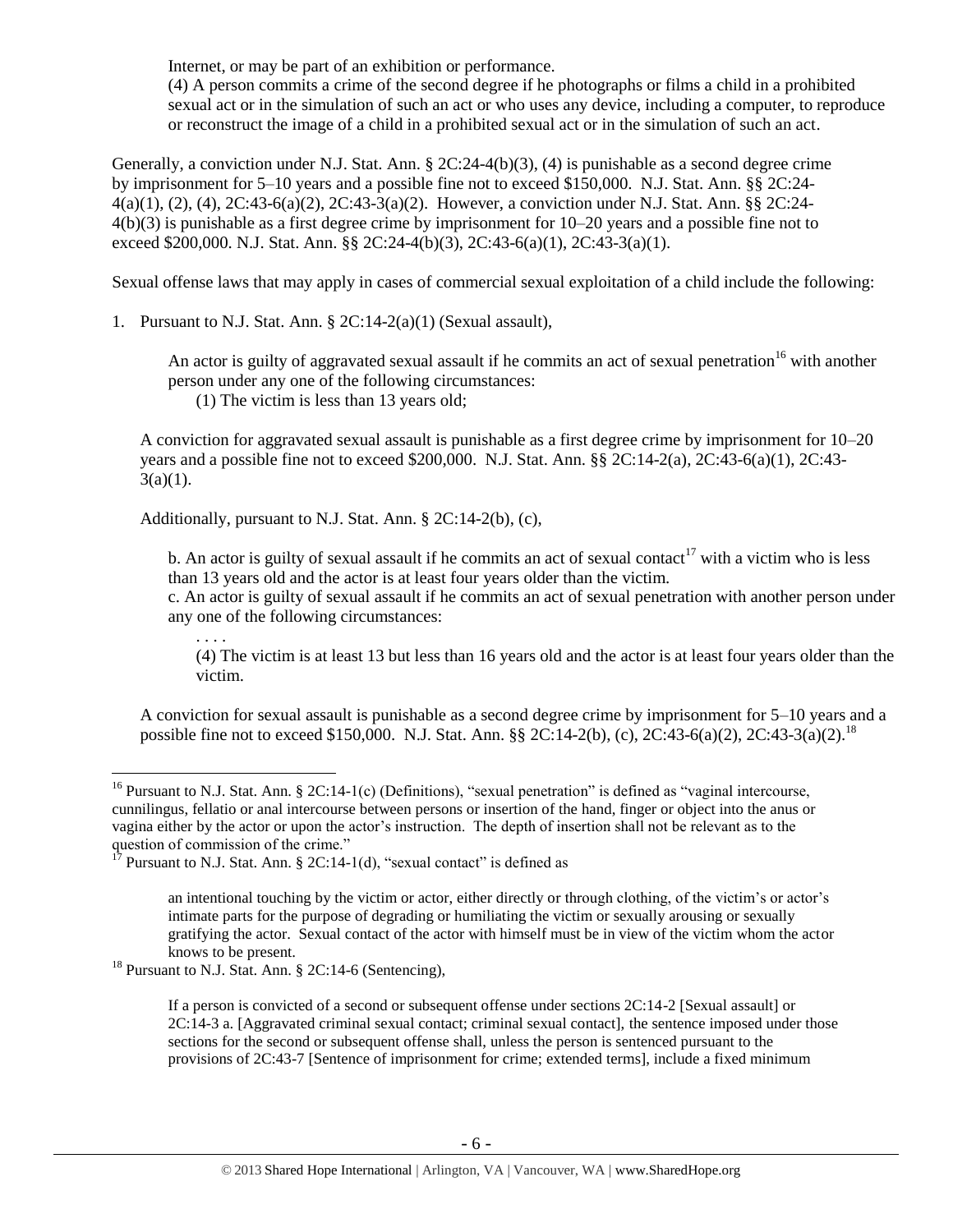2. Pursuant to N.J. Stat. Ann. § 2C:14-3(b) (Aggravated criminal sexual contact; criminal sexual contact), "An actor is guilty of criminal sexual contact if he commits an act of sexual contact with the victim under any of the circumstances set forth in section 2C:14-2c.(1) through (4)."

A conviction of criminal sexual conduct is punishable as a fourth degree crime by imprisonment not to exceed 18 months and a possible fine not to exceed \$10,000. N.J. Stat. Ann. §§ 2C:14-3(b), 2C:43-6(a)(4), 2C:43-  $3(b)(2).^{19}$ 

3. N.J. Stat. Ann. § 2C:24-4(a)(1) (Endangering welfare of children) states,

Any person having a legal duty for the care of a child or who has assumed responsibility for the care of a child who engages in sexual conduct which would impair or debauch the morals of the child is guilty of a crime of the second degree. Any other person who engages in conduct or who causes harm as described in this paragraph to a child is guilty of a crime of the third degree.

When the defendant has legal or assumed care over the child, a conviction is punishable as a second degree crime by imprisonment for 5–10 years and a possible fine not to exceed \$150,000. N.J. Stat. Ann. §§ 2C:24-  $4(a)(1)$ ,  $(2)$ ,  $2C:43-6(a)(2)$ ,  $2C:43-3(a)(2)$ . A conviction for any other person is punishable as a third degree crime by imprisonment for 3–5 years and a possible fine not to exceed \$15,000. N.J. Stat. Ann. §§ 2C:24- 4(a), 2C:43-6(a)(3), 2C: 43-3(b)(1).

*1.3 Prostitution statutes refer to the sex trafficking statute to identify the commercially sexually exploited minor as a trafficking victim.* 

N.J. Stat. Ann. § 2C:34-1(e) (Prostitution and related offenses) refers to New Jersey's human trafficking law by creating an affirmative defense to prosecutions under the section for human trafficking victims. N.J. Stat. Ann. § 2C:34-1(e) states,

It is an affirmative defense to prosecution for a violation of this section that, during the time of the alleged commission of the offense, the defendant was a victim of human trafficking pursuant to section 1 of P.L.2005, c.77 (C.2C:13-8) [Human trafficking] or compelled by another to engage in sexual activity, regardless of the defendant's age.

However, N.J. Stat. Ann. § 2C:34-1 does not specify that a child under 18 involved in prostitution is a victim of human trafficking. Although N.J. Stat. Ann. § 2C:13-8(3) (Human Trafficking) does not require force, fraud, or coercion for children to be considered human trafficking victims, New Jersey's other CSEC offenses do not refer to the human trafficking law to identify victims of those offenses as victims of trafficking.

sentence of not less than 5 years during which the defendant shall not be eligible for parole. The court may not suspend or make any other non-custodial disposition of any person sentenced as a second or subsequent offender pursuant to this section. For the purpose of this section an offense is considered a second or subsequent offense, if the actor has at any time been convicted under sections 2C:14-2 or 2C:14-3 a. or under any similar statute of the United States, this state, or any other state for an offense that is substantially equivalent to sections 2C:14-2 or 2C:14-3a.

<sup>&</sup>lt;sup>19</sup> *Id.* for enhanced sentencing provisions for convictions under N.J. Stat. Ann. § 2C:14-3 (Aggravated criminal sexual contact; criminal sexual contact).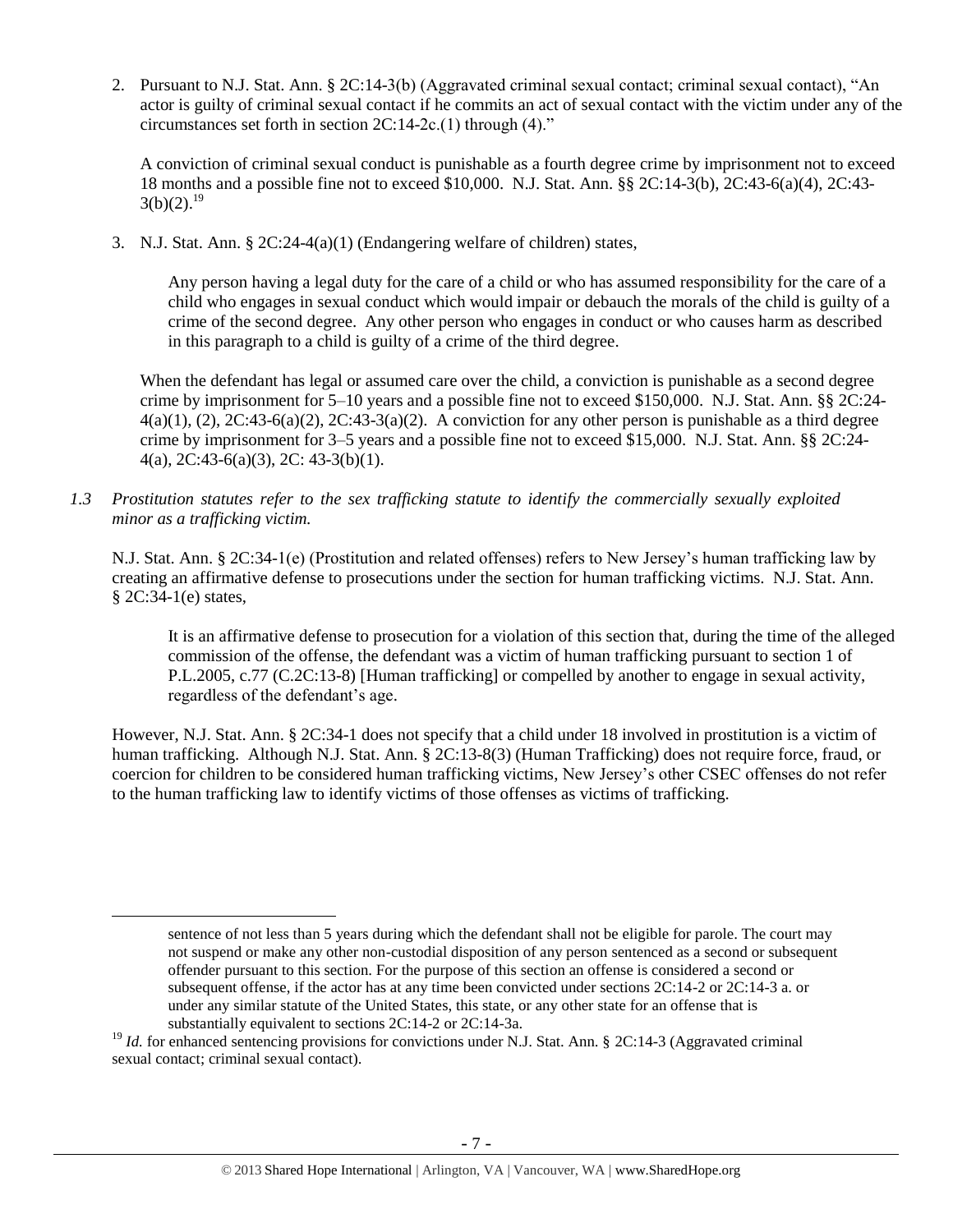*1.4 The state racketeering or gang crimes statute includes sex trafficking and commercial sexual exploitation of children (CSEC) offenses as predicate acts allowing the statute to be used to prosecute trafficking crimes.* 

Under N.J. Stat. Ann. § 2C:41-2 (Prohibited Activities),

a. It shall be unlawful for any person who has received any income derived, directly or indirectly, from a pattern of racketeering activity or through collection of an unlawful debt in which he has participated as a principal within the meaning of N.J.S. 2C:2-6 to use or invest, directly or indirectly, any part of the income, or the proceeds of the income, in acquisition of any interest in, or the establishment or operation of any enterprise which is engaged in or the activities of which affect trade or commerce. . . . b. It shall be unlawful for any person through a pattern of racketeering activity or through collection of an unlawful debt to acquire or maintain, directly or indirectly, any interest in or control of any enterprise which is engaged in or activities of which affect trade or commerce.

c. It shall be unlawful for any person employed by or associated with any enterprise engaged in or activities of which affect trade or commerce to conduct or participate, directly or indirectly, in the conduct of the enterprise's affairs through a pattern of racketeering activity or collection of unlawful debt. d. It shall be unlawful for any person to conspire as defined by N.J.S. 2C:5-2, to violate any of the provisions of this section.

Pursuant to N.J. Stat. Ann. § 2C:41-1(a) (Definitions), "racketeering activity" includes promoting prostitution, obscenity, endangering welfare of children under § 2C:24-4(b)(3), (4) and human trafficking under § 2C:13-8.<sup>20</sup> N.J. Stat. Ann. § 2C:41-1(d), (e), (z). Under N.J. Stat. Ann. § 2C:41-1(d),

"Pattern of racketeering activity" requires:

(1) Engaging in at least two incidents of racketeering conduct one of which shall have occurred after the effective date of this act and the last of which shall have occurred within 10 years (excluding any period of imprisonment) after a prior incident of racketeering activity; and

(2) A showing that the incidents of racketeering activity embrace criminal conduct that has either the same or similar purposes, results, participants or victims or methods of commission or are otherwise interrelated by distinguishing characteristics and are not isolated incidents.

Pursuant to N.J. Stat. Ann. § 2C:41-3(a), "Any person who violates any provision of N.J.S.2C:41-2 in connection with a pattern of racketeering activity which involves a crime of violence, a crime of the first degree [which includes human trafficking,] or the use of firearms shall be guilty of a crime of the first degree. All other violations of N.J.S.2C:41-2 shall be crimes of the second degree."

A first degree crime is punishable by imprisonment for 10–20 years and a possible fine not to exceed \$200,000. N.J. Stat. Ann. §§ 2C:43-6(a)(1), 2C:43-3(a)(1). A second degree crime is punishable by imprisonment for 5–10 years and a possible fine not to exceed \$150,000. N.J. Stat. Ann. §§ 2C:43-6(a)(2), 2C:43-3(a)(2).

If convicted of racketeering under N.J. Stat. Ann. §2C:41-2, a second degree crime, a defendant is subject to a fine of up to \$150,000, as well as a potential restitution order. N.J. Stat. Ann. §§ 2C: 41-3(a), 2C: 43-3(a)(2). If convicted of racketeering involving human trafficking, a first degree crime, a defendant is subject to a possible fine not to exceed \$200,000 and a possible sentence to pay restitution to the victim. N.J. Stat. Ann. §§ 2C:13- 8(b), 2C:41-3(a), 2C:43-3(a)(1). Additionally, a defendant shall forfeit "[a]ny interest including money or anything of value he has acquired or maintained" through racketeering activity and may face civil penalties including restitution and civil monetary penalties. N.J. Stat. Ann. §§ 2C:41-3(b), 2C:41-4.

<sup>20</sup> *See supra* note [2.](#page-0-0)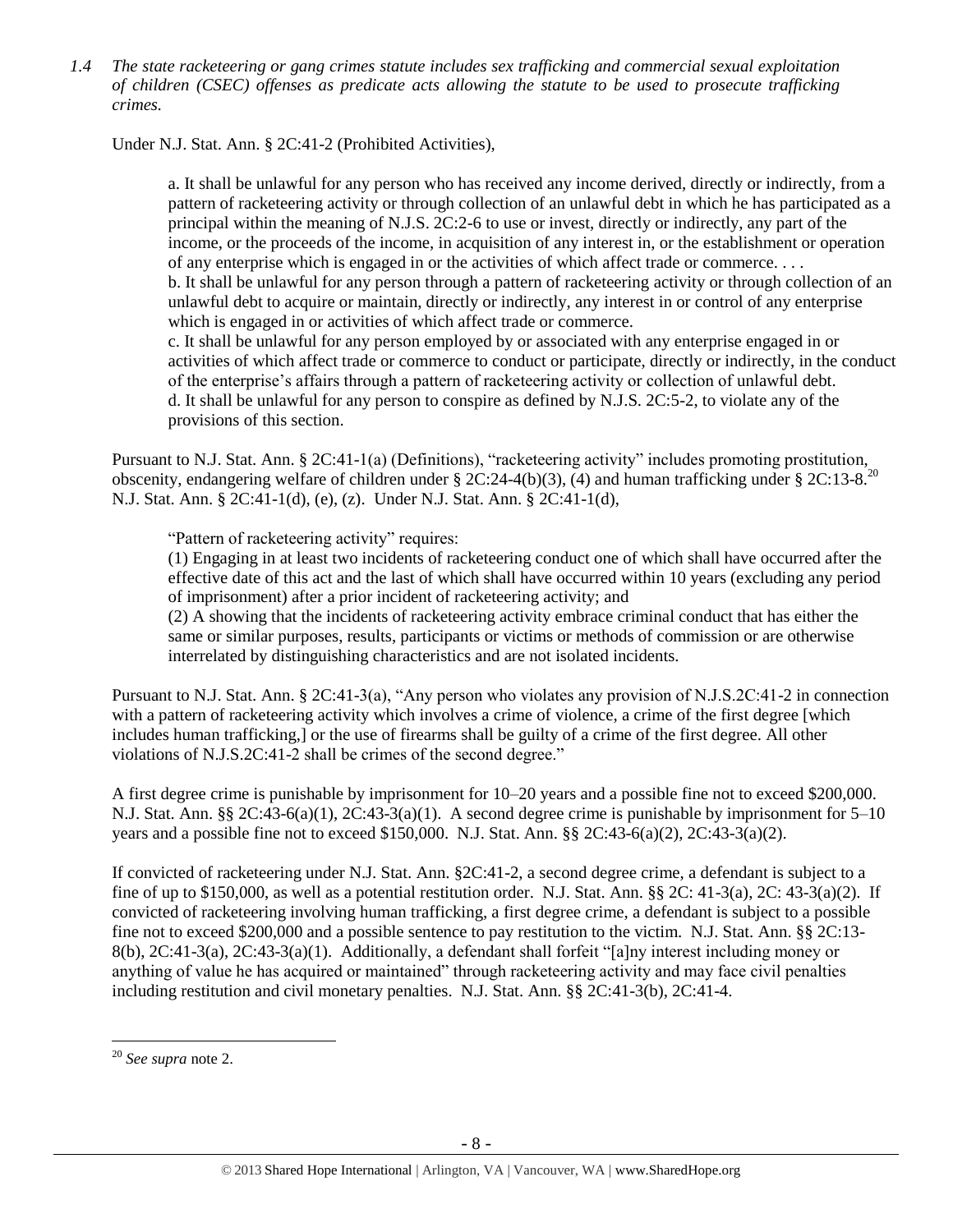Where the alleged enterprise is a criminal gang, a defendant may also be charged with crime gang activity for committing, attempting to commit, or conspiring to commit certain crimes including N.J. Stat. Ann. § 2C:13-8 (Human trafficking) or § 2C:34-1 (Prostitution and related offenses) as part of a criminal street gang, defined as "three or more persons associated in fact."<sup>21</sup> N.J. Stat. Ann. § 2C:33-29(a). Pursuant to N.J. Stat. Ann. 2C:33-29(b) (Crime of gang criminality; "criminal street gang" defined; grading of offense),

Grading. Gang criminality is a crime of one degree higher than the most serious underlying crime referred to in subsection a. of this section, except that where the underlying crime is a crime of the first degree, gang criminality is a first degree crime and the defendant, upon conviction, and notwithstanding the provisions of paragraph (1) of subsection a. of N.J.S.2C:43-6, shall be sentenced to an ordinary term of imprisonment between 15 and 30 years. A sentence imposed upon conviction of the crime of gang criminality shall be ordered to be served consecutively to the sentence imposed upon conviction of any underlying offense referred to in subsection a. of this section.

This means that a defendant who violates N.J. Stat. Ann. § 2C:13-8 (Human trafficking), a first degree crime, as part of a criminal street gang may be punished by "an ordinary term of imprisonment between 15 and 30 years." N.J. Stat. Ann. § 2C:33-29(b). If a defendant knowingly promotes child prostitution in violation of N.J. Stat. Ann. § 2C:34-1(b)(3), (4), a first degree crime, a violation is punishable by imprisonment for 10–20 years, a possible fine not to exceed \$200,000, and a mandatory fine of at least \$25,000 to be deposited in the "Human Trafficking Survivor's Assistance Fund." N.J. Stat. Ann. §§ 2C:33-29(b), 2C:34-1(b)(3), (4), (f)(2),  $2C:43-6(a)(1), 2C:43-3(a)(1).$ 

<sup>&</sup>lt;sup>21</sup> Pursuant to N.J. Stat. Ann. § 2C:33-29(a),

Individuals are associated in fact if: (1) two of the following seven criteria that indicate criminal street gang membership apply: (a) self-proclamation; (b) witness testimony or official statement; (c) written or electronic correspondence; (d) paraphernalia or photographs; (e) tattoos; (f) clothing or colors; (g) any other indicia of street gang activity; and (2) individually or in combination with other members of a criminal street gang, while engaging in gang related activity, have committed or conspired or attempted to commit, within the preceding five years from the date of the present offense, excluding any period of imprisonment, one or more offenses on separate occasions of robbery, carjacking, aggravated assault, assault, aggravated sexual assault, sexual assault, arson, burglary, kidnapping, extortion, tampering with witnesses and informants or a violation of chapter 11, section 3, 4, 5, 6, or 7 of chapter 35 or chapter 39 of Title 2C of the New Jersey Statutes.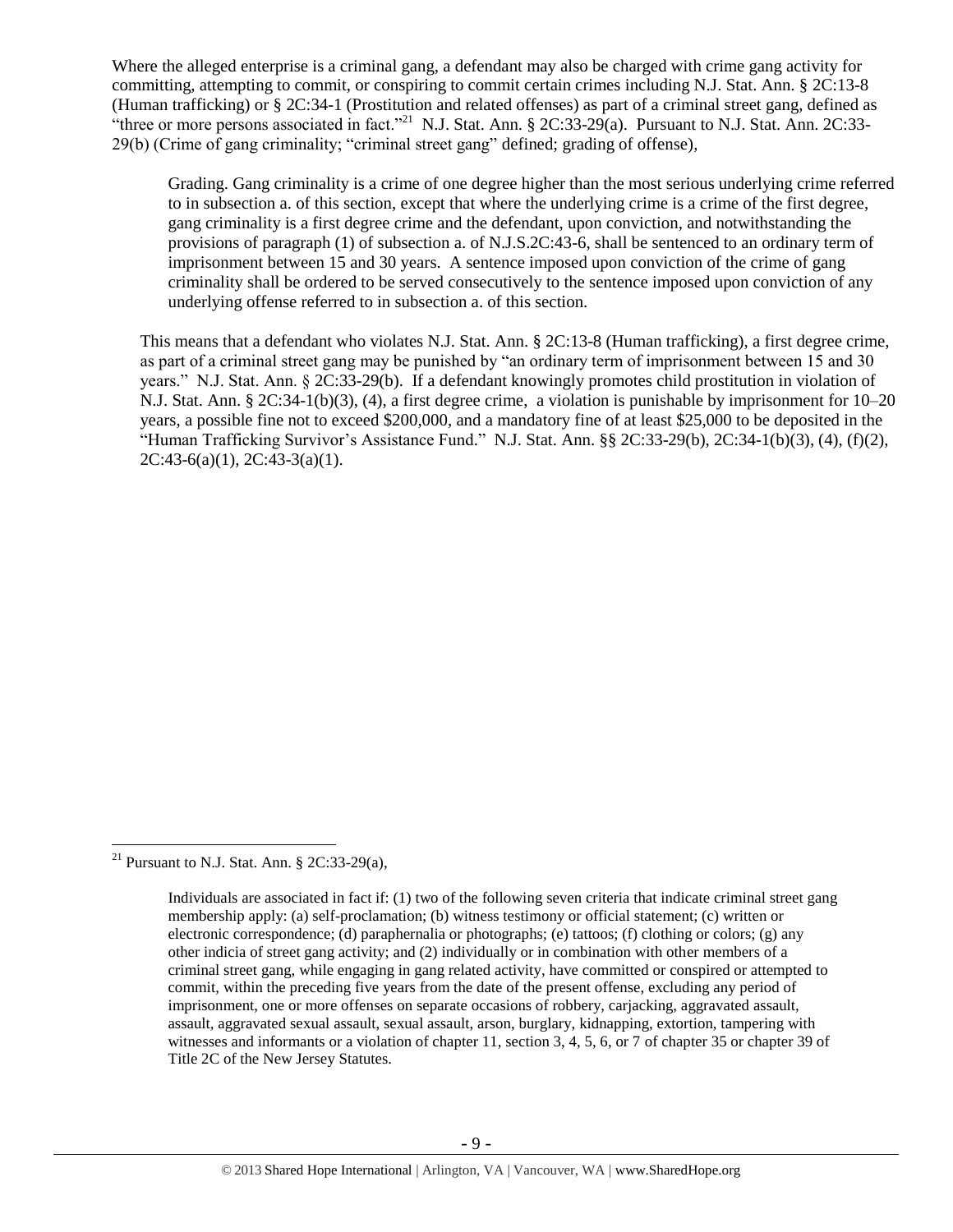#### **FRAMEWORK ISSUE 2: CRIMINAL PROVISIONS FOR DEMAND**

#### *Legal Components:*

- *2.1 The state sex trafficking law can be applied to the buyers of commercial sex acts with a victim of domestic minor sex trafficking.*
- *2.2 Buyers of commercial sex acts with a minor can be prosecuted under commercial sexual exploitation of children (CSEC) laws.*
- *2.3 Solicitation laws differentiate buying sex acts with an adult and buying sex acts with a minor under 18.*
- *2.4 Penalties for buyers of commercial sex acts with minors are as high as federal penalties.*
- *2.5 Using the Internet to lure, entice, or purchase, or attempt to lure, entice, or purchase commercial sex acts with a minor is a separate crime or results in an enhanced penalty for buyers.*
- *2.6 No age mistake defense is permitted for a buyer of commercial sex acts with any minor under 18.*
- *2.7 Base penalties for buying sex acts with a minor under 18 are sufficiently high and not reduced for older minors.*
- *2.8 Financial penalties for buyers of commercial sex acts with minors are sufficiently high to make it difficult for buyers to hide the crime.*
- *2.9 Buying and possessing child pornography carries penalties as high as similar federal offenses.*
- *2.10 Convicted buyers of commercial sex acts with minors and child pornography are required to register as sex offenders.*

\_\_\_\_\_\_\_\_\_\_\_\_\_\_\_\_\_\_\_\_\_\_\_\_\_\_\_\_\_\_\_\_\_\_\_\_\_\_\_\_\_\_\_\_\_\_\_\_\_\_\_\_\_\_\_\_\_\_\_\_\_\_\_\_\_\_\_\_\_\_\_\_\_\_\_\_\_\_\_\_\_\_\_\_\_\_\_\_\_\_\_\_\_\_

## *Legal Analysis:*

 $\overline{a}$ 

*2.1 The state sex trafficking law can be applied to the buyers of commercial sex acts with a victim of domestic minor sex trafficking.*

N.J. Stat. Ann.  $\S 2C:13-8^{22}$  (Human trafficking) may apply to buyers. N.J. Stat. Ann.  $\S 2C:13-8(3)$ provides, a person commits human trafficking if he or she " knowingly holds, recruits, lures, entices, harbors, transports, provides or obtains,<sup>23</sup> by any means, a child under 18 years of age, to engage in sexual activity<sup>24</sup> as defined in paragraph (2) of subsection a. of N.J.S.2C:34–1 [Prostitution and related activities]. . . ." Therefore application of the trafficking law to buyers depends initially on whether a person who solicits or buys sex with a minor is considered to obtain the minor for "engag[ing] in sexual activity." Federal prosecutors, under the Trafficking Victims Protection Act (TVPA),<sup>25</sup> have applied the

<sup>22</sup> *See supra* note [2.](#page-0-0)

<sup>&</sup>lt;sup>23</sup> See United States v. Jungers, 702 F.3d 1066 ( $8<sup>th</sup>$  Cir. 2013). In this case, the Eighth Circuit specifically addressed whether the federal sex trafficking law, 18 U.S.C. § 1591 (Sex trafficking of children or by force, fraud, or coercion) applies to buyers when it reversed a District of South Dakota ruling that Congress did not intend the string of verbs constituting criminal conduct under 18 U.S.C. § 1591(a)(1) ("recruits, entices, harbors, transports, provides, obtains, or maintains") to reach the conduct of buyers. United States v. Jungers, 834 F. Supp. 2d 930, 931 (D.S.D. 2011). Holding that the conduct of buyers who obtain a child for commercial sex can violate 18 U.S.C. § 1591(a)(1), the Eighth Circuit illustrated through hypothetical buyer scenarios that, under certain circumstances, most of the terms in the string of verbs constituting criminal conduct under 18 U.S.C. § 1591(a)(1) could apply to buyers. While other terms may apply to buyers' conduct under state law as well, the analysis here focuses on the term "obtains" which is most likely to apply in the majority of buyer cases.

<sup>&</sup>lt;sup>24</sup> See supra note [3](#page-1-0) for the definition of "sexual activity."

<sup>&</sup>lt;sup>25</sup> Trafficking Victims Protection Act (TVPA) of 2000, Pub. L. No. 106-386, 114 Stat. 1464, 1466 (codified in scattered sections of 18 and 22 U.S.C.).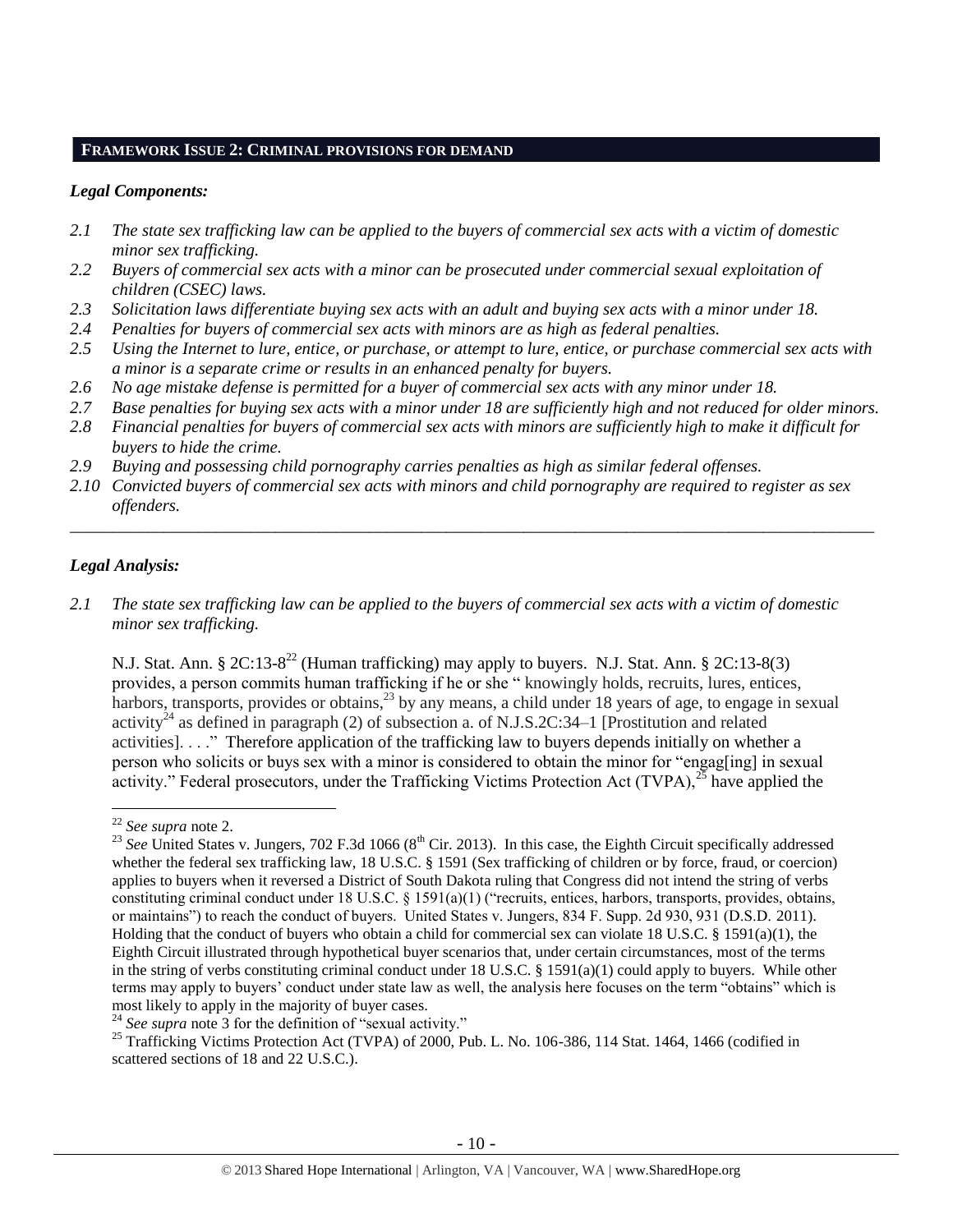crime of human trafficking to attempted buyers of commercial sex with minors by charging that the buyers attempted to "obtain"<sup>26</sup> a person under 18 to engage in commercial sex. It is unsettled whether the courts will uphold this interpretation of the TVPA. If a buyer is considered to "obtain" a minor to "engage in sexual activity", N.J. Stat. Ann. § 2C:13-8(3) may apply to buyers.

Additionally, a buyer may be prosecuted under N.J. Stat. Ann. § 2C:13-9(a)<sup>27</sup> (Human trafficking in the second degree), which states that a person commits the crime if he

(2) procures or attempts to procure a person to engage in sexual activity as defined in paragraph (2) of subsection a. of N.J.S.2C:34–1 [Prostitution and related offenses], . . . whether for himself or another person, knowing that the person provided or to be provided was a victim of human trafficking, or under circumstances in which a reasonable person would conclude that there was a substantial likelihood that the person was a victim of human trafficking.<sup>28</sup>

. . . . (b) For the purposes of this paragraph, there shall be a rebuttable presumption that: (i) a person knew that a child under the age of 18 years of age procured to engage in sexual activity or for whom attempts were made to procure for that activity was a victim of human trafficking; and (ii) a reasonable person would conclude that there was a substantial likelihood that a child under the age of 18 years of age procured to engage in sexual activity or for whom attempts were made to procure for that activity was a victim of human trafficking.

. . . .

c. (1) Notwithstanding any provision of law to the contrary, a person convicted for a violation of this section shall be sentenced to a term of imprisonment, which shall include a period of parole ineligibility of one-third to one-half of the term of imprisonment imposed or three years, whichever is greater. Notwithstanding the provisions of N.J.S.2C:43-3, the sentence for a conviction under this section shall include a fine in an amount of not less than \$15,000, which shall be collected as provided for the collection of fines and restitutions in section 3 of P.L.1979, c.396 (C.2C:46-4) and forwarded to the Department of the Treasury to be deposited in the "Human Trafficking Survivor's Assistance Fund" established by section 2 of P.L.2013, c.51 (C.52:17B-238).

(2) Additionally, upon a finding of guilt or entry of a guilty plea for a crime described under this section, the court shall direct any issuing State, county, or municipal governmental agency to revoke any license, permit, certificate, approval, registration, charter, or similar form of business or professional authorization required by law concerning the operation of that person's business or profession, if that business or profession was used in the course of the crime.

*2.2 Buyers of commercial sex acts with a minor can be prosecuted under commercial sexual exploitation of children (CSEC) laws.*

N.J. Stat. Ann. § 2C:34-1(b)(7)<sup>29</sup> (Prostitution and related offenses) specifically makes it a crime to buy sex with a child. Pursuant to N.J. Stat. Ann.  $\S 2C:34-1(b)(7)$ ,

A person commits an offense if:

. . . .

 $\overline{a}$ 

<sup>29</sup> *See supra* note [8.](#page-3-0)

 $^{26}$  18 U.S.C. § 1591(a).

<sup>27</sup> *See supra* note [5.](#page-2-0)

<sup>28</sup> *See supra* note [7](#page-2-1) for a full discussion of the *mens rea* required for a violation of N.J. Stat. Ann. § 2C:13-9.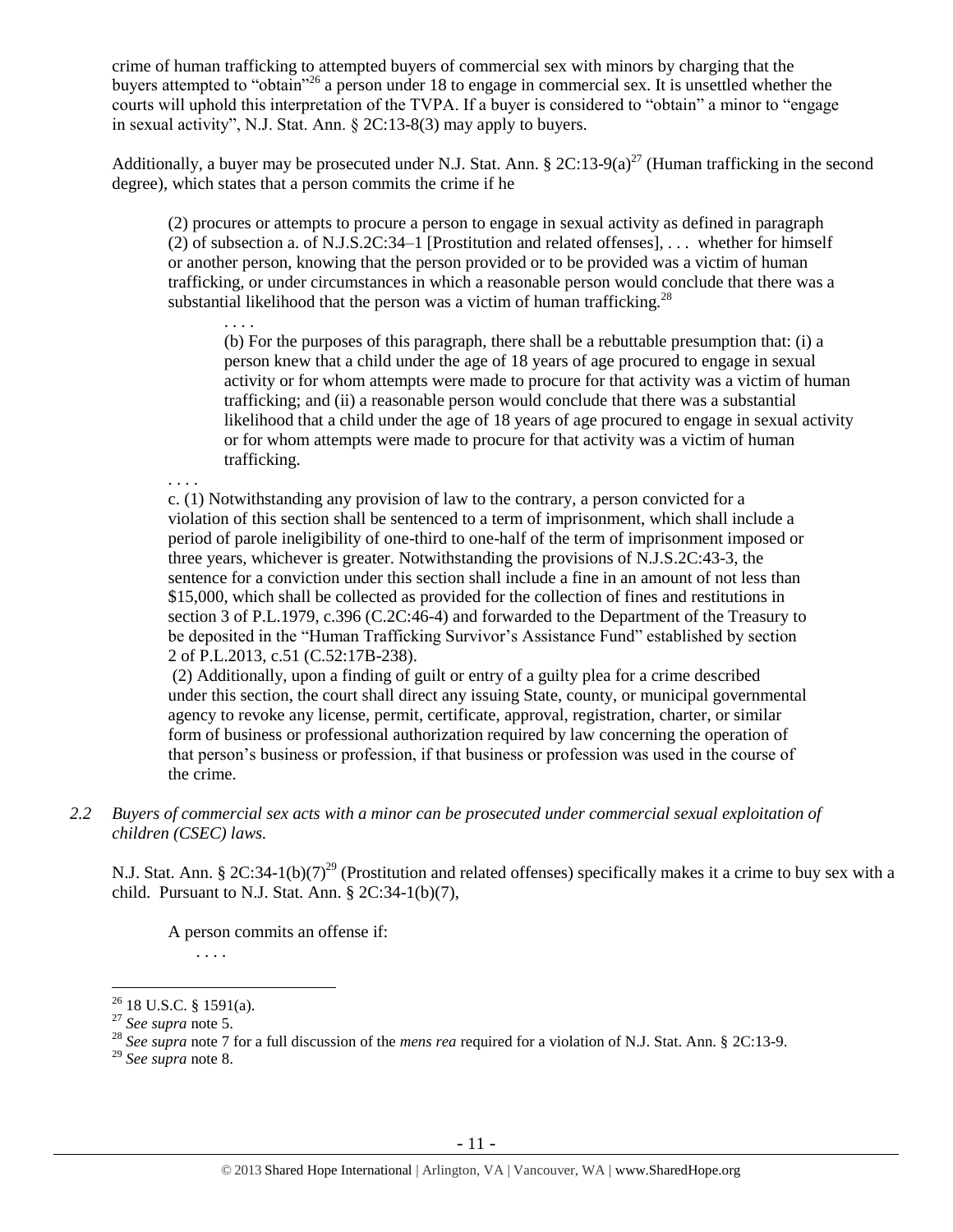(7) The actor knowingly engages in prostitution with a person under the age of 18, or if the actor enters into or remains in a house of prostitution for the purpose of engaging in sexual activity with a child under the age of 18, or if the actor solicits or requests a child under the age of 18 to engage in sexual activity. . . .

A conviction under this section is punishable as a second degree crime by imprisonment for 5–10 years, a possible fine not to exceed \$150,000, and a mandatory fine of at least \$25,000 to be deposited in the "Human Trafficking Survivor's Assistance Fund." <sup>30</sup> N.J. Stat. Ann. §§ 2C:34-1(c)(1), (f)(2), 2C:43-6(a)(2), 2C:43-  $3(a)(2)$ .

Several sexual offenses also could be used to prosecute certain buyers of commercial sex acts with a child.<sup>31</sup> These statutes, however, do not specifically criminalize the commercial sexual exploitation of a child and do not refer to N.J. Stat. Ann.  $\S 2C:13-8^{32}$  (Human trafficking).

#### *2.3 Solicitation laws differentiate buying sex acts with an adult and buying sex acts with a minor under 18.*

New Jersey's solicitation laws differentiate between buying sex with adults and children. Under N.J. Stat. Ann.  $\S 2C:34-1^{33}$  (Prostitution and related offenses), a first conviction for engaging in prostitution as a patron, pursuant to subsection (b)(1) is punishable as a disorderly persons offense by imprisonment up to 6 months, a temporary loss of driver's license and a possible fine not to exceed \$1,000, with heightened penalties for second and subsequent convictions. N.J. Stat. Ann. §§ 2C:34-1(c)(5), 2C:43-8, 2C:43-3(c). In contrast, under N.J. Stat. Ann. § 2C:34-1(b)(7), a conviction for buying sex with an individual under 18 or soliciting an individual under 18 is punishable as a second degree crime by imprisonment for 5–10 years, a possible fine not to exceed \$150,000, and a mandatory fine of at least \$25,000 to be deposited in the "Human Trafficking Survivor's Assistance Fund." N.J. Stat. Ann. §§ 2C:34-1(c)(1), (f)(2), 2C:43-6(a)(2), 2C:43-3(a)(2).

## *2.4 Penalties for buyers of commercial sex acts with minors are as high as federal penalties.*

If N.J. Stat. Ann. § 2C:13-8(a) (Human trafficking) applies to buyers, a conviction under N.J. Stat. Ann. § 2C:13-  $8(1)$  is punishable as a first degree crime by imprisonment for 10–20 years and a possible fine up to \$200,000.<sup>34</sup> N.J. Stat. Ann. §§ 2C:13-8(b), 2C:43-6(a)(1), 2C:43-3(a)(1). If, however, the buyer is convicted under N.J. Stat. Ann. § 2C:13-8(a)(2) or (a)(3), the buyer shall be sentenced to imprisonment for 20 years to life, and shall not be eligible for parole until 20 years have been served. N.J. Stat. Ann. § 2C:13-8(d). A buyer convicted under N.J. Stat. Ann. § 2C:13-8 is subject to a possible fine up to \$200,000 and a mandatory fine of not less than \$25,000 which is to be deposited in the "Human Trafficking Survivor's Assistance Fund."<sup>35</sup> N.J. Stat. Ann. §§ 2C:13-8(b), (d).

If N.J. Stat. Ann. § 2C:13-9 (Human trafficking in the second degree) applies to buyers, a conviction under N.J. Stat. Ann. § 2C:13-9(a)(2) is punishable as a second degree crime by imprisonment for  $5-10$ years and a possible fine not to exceed \$150,000. N.J. Stat. Ann. §§ 2C:13-9(c)(1), 2C:43-6(a)(2), 2C:43- 3(a)(2). An additional fine of no less than \$15,000 is imposed on violators of N.J. Stat. Ann. § 2C:13-9

<sup>&</sup>lt;sup>30</sup> Under N.J. Stat. Ann. § 2C:43-3, "A person who has been convicted of an offense may be sentenced to pay a fine, to make restitution, or both . . . ."

<sup>&</sup>lt;sup>31</sup> *See supra* Section 1.2 for a full description of the sexual offense laws that may be used to prosecute certain buyers.

<sup>32</sup> *See supra* note [2.](#page-0-0)

<sup>33</sup> *See supra* note [8.](#page-3-0)

<sup>34</sup> *See supra* note [4.](#page-1-1)

<sup>35</sup> *See supra* section 1.1 for a full description of fines and penalties applicable to convictions under N.J. Stat. Ann.

<sup>§</sup> 2C:13-8(a) (Human trafficking).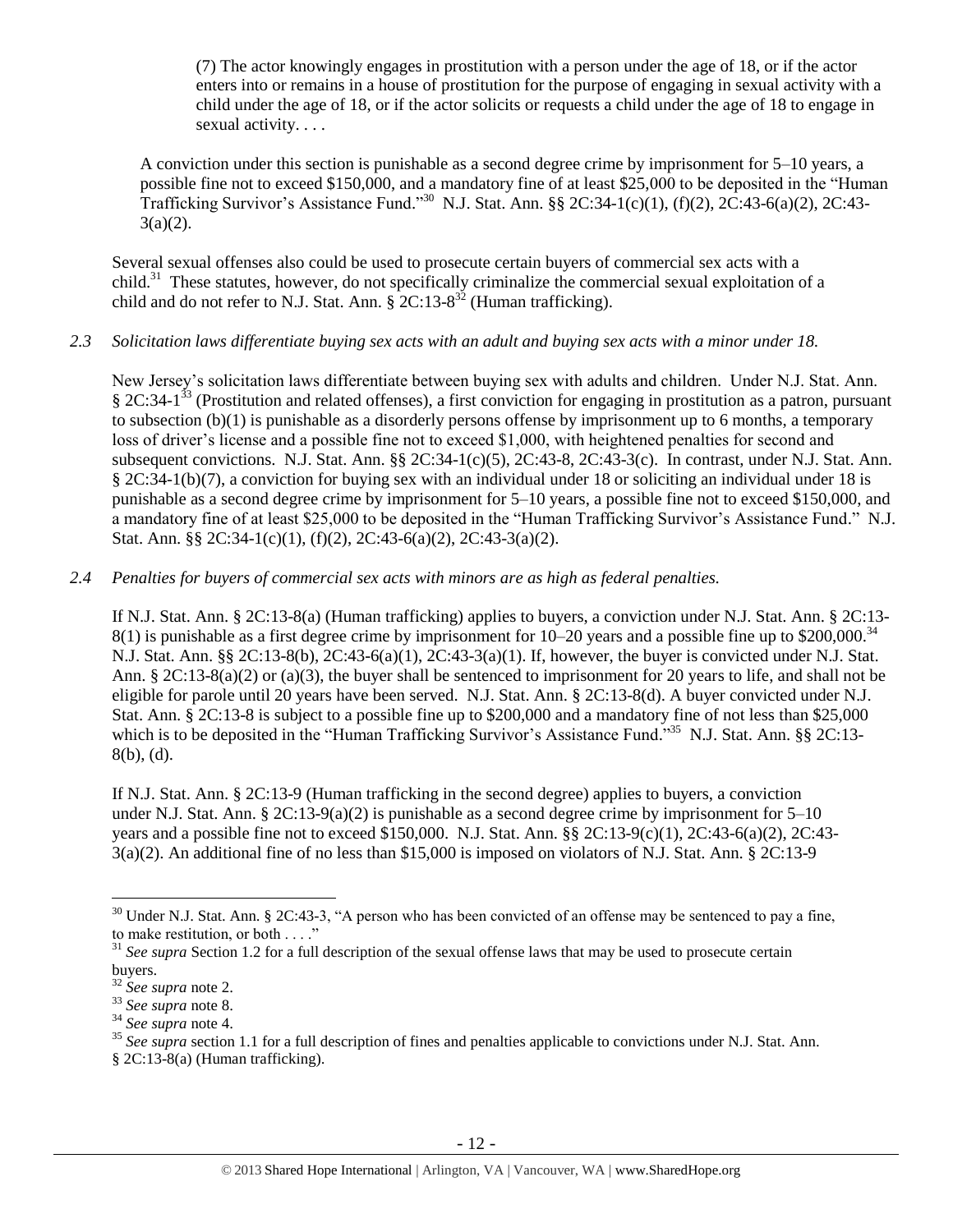which is to be deposited in the "Human Trafficking Survivor's Assistance Fund." N.J. Stat. Ann.  $$2C:13-9(c)(1).$ 

A conviction for buying sex with a child under N.J. Stat. Ann. § 2C:34-1(b)(7) (Prostitution and related offenses) is punishable as a second degree crime by imprisonment for 5–10 years, a possible fine not to exceed \$150,000, and a mandatory fine of at least \$25,000 to be deposited in the "Human Trafficking Survivor's Assistance Fund." N.J. Stat. Ann. §§ 2C:34-1(c)(1), (f)(2), 2C:43-6(a)(2), 2C:43-3(a)(2).

Several sexual offenses could be used to prosecute certain buyers of commercial sex acts with a child but do not specifically criminalize the commercial sexual exploitation of a child, and do not refer to the human trafficking statute to bring these criminal offenses within the ambit of N.J. Stat. Ann. § 2C:13-8(a)(3)<sup>36</sup> (Human trafficking). $37$ 

<span id="page-12-0"></span>In comparison, if the victim is under the age of 14, a conviction under the Trafficking Victims Protection Act  $(TVPA)<sup>38</sup>$  for child sex trafficking is punishable by 15 years to life imprisonment and a fine not to exceed \$250,000. 18 U.S.C. §§ 1591(b)(1), 3559(a)(1), 3571(b)(3). If the victim is between the ages of 14–17, a conviction is punishable by 10 years to life imprisonment and a fine not to exceed \$250,000. 18 U.S.C. §§ 1591(b)(2), 3559(a)(1), 3571(b)(3). A conviction is punishable by mandatory life imprisonment, however, if the buyer has a prior conviction for a federal sex offense<sup>39</sup> against a minor. 18 U.S.C. § 3559(e)(1). To the extent buyers can be prosecuted under other federal CSEC laws,  $40$  a conviction is punishable by penalties ranging from a fine not to exceed \$250,000 to life imprisonment and a fine not to exceed  $$250,000$ .<sup>41</sup>

<span id="page-12-1"></span>2.4.1 Recommendation: Amend N.J. Stat. Ann. § 2C:34-1(b)(7) (Prostitution and related offenses) to set the penalty for soliciting a child under 18 as a crime of the first degree, consistent with N.J. Stat. Ann. § 2C:13-8(a)(3) (Human trafficking).

an offense under section 1591 [18 USCS § 1591] (relating to sex trafficking of children), 2241 [18 USCS § 2241] (relating to aggravated sexual abuse), 2242 [18 USCS § 2242] (relating to sexual abuse),  $2244(a)(1)$  [18 USCS §  $2244(a)(1)$ ] (relating to abusive sexual contact),  $2245$  [18 USCS § 2245] (relating to sexual abuse resulting in death), 2251 [18 USCS § 2251] (relating to sexual exploitation of children), 2251A [18 USCS § 2251A] (relating to selling or buying of children), 2422(b) [18 USCS § 2422(b)] (relating to coercion and enticement of a minor into prostitution), or 2423(a) [18 USCS § 2423(a)] (relating to transportation of minors).

<sup>40</sup> 18 U.S.C. §§ 2251A(b) (Selling or buying of children), 2251(a) (Sexual exploitation of children), 2423(a) (Transportation of a minor with intent for minor to engage in criminal sexual activity), 2422(a) (Coercion and enticement), 2252(a)(2), (a)(4) (Certain activities relating to material involving the sexual exploitation of minors). <sup>41</sup> 18 U.S.C. §§ 2251A(b) (conviction punishable by imprisonment for 30 years to life and a fine), 2251(e)

(conviction punishable by imprisonment for 15–30 years and a fine), 2423(a) (conviction punishable by imprisonment for 10 years to life and a fine), 2422(a) (conviction punishable by a fine, imprisonment up to 20 years, or both),  $2252(a)(2)$ , (4) (stating that a conviction under subsection (a)(2) is punishable by imprisonment for 5–20 years and a fine, while a conviction under subsection (a)(4) is punishable by imprisonment up to 10 years, a fine, or both); *see also* 18 U.S.C. §§ 3559(a)(1) (classifying all of the above listed offenses as felonies), 3571(b)(3) (providing a fine up to \$250,000 for any felony conviction).

 $\overline{a}$ <sup>36</sup> *See supra* note [2.](#page-0-0)

<sup>&</sup>lt;sup>37</sup> See supra Section 1.2 for a full description of the sexual offense laws that may be used to prosecute certain buyers.

<sup>&</sup>lt;sup>38</sup> Trafficking Victims Protection Act (TVPA) of 2000, Pub. L. No. 106-386, 114 Stat. 1464, 1466 (codified in scattered sections of 18 and 22 U.S.C.).

<sup>&</sup>lt;sup>39</sup> Pursuant to 18 U.S.C. § 3559(e)(2), "federal sex offense" is defined as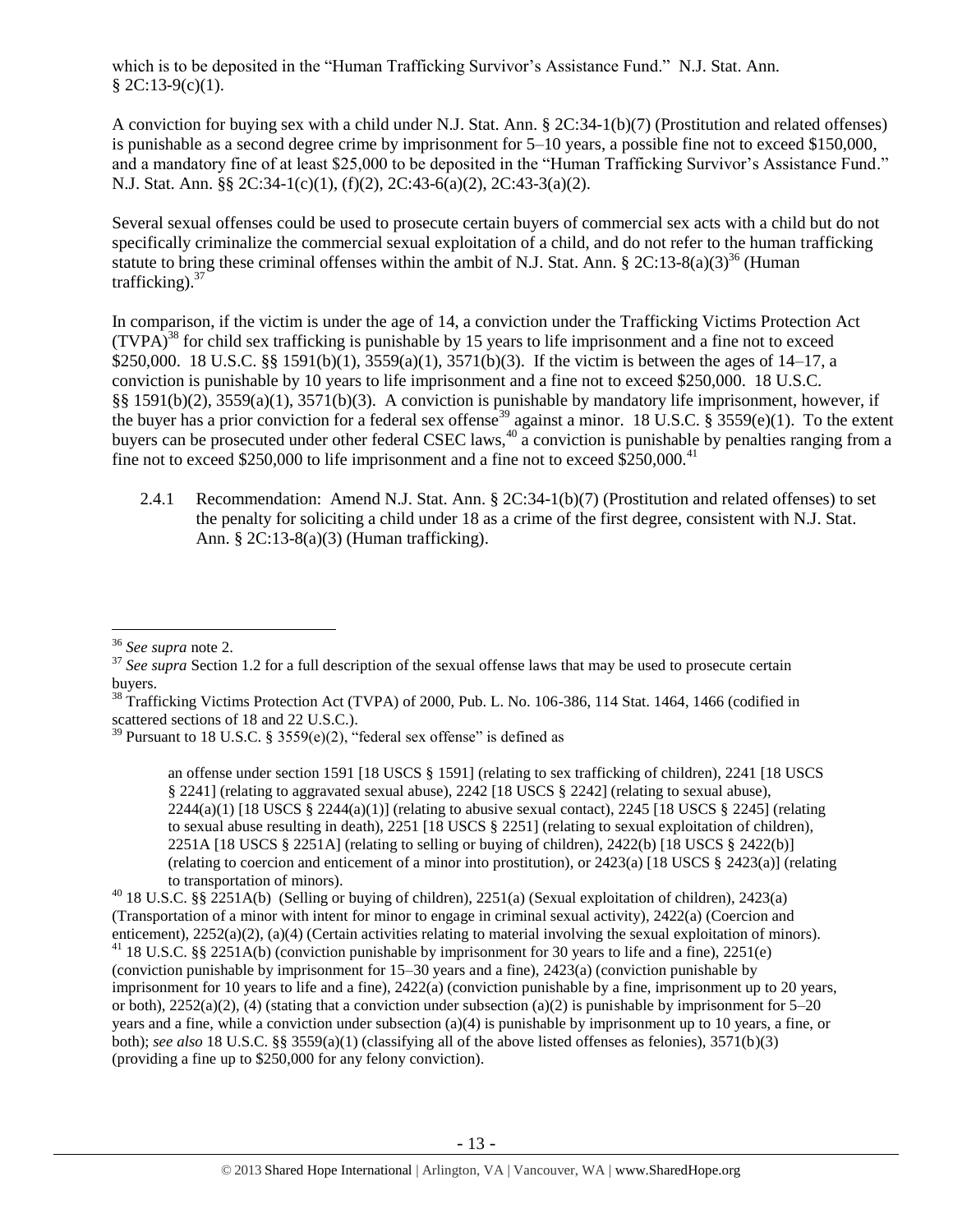*2.5 Using the Internet to lure, entice, or purchase, or attempt to lure, entice, or purchase commercial sex acts with a minor is a separate crime or results in an enhanced penalty for buyers.*

Pursuant to N.J. Stat. Ann. § 2C:13-6(a) (Luring, enticing child by various means, attempts; crime of second degree; subsequent offense; mandatory imprisonment; definitions),

<span id="page-13-0"></span>A person commits a crime of the second degree if he attempts, via electronic<sup>42</sup> or any other means, to lure or entice a child<sup>43</sup> or one who he reasonably believes to be a child into a motor vehicle, structure<sup>44</sup> or isolated area, or to meet or appear at any other place, with a purpose to commit a criminal offense with or against the child.

A conviction under N.J. Stat. Ann. § 2C:13-6(a) is punishable as a second degree crime by imprisonment for 5–10 years and a possible fine not to exceed \$150,000. N.J. Stat. Ann. §§ 2C:13-6(a), 2C:43-6(a)(2), 2C:43-3(a)(2).<sup>45</sup> Additionally, under N.J. Stat. Ann. § 2C:13-6(f), "The court may not suspend or make any other non-custodial disposition of any person sentenced pursuant to this section."

#### *2.6 No age mistake defense is permitted for a buyer of commercial sex acts with any minor under 18.*

N.J. Stat. Ann. § 2C:13-8 (Human trafficking) prohibits a buyer from asserting a mistake of age defense for "engag[ing] in sexual activity" with a minor. N.J. Stat. Ann. § 2C:13-8(3) specifies that a person commits the crime of human trafficking when that person "knowingly . . . obtains, by any means, a child under 18 years of age, to engage in sexual activity<sup>46</sup> . . . ,whether or not the actor mistakenly believed that the child was 18 years of age or older, even if that mistaken belief was reasonable.

<sup>45</sup> Additional penalties may be imposed for second or subsequent convictions. Under N.J. Stat. Ann. § 2C:13-6,

d. A person convicted of a second or subsequent offense under this section shall be sentenced to a term of imprisonment. Notwithstanding the provisions of subsection a. of N.J.S.2C:43-6 [Sentence of imprisonment for crime; ordinary terms; mandatory terms], the term of imprisonment shall include, unless the person is sentenced pursuant to the provisions of N.J.S.2C:43-7 [Sentence of imprisonment for crime; extended terms], a mandatory minimum term of one-third to one-half of the sentence imposed, or three years, whichever is greater, during which time the defendant shall not be eligible for parole. If the person is sentenced pursuant to N.J.S.2C:43-7, the court shall impose a minimum term of one-third to one-half of the sentence imposed, or five years, whichever is greater. The court may not suspend or make any other non-custodial disposition of any person sentenced as a second or subsequent offender pursuant to this section.

. . . .

 $\overline{a}$ 

e. A person convicted of an offense under this section who has previously been convicted of a violation of N.J.S.2C:14-2 [Sexual assault], subsection a. of N.J.S.2C:14-3 [Aggravated criminal sexual contact; criminal sexual contact] or N.J.S.2C:24-4 [Endangering welfare of children] shall be sentenced to a term of imprisonment. Notwithstanding the provisions of subsection a. of N.J.S.2C:43-6, the term of imprisonment shall include, unless the person is sentenced pursuant to the provisions of N.J.S.2C:43-7, a mandatory minimum term of five years, during which time the defendant shall not be eligible for parole. The court may not suspend or make any other non-custodial disposition of any person sentenced pursuant to this section.

. . . . <sup>46</sup> *See supra* note [3](#page-1-0) for the definition of "sexual activity".

 $^{42}$  N.J. Stat. Ann. § 2C: 13-6(b) states, "'Electronic means' includes, but is not limited to, the Internet."

<sup>&</sup>lt;sup>43</sup> Pursuant to N.J. Stat. Ann. § 2C:13-6(b), a "child" is "a person less than 18 years old."

<sup>&</sup>lt;sup>44</sup> Pursuant to N.J. Stat. Ann. § 2C:13-6(b), "structure" is defined as "any building, room, ship, vessel or airplane and also means any place adapted for overnight accommodation of persons, or for carrying on business therein, whether or not a person is actually present."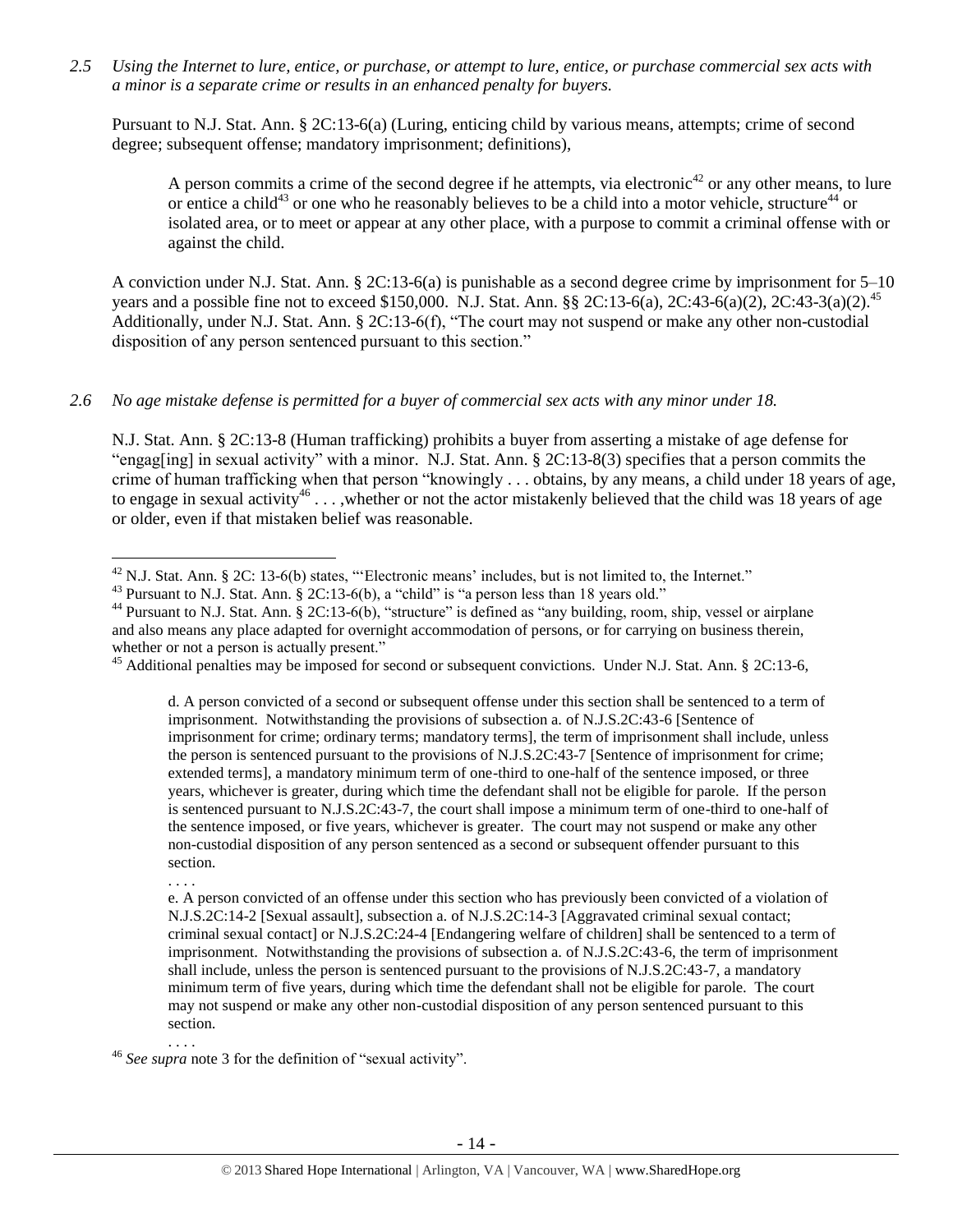However, N.J. Stat. Ann. § 2C:13-9(a)(2)(b) (Human trafficking in the second degree) establishes a rebuttable presumption that:

(i) a person knew that a child under the age of 18 years of age procured to engage in sexual activity or for whom attempts were made to procure for that activity was a victim of human trafficking; and

(ii) a reasonable person would conclude that there was a substantial likelihood that a child under the age of 18 years of age procured to engage in sexual activity or for whom attempts were made to procure for that activity was a victim of human trafficking.<sup>47</sup>

New Jersey does not allow a buyer of commercial sex to assert a mistake of age defense for the crime of prostitution. N.J. Stat. Ann. § 2C:34-1(b)(7) (Prostitution and related offenses) states, in part, "It shall be no defense to a prosecution under this paragraph that the actor mistakenly believed that the child was 18 years of age or older, even if such mistaken belief was reasonable."

*2.7 Base penalties for buying sex acts with a minor under 18 are sufficiently high and not reduced for older minors.*

The penalty for buying sex with a child does not change based on the age of the victim. A conviction for buying sex with a child under 18 years of age under N.J. Stat. Ann. § 2C:34-1(b)(7) (Prostitution and related offenses) is punishable as a second degree crime by imprisonment for 5–10 years, a possible fine not to exceed \$150,000, and a mandatory fine of at least \$25,000 to be deposited in the "Human Trafficking Survivor's Assistance Fund." N.J. Stat. Ann. §§ 2C:34-1(c)(1), (f)(2), 2C:43-6(a)(2), 2C:43-3(a)(2).

*2.8 Financial penalties for buyers of commercial sex acts with minors are sufficiently high to make it difficult for buyers to hide the crime.* 

Buyers of commercial sex with children are subject to fines, restitution, and asset forfeiture. A buyer convicted under N.J. Stat. Ann. § 2C:13-8 (Human trafficking) is subject to a possible fine up to \$200,000 and a mandatory fine of not less than \$25,000 which is to be deposited in the "Human Trafficking Survivor's Assistance Fund."<sup>48</sup> N.J. Stat. Ann. §§ 2C:13-8(b), (d), 2C:43-3(a)(2).

Additionally, the buyer shall be ordered to make restitution to any victim. Pursuant to N.J. Stat. Ann. § 2C:13- 8(e), the court shall award the greater of

(1) the gross income or value to the defendant of the victim's labor or services; or (2) the value of the victim's labor or services as determined by the "New Jersey Prevailing Wage Act," P.L.1963, c. 150 (C.34:11–56.25 et seq.), the "New Jersey State Wage and Hour Law," P.L.1966, c. 113 (C.34:11–56a et seq.), the Seasonal Farm Labor Act, P.L.1945, c. 71 (C.34:9A–1 et seq.), the laws concerning the regulation of child labor in chapter 2 of Title 34 of the Revised Statutes, or any other applicable State law, and the "Fair Labor Standards Act of 1938," 29 U.S.C. s.201 et seq., or any other applicable federal law.

A conviction under N.J. Stat. Ann. § 2C:13-9 (Human trafficking in the second degree) is punishable as a second degree crime by a possible fine not to exceed \$150,000. N.J. Stat. Ann. §§ 2C:13-9(c)(1), 2C:43- 3(a)(2). An additional fine of no less than \$15,000 is imposed on violators of N.J. Stat. Ann. § 2C:13-9

 $\overline{a}$ <sup>47</sup> *See supra* note [7](#page-2-1) for a full discussion of the *mens rea* required for a conviction under N.J. Stat. Ann. § 2C:13-  $9(a)(2)$ .

<sup>48</sup> *See supra* section 1.1 for a full description of fines and penalties applicable to convictions under N.J. Stat. Ann. § 2C:13-8(a) (Human trafficking).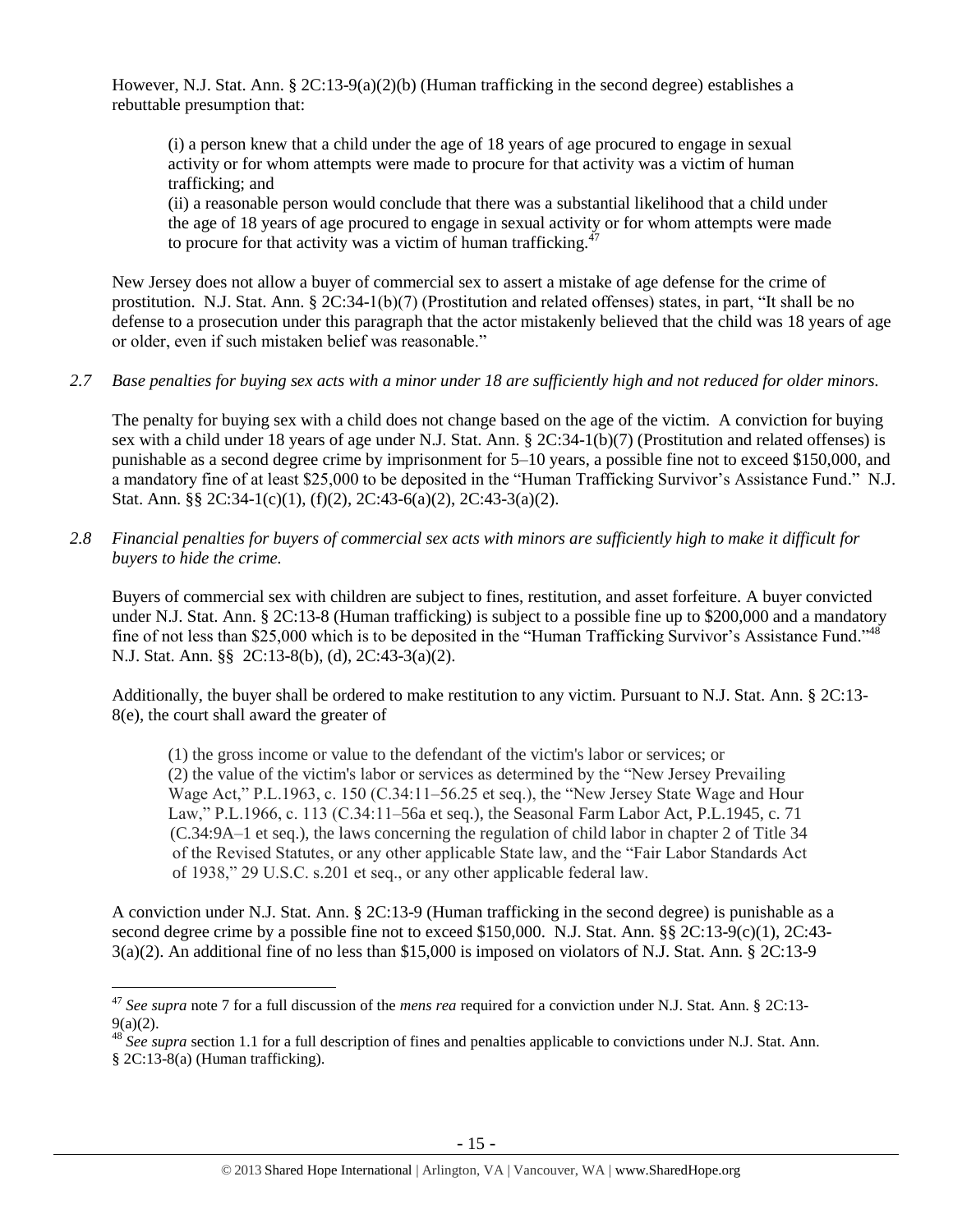which is to be deposited in the "Human Trafficking Survivor's Assistance Fund." N.J. Stat. Ann.  $$2C:13-9(c)(1).$ 

Under N.J. Stat. Ann. § 2C:34-1(b)(7) (Prostitution and related offenses), a second degree crime, a buyer may face a fine up to \$150,000, a possible fine of \$150,000, and a mandatory fine of at least \$25,000 to be deposited in the "Human Trafficking Survivor's Assistance Fund." N.J. Stat. Ann. §§ 2C:34-1(c)(2), (f)(2), 2C:43-3(a)(2). For a violation of N.J. Stat. Ann. § 2C:13-6(a) (Luring, enticing child by various means, attempts; crime of second degree; subsequent offense; mandatory imprisonment; definitions) a buyer may face a fine up to \$150,000 and a sentence to pay restitution to the victim, or both. N.J. Stat. Ann. §§ 2C:13-6(a), 2C:43-3(a)(2).

Additionally, buyers face mandatory asset forfeiture pursuant to N.J. Stat. Ann. § 2C:64-1(a) (Property subject to forfeiture), including

(2)All property which has been, or is intended to be, utilized in furtherance of an unlawful activity, including, but not limited to, conveyances intended to facilitate the perpetration of illegal acts, or buildings or premises maintained for the purposes of committing offenses against the State.

(3) Property which has become or is intended to become an integral part of illegal activity, including, but not limited to, money which is earmarked for use as financing for an illegal gambling enterprise.

(4) Proceeds of illegal activities, including, but not limited to, property or money obtained as a result of the sale of prima facie contraband as defined by subsection a. (1), proceeds of illegal gambling, prostitution, bribery and extortion.

Property subject to forfeiture "may be seized by the State or any law enforcement officer as evidence pending a criminal prosecution pursuant to section 2C:64-4 or, when no criminal proceeding is instituted, upon process issued by any court of competent jurisdiction over the property, except that seizure without such process may be made when not inconsistent with the Constitution of this State or the United States, and when (1) The article is prima facie contraband; or, (2) The property subject to seizure poses an immediate threat to the public health, safety or welfare." N.J. Stat. Ann. §2C:64-1(b). With the exception of *prima facie* contraband, forfeiture proceedings are civil in nature. N. J. Stat. An.. §2C: 64-3. Disposal of forfeited property is governed by N.J. Stat. Ann. §2C: 64-6, which states, in part,

The prosecutor or the Attorney General, whichever is prosecuting the case, shall divide the forfeited property, any proceeds resulting from the forfeiture or any money seized pursuant to this chapter with any other entity where the other entity's law enforcement agency participated in the surveillance, investigation, arrest or prosecution resulting in the forfeiture, in proportion to the other entity's contribution to the surveillance, investigation, arrest or prosecution resulting in the forfeiture, as determined in the discretion of the prosecutor or the Attorney General, whichever is prosecuting the case. Notwithstanding any other provision of law, such forfeited property and proceeds shall be used solely for law enforcement purposes, and shall be designated for the exclusive use of the law enforcement agency which contributed to the surveillance, investigation, arrest or prosecution resulting in the forfeiture.

A buyer may also have to pay a \$500 fee for a court ordered "Prostitution Offender Program."<sup>49</sup> Pursuant to N.J. Stat. Ann.  $\S 2C:13-9(b)^{50}$ ,

 $49$  Pursuant to N.J. Stat. Ann. § 2C:13-9(d)(2), the program shall include information intended to increase the person's awareness of:

<sup>(</sup>a) the causes of prostitution and its relationship to human trafficking;

<sup>(</sup>b) the health risks connected with prostitution, including the risk of transmittable diseases;

<sup>(</sup>c) the consequences of convictions for prostitution or human trafficking, including penalties for subsequent convictions; and

<sup>(</sup>d) the pervasiveness of human trafficking and the effects of human trafficking on its victims.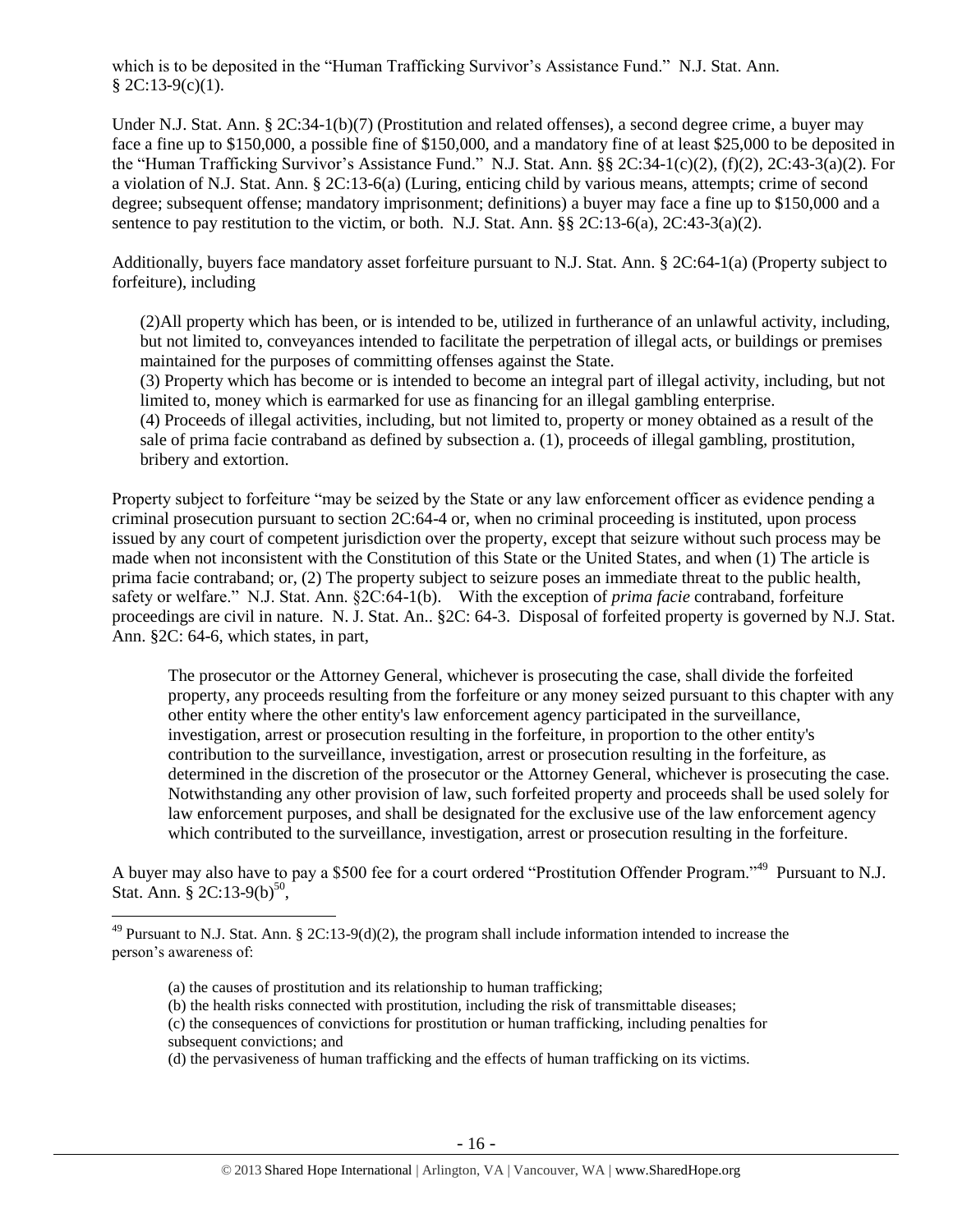In addition to any fine, fee, assessment, or penalty authorized under the provisions of Title 2C of the New Jersey Statutes, a person convicted of an offense of engaging in prostitution as a patron pursuant to paragraph (1) of subsection b. of N.J.S.2C:34–1 [Prostitution and related offenses] shall be assessed, if ordered to participate in the "Prostitution Offender Program," a fee of \$500.

Lastly, a buyer is subject to forfeiture of business or professional licenses used in the commission of the crime if convicted under N.J. Stat. Ann. § 2C:13-9 (Human trafficking in the second degree). N.J. Stat. Ann. § 2C:13-9(c)(2) provides,

the court shall direct any issuing State, county, or municipal governmental agency to revoke any license, permit, certificate, approval, registration, charter, or similar form of business or professional authorization required by law concerning the operation of that person's business or profession, if that business or profession was used in the course of the crime.

#### *2.9 Buying and possessing child pornography carries penalties as high as similar federal offenses.*

Possessing pornography of a child under 18 is a crime, pursuant to N.J. Stat. Ann. §  $2C:24-4(b)(5)^{51}$  (Endangering welfare of children), which states,

(a)A person commits a crime of the second degree if, by any means, including but not limited to the Internet, he:

(i) knowingly distributes an item depicting the sexual exploitation or abuse of a child; (ii) knowingly possesses an item depicting the sexual exploitation or abuse of a child with the intent to distribute that item; or

(iii) knowingly stores or maintains an item depicting the sexual exploitation or abuse of a child using a file-sharing program which is designated as available for searching by or copying to one or more other computers.

. . . .

(b) A person commits a crime of the third degree if he knowingly possesses, knowingly views, or knowingly has under his control, through any means, including the Internet, an item depicting the sexual exploitation of a child.<sup>52</sup>

Distributing, possessing with intent to distribute, or storing child pornography is punishable as a second degree crime by imprisonment for 5–10 years and a possible fine not to exceed \$150,000. N.J. Stat. Ann. § 2C:24-  $4(b)(5)(a)$ ,  $2C:43-6(a)(2)$ ,  $2C:43-3(a)(2)$ . Possessing child pornography is punishable as a third degree crime by imprisonment for  $3-5$  years and a possible fine not to exceed \$15,000. N.J. Stat. Ann. §§  $2C:24-4(b)(5)(b)$ , 2C:43-6(a)(3), 2C: 43-3(b)(1).

In comparison, a federal conviction for possession of child pornography<sup>53</sup> is generally punishable by imprisonment for 5–20 years and a fine not to exceed \$250,000.<sup>54</sup> Subsequent convictions, however, are punishable by imprisonment up to 40 years and a fine not to exceed \$250,000.<sup>55</sup>

 $\overline{a}$ 

a photograph, film, video, an electronic, electromagnetic or digital recording, an image stored or maintained in a computer program or file or in a portion of a file, or any other reproduction or reconstruction which depicts a child engaging in a prohibited sexual act or in the simulation of such an act.

 $50$  The text of N.J. Stat. Ann. § 2C:34-1.2 included here and elsewhere in this report includes amendments made by the passage of Assembly Bill 3352 during the Second Annual Session of the 2013 New Jersey Legislature. 2013 NJ Laws Ch. 34. (NJ 2012) (effective July 1, 2013).

<sup>51</sup> *See supra* note [13.](#page-4-0)

 $52$  Pursuant to N.J. Stat. Ann. § 2C:24-4(b)(1), "item depicting the sexual exploitation of a child" means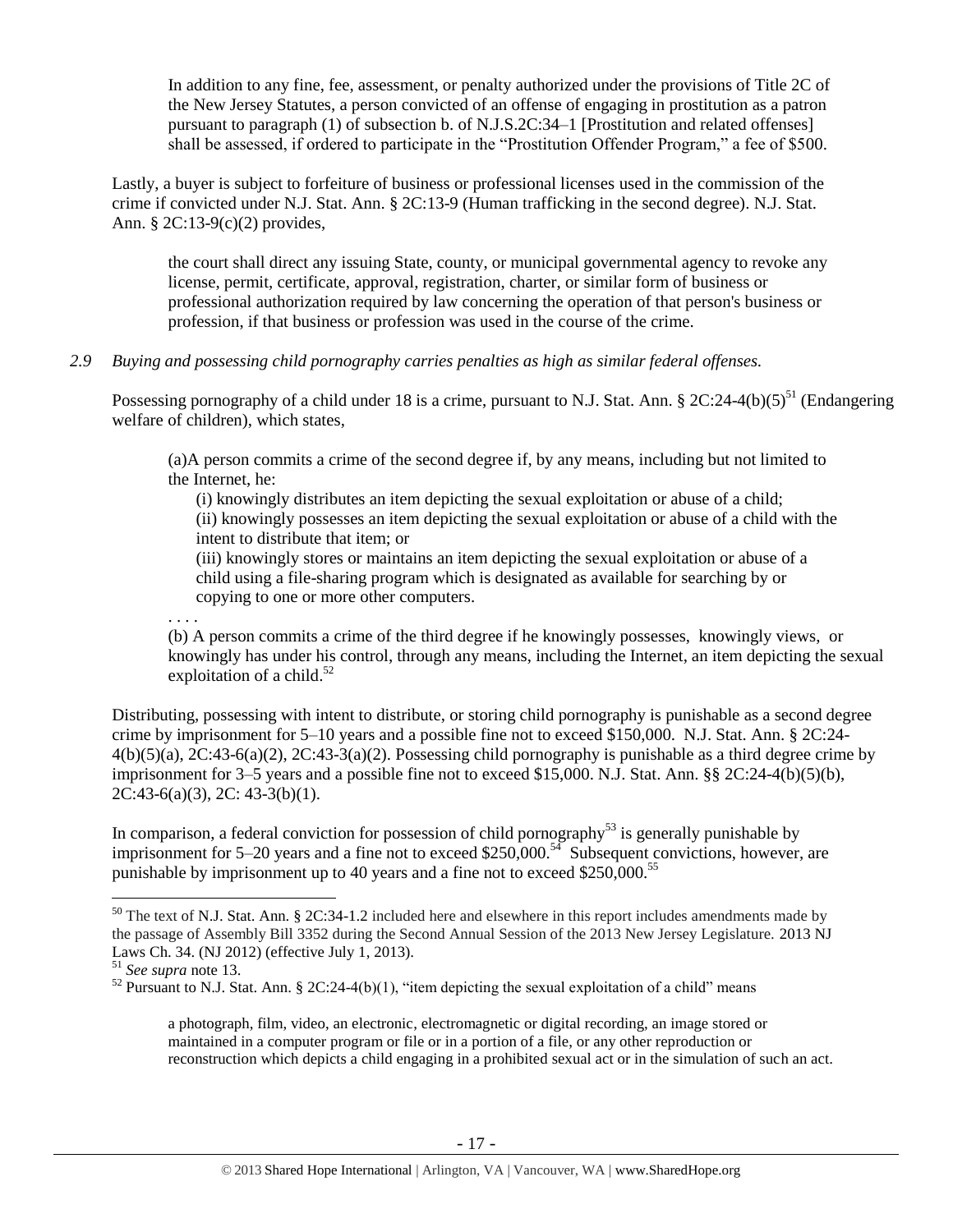2.9.1 Recommendation: Raise the penalties for violating N.J. Stat. Ann. § 2C:24-4(b)(5)(b) to be consistent with federal penalties.

## *2.10 Convicted buyers of commercial sex acts with minors and child pornography are required to register as sex offenders.*

Those convicted of buying sex with a child under N.J. Stat. Ann. § 2C:34-1(a)(7) (Prostitution and related offenses) are not required to register as convicted sex offenders under the sex offender registration laws. N.J. Stat. Ann. § 2C:7-2. However, other crimes applicable to buyers require registration. Pursuant to N.J. Stat. Ann. § 2C:7-2(a), (b) (Registration of sex offenders; definition; requirements; penalties),

a. (1) A person who has been convicted, adjudicated delinquent or found not guilty by reason of insanity for commission of a sex offense as defined in subsection b. of this section shall register as provided in subsections c. and d. of this section.

. . . . b. For the purposes of this act a sex offense shall include the following:

 $\overline{a}$ 

(1) Aggravated sexual assault, sexual assault, aggravated criminal sexual contact . . . or an attempt to commit any of these crimes if the court found that the offender's conduct was characterized by a pattern of repetitive, compulsive behavior, regardless of the date of the commission of the offense or the date of conviction;

(2) A conviction, adjudication of delinquency, or acquittal by reason of insanity for aggravated sexual assault; sexual assault; aggravated criminal sexual contact; . . . ; endangering the welfare of a child pursuant to paragraph (3) or (4) or subparagraph (a) of paragraph (5) of subsection b. of N.J.S.2C:24- 4; luring or enticing pursuant to section 1 of P.L.1993, c.291 (C.2C:13-6); criminal sexual contact pursuant to N.J.S.2C:14-3 b. if the victim is a minor;  $\ldots$  or an attempt to commit any of these enumerated offenses if the conviction, adjudication of delinquency or acquittal by reason of insanity is entered on or after the effective date [Oct. 31, 1994] of this act or the offender is serving a sentence of incarceration, probation, parole or other form of community supervision as a result of the offense or is confined following acquittal by reason of insanity or as a result of civil commitment on the effective date [Oct. 31, 1994] of this act;

(3) A conviction, adjudication of delinquency or acquittal by reason of insanity for an offense similar to any offense enumerated in paragraph (2) or a sentence on the basis of criteria similar to the criteria

<sup>53</sup> 18 U.S.C. §§ 2252(a)(2), (a)(4) (Certain activities relating to material involving the sexual exploitation of minors),  $2252A(a)(2)$ –(3) (Certain activities relating to material constituting or containing child pornography), 1466A(a), (b) (Obscene visual representations of the sexual abuse of children).

<sup>&</sup>lt;sup>54</sup> 18 U.S.C. §§ 2252(b) (stating that a conviction under subsection (a)(2) is punishable by imprisonment for 5–20 years and a fine, while a conviction under subsection (a)(4) is punishable by imprisonment up to 10 years, a fine, or both),  $2252A(b)(1)$  (a conviction is punishable by imprisonment for 5–20 years and a fine),  $1466A(a)$ , (b) (stating that a conviction under subsection (a) is "subject to the penalties provided in section  $2252A(b)(1)$ ," imprisonment for 5–20 years and a fine, while a conviction under subsection (b) is "subject to the penalties provided in section 2252A(b)(2)," imprisonment up to 10 years, a fine, or both); *see also* 18 U.S.C. §§ 3559(a)(1) (classifying all of the above listed offenses as felonies), 3571(b)(3) (providing a fine up to \$250,000 for any felony conviction).

<sup>55</sup> 18 U.S.C. §§ 2252(b) (stating if a person has a prior conviction under subsection (a)(2), or a list of other statutes, a conviction is punishable by a fine and imprisonment for 15–40 years, but if a person has a prior conviction under subsection (a)(4), or a list of other statutes, a conviction is punishable by a fine and imprisonment for  $10-20$  years),  $2252A(b)(1)$  (stating if a person has a prior conviction under subsection (a)(2), (a)(3), or a list of other statutes, a conviction is punishable by a fine and imprisonment for  $15-40$  years),  $1466A(a)$ , (b) (stating that the penalty scheme for section 2252A(b) applies); *see also* 18 U.S.C. §§ 3559(a)(1) (classifying all of the above listed offenses as felonies), 3571(b)(3) (providing a fine up to \$250,000 for any felony conviction).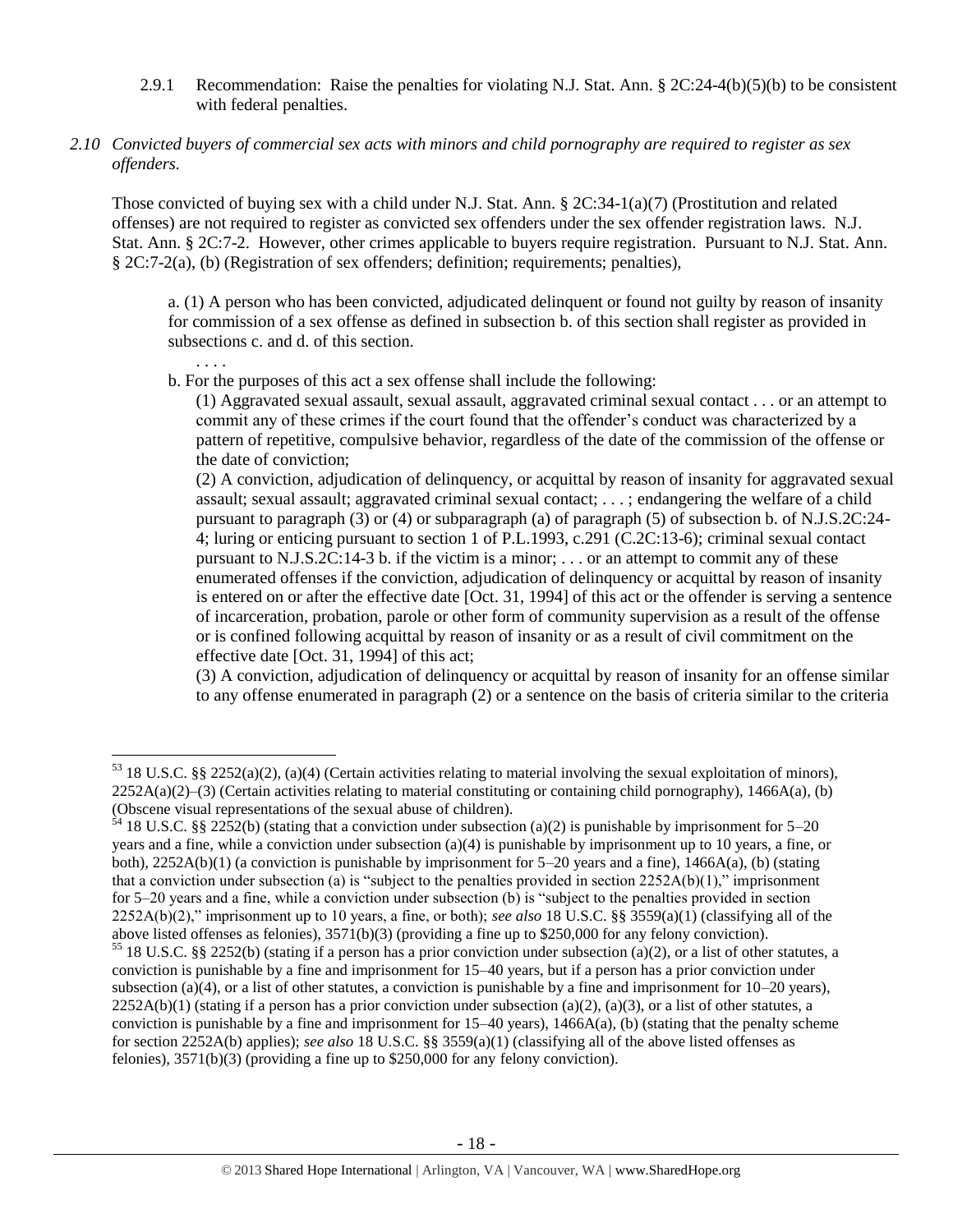set forth in paragraph (1) of this subsection entered or imposed under the laws of the United States, this State or another state.

2.10.1 Recommendation: Amend N.J. Stat. Ann. § 2C:7-2(b) (Registration of sex offenders; definition; requirements; penalties) to include N.J. Stat. Ann. § 2C:34-1(b)(7) (Prostitution and related offenses) and § 2C:13-8 (Human trafficking) as sex offenses for which a person convicted or pleading guilty to the crime would be required to register if the victim is a child.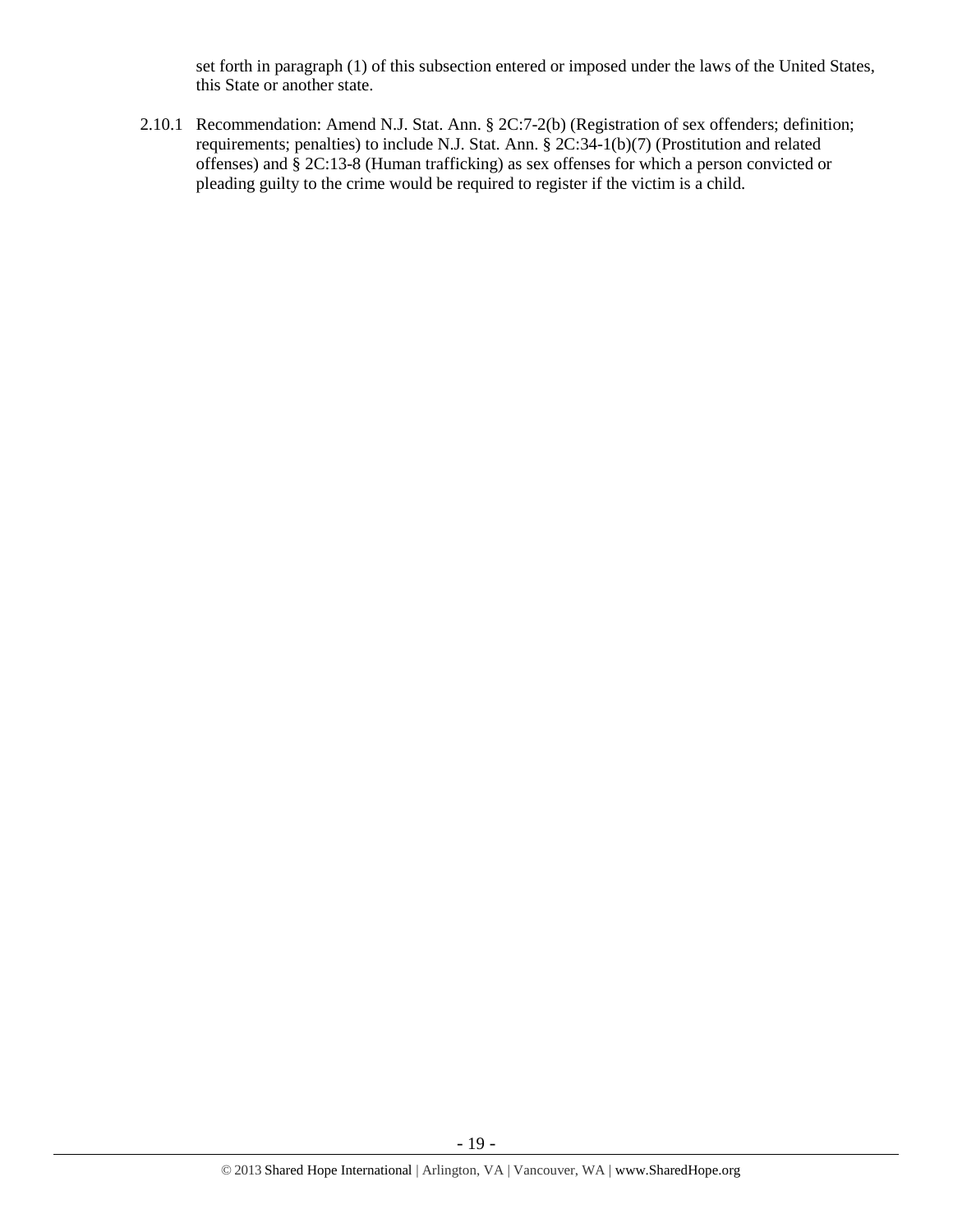#### **FRAMEWORK ISSUE 3: CRIMINAL PROVISIONS FOR TRAFFICKERS**

#### *Legal Components:*

- *3.1 Penalties for trafficking a child for sexual exploitation are as high as federal penalties.*
- *3.2 Creating and distributing child pornography carries penalties as high as similar federal offenses.*
- *3.3 Using the Internet to lure, entice, recruit or sell commercial sex acts with a minor is a separate crime or results in an enhanced penalty for traffickers.*
- *3.4 Financial penalties for traffickers, including asset forfeiture, are sufficiently high.*
- *3.5 Convicted traffickers are required to register as sex offenders.*
- *3.6 Laws relating to termination of parental rights for certain offenses include sex trafficking or commercial sexual exploitation of children (CSEC) offenses in order to remove the children of traffickers from their control and potential exploitation.*

*\_\_\_\_\_\_\_\_\_\_\_\_\_\_\_\_\_\_\_\_\_\_\_\_\_\_\_\_\_\_\_\_\_\_\_\_\_\_\_\_\_\_\_\_\_\_\_\_\_\_\_\_\_\_\_\_\_\_\_\_\_\_\_\_\_\_\_\_\_\_\_\_\_\_\_\_\_\_\_\_\_\_\_\_\_\_\_\_\_\_\_\_\_\_*

#### *Legal Analysis:*

*3.1 Penalties for trafficking a child for sexual exploitation are as high as federal penalties.* 

N.J. Stat. Ann. § 2C:13-8<sup>56</sup> (Human trafficking) is punishable as a first degree crime by imprisonment for 10–20 years and a possible fine not to exceed \$200,000.<sup>57</sup> N.J. Stat. Ann. §§ 2C:13-8(b), 2C:43-6(a)(1), 2C:43-3(a)(1). If, however, the trafficker is convicted under N.J. Stat. Ann.  $\S 2C:13-8(a)(2)$  or (a)(3), the trafficker shall be sentenced to imprisonment for 20 years to life, and shall not be eligible for parole until 20 years have been served. N.J. Stat. Ann. § 2C:13-8(d). An additional fine of no less than \$25,000 is imposed on violators of N.J. Stat. Ann. § 2C:13-8 which is to be deposited in the "Human Trafficking Survivor's Assistance Fund." N.J. Stat. Ann.  $$2C:13-8(d).$ 

N.J. Stat. Ann. § 2C:13-9<sup>58</sup> (Human trafficking in the second degree) is punishable as a second degree crime by imprisonment for 5–10 years and a possible fine not to exceed \$150,000. N.J. Stat. Ann. §§ 2C:13-9(c)(1), 2C:43-6(a)(2), 2C:43-3(a)(2). An additional fine of no less than \$15,000 is imposed on violators of N.J. Stat. Ann. § 2C:13-9 which is to be deposited in the "Human Trafficking Survivor's Assistance Fund." N.J. Stat. Ann. § 2C:13-9(c)(1).

Under N.J. Stat. Ann. § 2C:34-1<sup>59</sup> (Prostitution and related offenses), promoting the prostitution of a child under 18 is punishable as a first degree crime by imprisonment for 10–20 years, a possible fine not to exceed \$200,000, and a mandatory fine of at least \$25,000 to be deposited in the "Human Trafficking Survivor's Assistance Fund." N.J. Stat. Ann. §§ 2C:34-1(b)(3)–(4), (c)(1), (f)(2), 2C:43-6(a)(1), 2C:43-3(a)(1).

In comparison, if the victim is under the age of 14, a conviction under the Trafficking Victims Protection Act  $(TVPA)<sup>60</sup>$  for child sex trafficking is punishable by 15 years to life imprisonment and a fine not to exceed \$250,000. 18 U.S.C. §§ 1591(b)(1),  $3559(a)(1)$ ,  $3571(b)(3)$ . If the victim is between the ages of 14–17, a conviction is punishable by 10 years to life imprisonment and a fine not to exceed \$250,000. 18 U.S.C. §§ 1591(b)(2), 3559(a)(1), 3571(b)(3). A conviction is punishable by mandatory life imprisonment, however, if the trafficker has a prior conviction for a federal sex offense<sup>61</sup> against a minor.

<sup>56</sup> *See supra* note [2.](#page-0-0)

<sup>57</sup> *See supra* section 1.1 about the additional fines applicable to human traffickers under N.J. Stat. Ann. § 2C:13-8(d).

<sup>58</sup> *See supra* note [5.](#page-2-0)

<sup>59</sup> *See supra* note [8.](#page-3-0)

<sup>60</sup> *See supra* note [38.](#page-12-0)

<sup>61</sup> *See supra* note [39](#page-12-1) for the definition of "federal sex offense."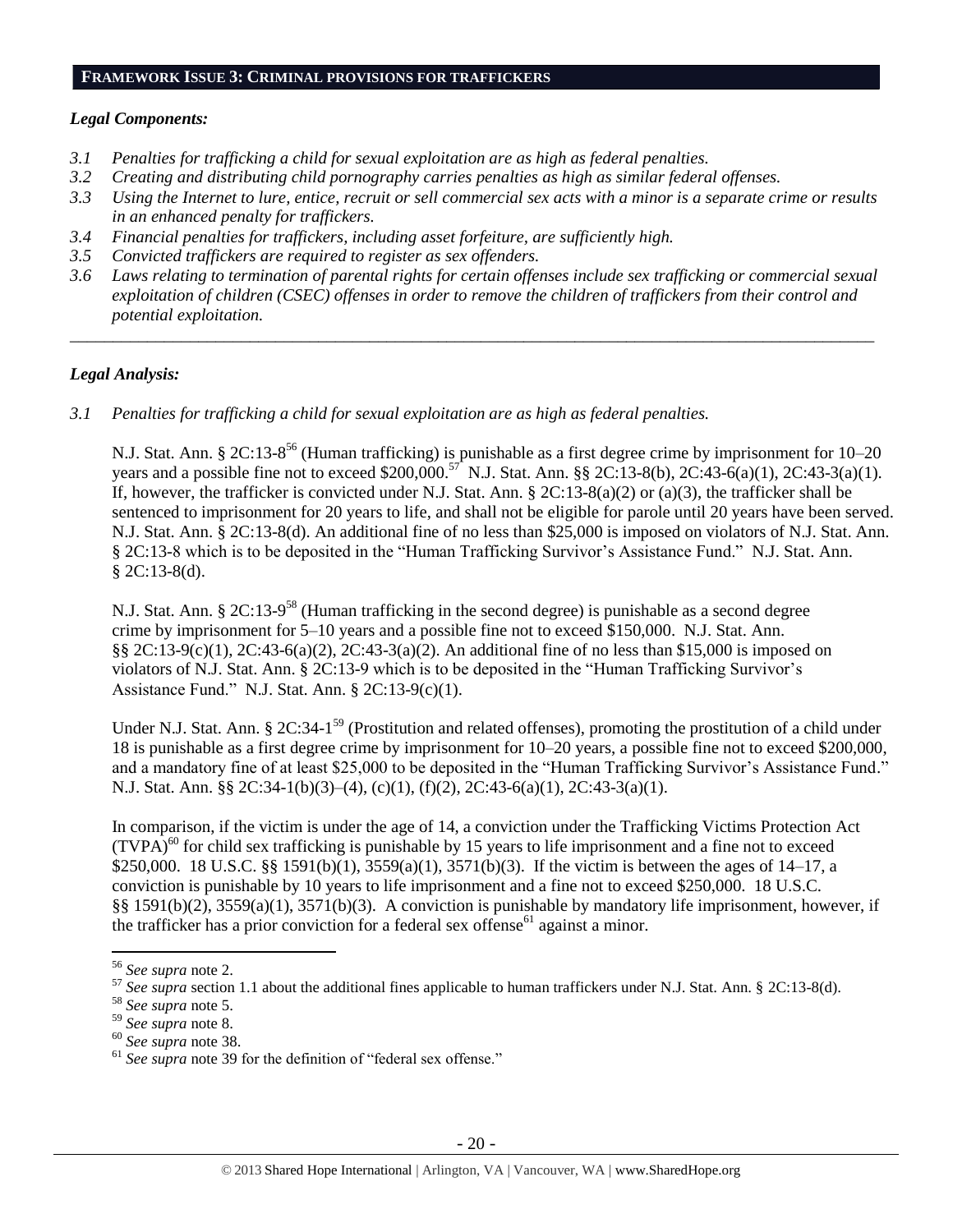## *3.2 Creating and distributing child pornography carries penalties as high as similar federal offenses.*

N.J. Stat. Ann. § 2C:24-4(3),  $(4)^{62}$  (Endangering welfare of children) states, in part,

(3) A person commits a crime of the first degree if he causes or permits a child $^{63}$  to engage in a prohibited sexual act<sup>64</sup> or in the simulation of such an act if the person knows, has reason to know or intends that the prohibited act may be photographed, filmed, reproduced, or reconstructed in any manner, including on the Internet, or may be part of an exhibition or performance. (4) A person commits a crime of the second degree if he photographs or films a child in a prohibited sexual act or in the simulation of such an act or who uses any device, including a computer, to reproduce or reconstruct the image of a child in a prohibited sexual act or in the simulation of such an act.

A first degree crime is punishable by imprisonment for 10–20 years and a possible fine not to exceed \$200,000. N.J. Stat. Ann. §§ 2C:43-6(a)(1), 2C:43-3(a)(1). A second degree crime is punishable by imprisonment for  $5-10$ years and a possible fine not to exceed \$150,000. N.J. Stat. Ann. §§ 2C:43-6(a)(2), 2C:43-3(a)(2).

In comparison, if the victim is under the age of 14, a conviction under the TVPA for child sex trafficking is punishable by 15 years to life imprisonment and a fine not to exceed \$250,000. 18 U.S.C. §§ 1591(b)(1),  $3559(a)(1)$ ,  $3571(b)(3)$ . If the victim is between the ages of  $14-17$ , a conviction is punishable by 10 years to life imprisonment and a fine not to exceed \$250,000. 18 U.S.C. §§ 1591(b)(2), 3559(a)(1), 3571(b)(3). A conviction is punishable by mandatory life imprisonment, however, if the trafficker has a prior conviction for a federal sex offense<sup>65</sup> against a minor. Additionally, a federal conviction for distribution of child pornography<sup>66</sup> is generally punishable by imprisonment for 5–20 years and a fine not to exceed \$250,000.<sup>67</sup> Subsequent convictions, however, are punishable by imprisonment up to 40 years and a fine not to exceed \$250,000.<sup>68</sup>

*3.3 Using the Internet to lure, entice, recruit or sell commercial sex acts with a minor is a separate crime or results in an enhanced penalty for traffickers.*

<sup>62</sup> *See supra* note [13.](#page-4-0)

<sup>63</sup> *See supra* note [14.](#page-4-1)

<sup>64</sup> *See supra* note [15.](#page-4-2)

<sup>65</sup> *See supra* note [39](#page-12-1) for the definition of "federal sex offense."

<sup>&</sup>lt;sup>66</sup> 18 U.S.C. §§ 2252(a)(1), (a)(2), (a)(3) (Certain activities relating to material involving the sexual exploitation of minors),  $2252A(a)(2)$ , (a)(3) (Certain activities relating to material constituting or containing child pornography), 1466A(a) (Obscene visual representations of the sexual abuse of children).

 $67$  18 U.S.C. §§ 2252(b) (stating that a conviction under subsection (a)(1), (a)(2), or (a)(3) is punishable by imprisonment for 5–20 years and a fine), 2252A(b)(1) (a conviction is punishable by imprisonment for 5–20 years and a fine), 1466A(a), (b) (stating that a conviction under subsection (a) is "subject to the penalties provided in section 2252A(b)(1)," imprisonment for 5–20 years and a fine, while a conviction under subsection (b) is "subject to the penalties provided in section 2252A(b)(2)," imprisonment up to 10 years, a fine, or both); *see also* 18 U.S.C. §§ 3559(a)(1) (classifying all of the above listed offenses as felonies),  $3571(b)(3)$  (providing a fine up to \$250,000 for any felony conviction).

<sup>&</sup>lt;sup>68</sup> 18 U.S.C. §§ 2252(b) (stating if a person has a prior conviction under subsection (a)(1), (a)(2), or (a)(3) or a list of other statutes, a conviction is punishable by a fine and imprisonment for 15–40 years), 2252A(b)(1) (stating if a person has a prior conviction under subsection (a)(2), (a)(3), or a list of other statutes, a conviction is punishable by a fine and imprisonment for 15–40 years), 1466A(a), (b) (stating that the penalty scheme for section 2252A(b) applies); *see also* 18 U.S.C. §§ 3559(a)(1) (classifying all of the above listed offenses as felonies), 3571(b)(3) (providing a fine up to \$250,000 for any felony conviction).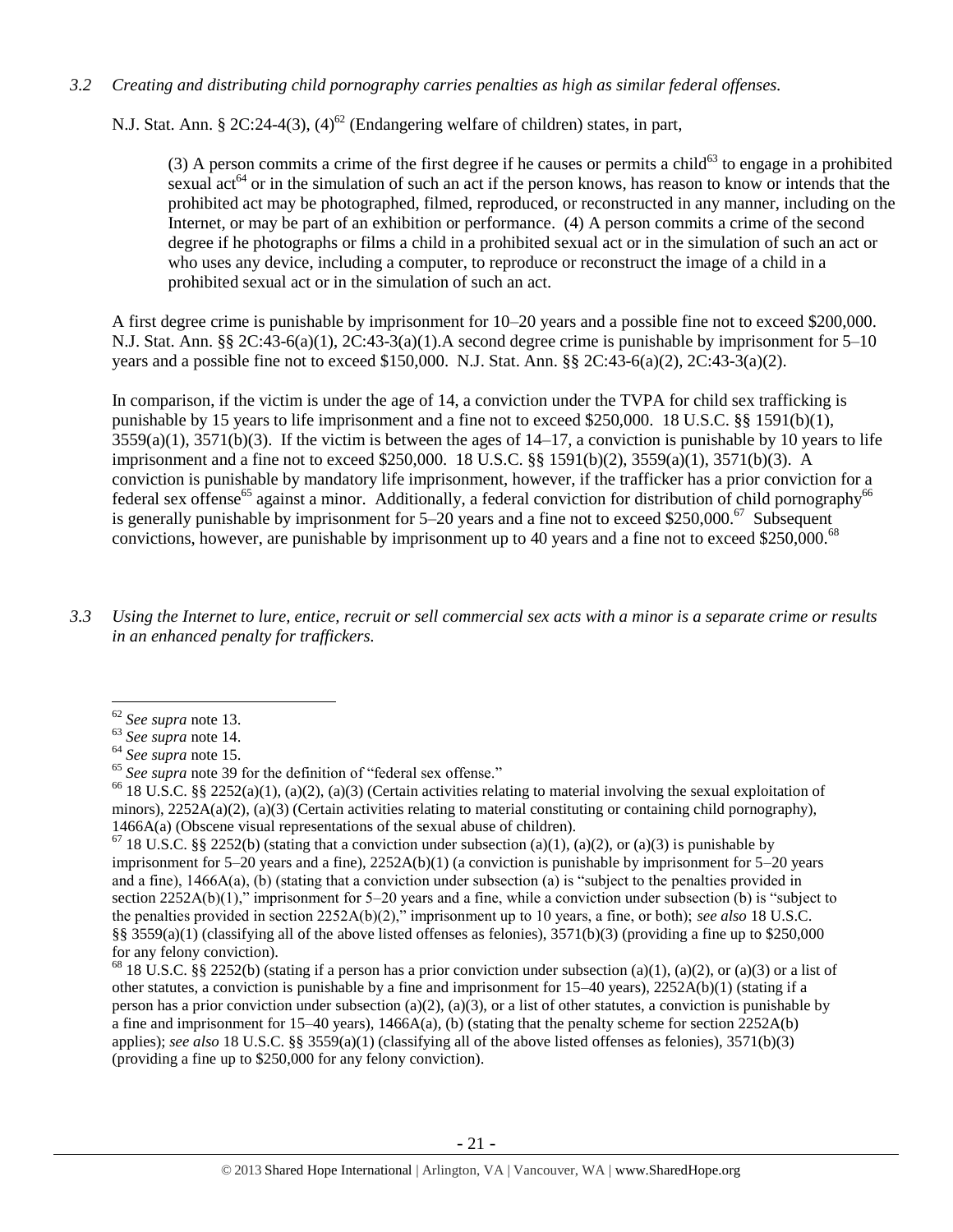Pursuant to N.J. Stat. Ann. § 2C:13-6(a) (Luring, enticing child by various means, attempts; crime of second degree; subsequent offense; mandatory imprisonment; definitions),

A person commits a crime of the second degree if he attempts, via electronic<sup>69</sup> or any other means, to lure or entice a child<sup>70</sup> or one who he reasonably believes to be a child into a motor vehicle, structure<sup>71</sup> or isolated area, or to meet or appear at any other place, with a purpose to commit a criminal offense with or against the child.

A conviction under N.J. Stat. Ann. § 2C:13-6(a) is punishable as a second degree crime by imprisonment for 5–10 years and a possible fine not to exceed \$150,000. N.J. Stat. Ann. §§ 2C:43-6(a)(2), 2C:43-3(a)(2).<sup>72</sup> Additionally, under N.J. Stat. Ann. § 2C:13-6(f), "[t]he court may not suspend or make any other non-custodial disposition of any person sentenced pursuant to this section."

## *3.4 Financial penalties for traffickers, including asset forfeiture, are sufficiently high.*

Traffickers are subject to various fines, restitution, and asset forfeiture. Traffickers convicted of N.J. Stat. Ann. § 2C:13-8 (Human trafficking), a first degree crime, may receive a possible fine not to exceed \$200,000 and shall be subject to mandatory restitution orders.<sup>73</sup> N.J. Stat. Ann. §§ 2C:13-8(b), (e), 2C:43-3(a)(1). A trafficker convicted under N.J. Stat. Ann. § 2C:13-8(a)(2) or (a)(3) is assessed an additional fine of no less than \$25,000 to be deposited in the "Human Trafficking Survivor's Assistance Fund." N.J. Stat. Ann. §§ 2C:13-8(b), (d), 2C:43-  $3(a)(2)$ .

Traffickers convicted under N.J. Stat. Ann. § 2C:13-9 (Human trafficking in the second degree) are subject to a possible fine not to exceed \$150,000. N.J. Stat. Ann. §§ 2C:13-9(c)(1), 2C:43-3(a)(2). An additional fine of no less than \$15,000 is imposed on violators of N.J. Stat. Ann. § 2C:13-9 which is to be deposited in the "Human Trafficking Survivor's Assistance Fund." N.J. Stat. Ann. § 2C:13-9(c)(1).

Pursuant to N.J. Stat. Ann. § 2C:13-8(e),

In addition to any other disposition authorized by law, any person who violates the provisions of this section shall be ordered to make restitution to any victim. The court shall award to the victim restitution which is the greater of:

(1) the gross income or value to the defendant of the victim's labor or services; or (2) the value of the victim's labor or services as determined by the "New Jersey Prevailing Wage Act," P.L. 1963, c. 150 (C. 34:11-56.25 et seq.), the "New Jersey State Wage and Hour Law," P.L. 1966, c. 113 (C. 34:11-56a et seq.), the Seasonal Farm Labor Act, P.L. 1945, c. 71 (C. 34:9A-1 et seq.), the laws concerning the regulation of child labor in chapter 2 of Title 34 of the Revised Statutes, or any other applicable State law, and the "Fair Labor Standards Act of 1938," 29 U.S.C. § 201 et seq. ,or any other applicable federal law.

Traffickers convicted of promoting prostitution of a child under 18 under N.J. Stat. Ann. § 2C:34-1 (Prostitution and related offenses), a first degree crime by imprisonment for 10–20 years, a possible fine up to \$200,000, and a

<sup>69</sup> *See supra* note 23.

 $70$  Pursuant to N.J. Stat. Ann. § 2C:13-6(b), "child" is "a person less than 18 years old."

<sup>&</sup>lt;sup>71</sup> Pursuant to N.J. Stat. Ann. § 2C:13-6(b), "structure" is defined as "any building, room, ship, vessel or airplane and also means any place adapted for overnight accommodation of persons, or for carrying on business therein, whether or not a person is actually present."

<sup>72</sup> *See supra* note [45](#page-13-0) for additional penalties that may be imposed for second or subsequent convictions pursuant to N.J. Stat. Ann. § 2C:13-6.

<sup>73</sup> *See supra* note [2.](#page-0-0)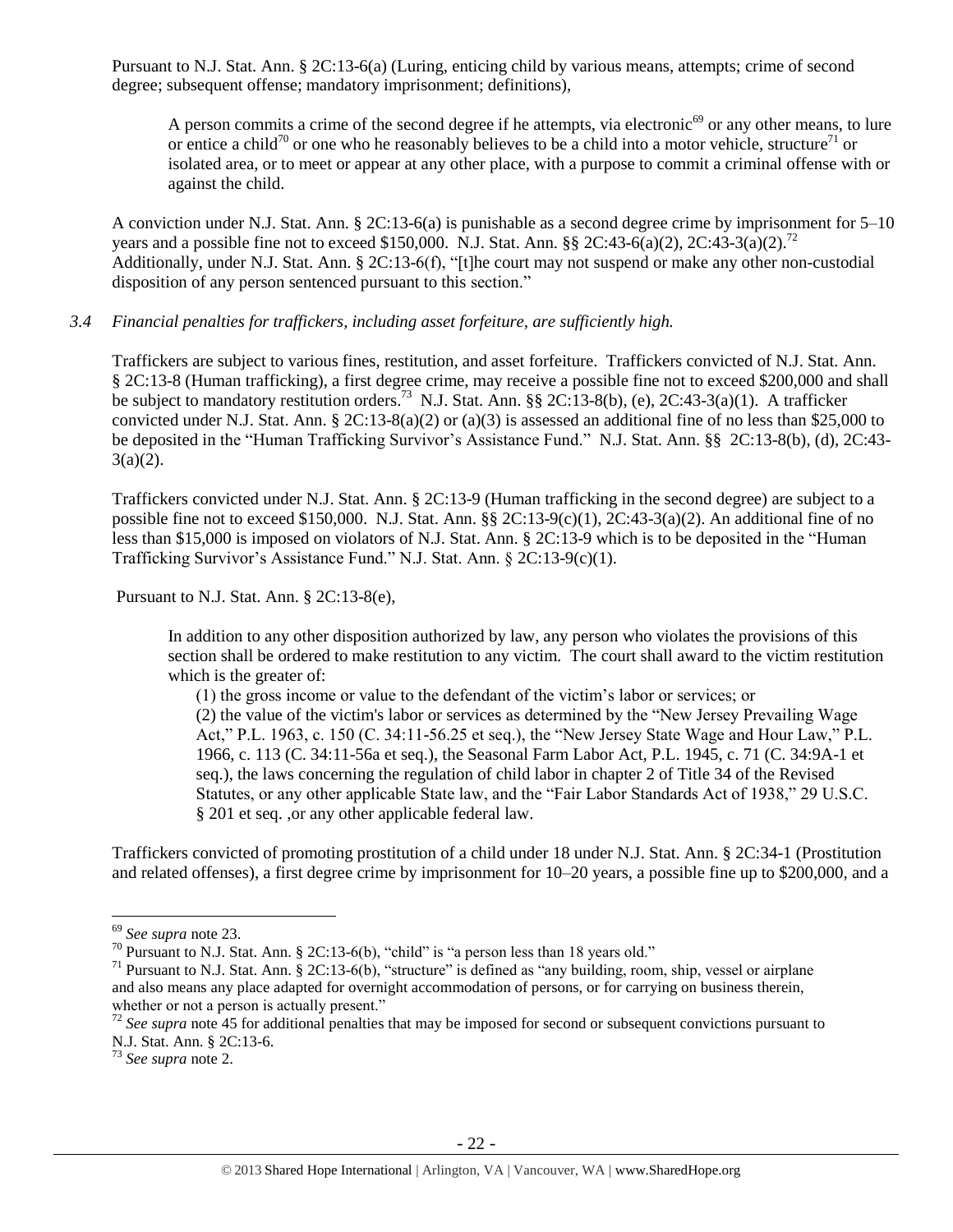mandatory fine of at least \$25,000 to be deposited in the "Human Trafficking Survivor's Assistance Fund." N.J. Stat. Ann. §§ 2C:34-1(c)(1), (f)(2), 2C:43-6(a)(1), 2C:43-3(a)(1).

Traffickers are also subject to mandatory asset forfeiture. Pursuant to N.J. Stat. Ann. § 2C:64-1(a) (Property subject to forfeiture),

Any interest in the following shall be subject to forfeiture and no property right shall exist in them:

. . . .

(2) All property which has been, or is intended to be, utilized in furtherance of an unlawful activity, including, but not limited to, conveyances intended to facilitate the perpetration of illegal acts, or buildings or premises maintained for the purpose of committing offenses against the State. (3) Property which has become or is intended to become an integral part of illegal activity, including, but not limited to, money which is earmarked for use as financing for an illegal gambling enterprise. (4) Proceeds of illegal activities, including, but not limited to, property or money obtained as a result of the sale of prima facie contraband as defined by subsection a. (1), proceeds of illegal gambling, prostitution, bribery and extortion.

Property subject to forfeiture "may be seized by the State or any law enforcement officer as evidence pending a criminal prosecution pursuant to section 2C:64-4 or, when no criminal proceeding is instituted, upon process issued by any court of competent jurisdiction over the property, except that seizure without such process may be made when not inconsistent with the Constitution of this State or the United States, and when (1) The article is prima facie contraband; or, (2) The property subject to seizure poses an immediate threat to the public health, safety or welfare." N.J. Stat. Ann. §2C:64-1(b). Forfeiture proceedings are civil in nature (with the exception of *prima facie* contraband). Disposal of forfeited property is governed by N.J. Stat. Ann. §2C: 64-6, which states, in part,

The prosecutor or the Attorney General, whichever is prosecuting the case, shall divide the forfeited property, any proceeds resulting from the forfeiture or any money seized pursuant to this chapter with any other entity where the other entity's law enforcement agency participated in the surveillance, investigation, arrest or prosecution resulting in the forfeiture, in proportion to the other entity's contribution to the surveillance, investigation, arrest or prosecution resulting in the forfeiture, as determined in the discretion of the prosecutor or the Attorney General, whichever is prosecuting the case. Notwithstanding any other provision of law, such forfeited property and proceeds shall be used solely for law enforcement purposes, and shall be designated for the exclusive use of the law enforcement agency which contributed to the surveillance, investigation, arrest or prosecution resulting in the forfeiture.

Lastly, a trafficker is subject to forfeiture of business or professional licenses used in the commission of the crime if convicted under N.J. Stat. Ann. § 2C:13-9 (Human trafficking in the second degree). N.J. Stat. Ann. § 2C:13-9(c)(2) provides,

the court shall direct any issuing State, county, or municipal governmental agency to revoke any license, permit, certificate, approval, registration, charter, or similar form of business or professional authorization required by law concerning the operation of that person's business or profession, if that business or profession was used in the course of the crime.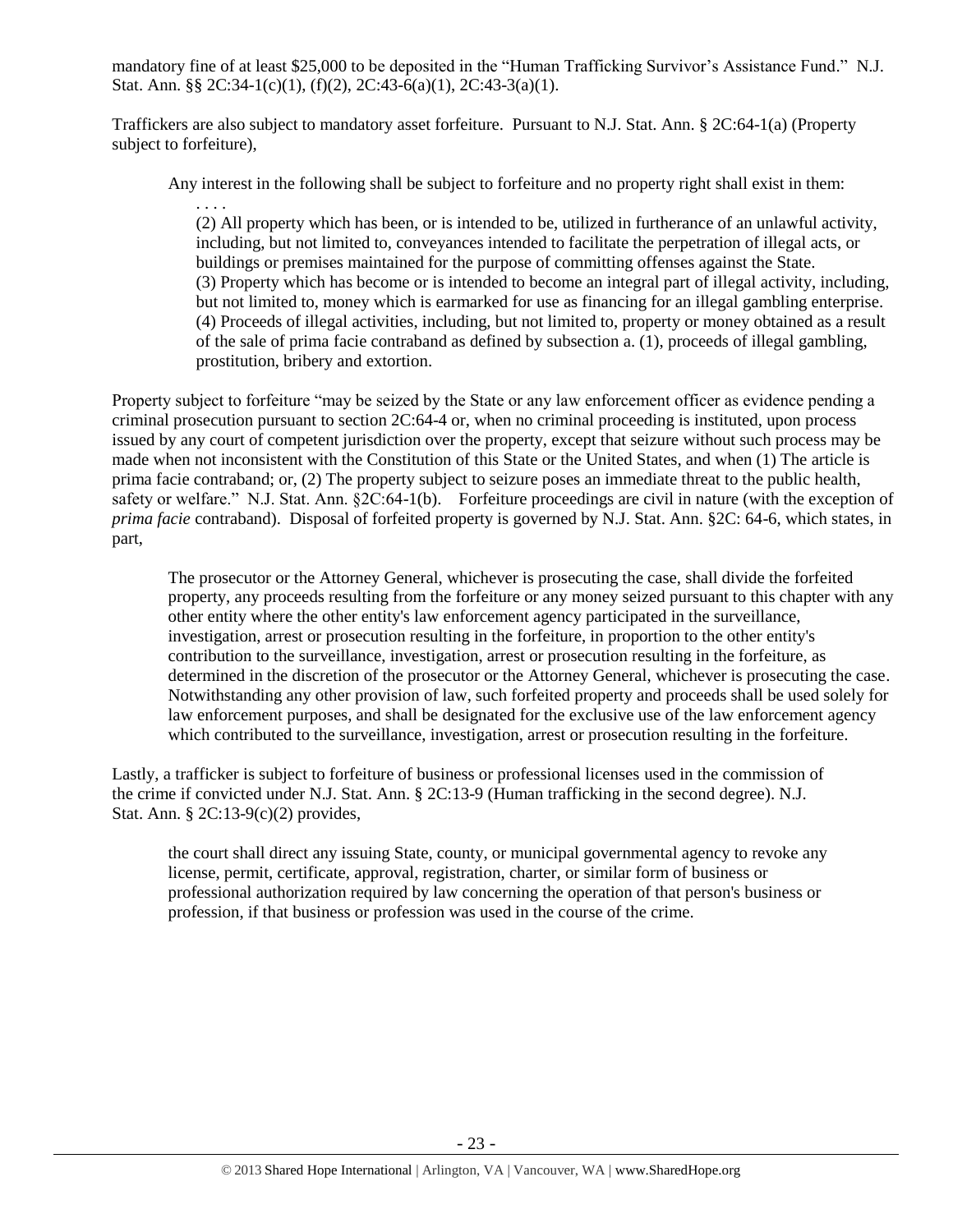# *3.5 Convicted traffickers are required to register as sex offenders.*

Pursuant to N.J. Stat. Ann. § 2C:7-2(a), (b) (Registration of sex offenders; definition; requirements; penalties),

a. (1) A person who has been convicted, adjudicated delinquent or found not guilty by reason of insanity for commission of a sex offense as defined in subsection b. of this section shall register as provided in subsections c. and d. of this section.

. . . . b. For the purposes of this act a sex offense shall include the following:

. . . (2) A conviction, adjudication of delinquency, or acquittal by reason of insanity for . . . endangering the welfare of a child pursuant to paragraph (3) or (4) or subparagraph (a) of paragraph (5) of subsection b. of N.J.S.2C:24-4; luring or enticing pursuant to section 1 of P.L.1993, c.291 (C.2C:13- 6); criminal sexual contact pursuant to N.J.S.2C:14-3 b. if the victim is a minor; knowingly promoting prostitution of a child pursuant to paragraph (3) or paragraph (4) of subsection b. of N.J.S.2C:34-1, or an attempt to commit any of these enumerated offenses if the conviction, adjudication of delinquency or acquittal by reason of insanity is entered on or after the effective date [Oct. 31, 1994] of this act or the offender is serving a sentence of incarceration, probation, parole or other form of community supervision as a result of the offense or is confined following acquittal by reason of insanity or as a result of civil commitment on the effective date [Oct. 31, 1994] of this act; (3) A conviction, adjudication of delinquency or acquittal by reason of insanity for an offense similar to any offense enumerated in paragraph (2) or a sentence on the basis of criteria similar to the criteria set forth in paragraph (1) of this subsection entered or imposed under the laws of the United States, this State or another state.

- 3.5.1 Recommendation: Amend N.J. Stat. Ann. § 2C:7-2(b) (Registration of sex offenders; definition; requirements; penalties) to include N.J. Stat. Ann. § 2C:13-8 (Human trafficking) as a sex offense for which a person convicted or pleading guilty to the crime would be required to register if the victim is a child.
- *3.6 Laws relating to termination of parental rights for certain offenses include sex trafficking or commercial sexual exploitation of children (CSEC) offenses in order to remove the children of traffickers from their control and potential exploitation.*

New Jersey's laws for terminating parental rights do not include convictions of N.J. Stat. Ann. § 2C:13-8 (Human trafficking), § 2C:34-1(b) (Prostitution and related offenses) (when a child is prostituted), or § 2C:24-4 (Endangering welfare of children). N.J. Stat. Ann. § 30:4C-15(f).

N.J. Stat. Ann. § 30:4C-15(f) (Petition to terminate parental rights, conditions) allows for termination when the parent is criminally convicted of

murder, aggravated manslaughter or manslaughter of another child of the parent; to have aided or abetted, attempted, conspired, or solicited to commit such murder, aggravated manslaughter or manslaughter of the child or another child of the parent; or to have committed, or attempted to commit, an assault that resulted, or could have resulted, in the significant bodily injury to the child or another child of the parent; or the parent has committed a similarly serious act which resulted, or could have resulted, in the death or significant bodily injury to the child or another child of the parent.

Parental rights may also be terminated wherever, pursuant to N.J. Stat. Ann. § 30:4C-15(a)," it appears that a court wherein a complaint has been proffered as provided in chapter 6 of Title 9 of the Revised Statutes, has entered a conviction against the parent or parents, guardian, or person having custody and control of any child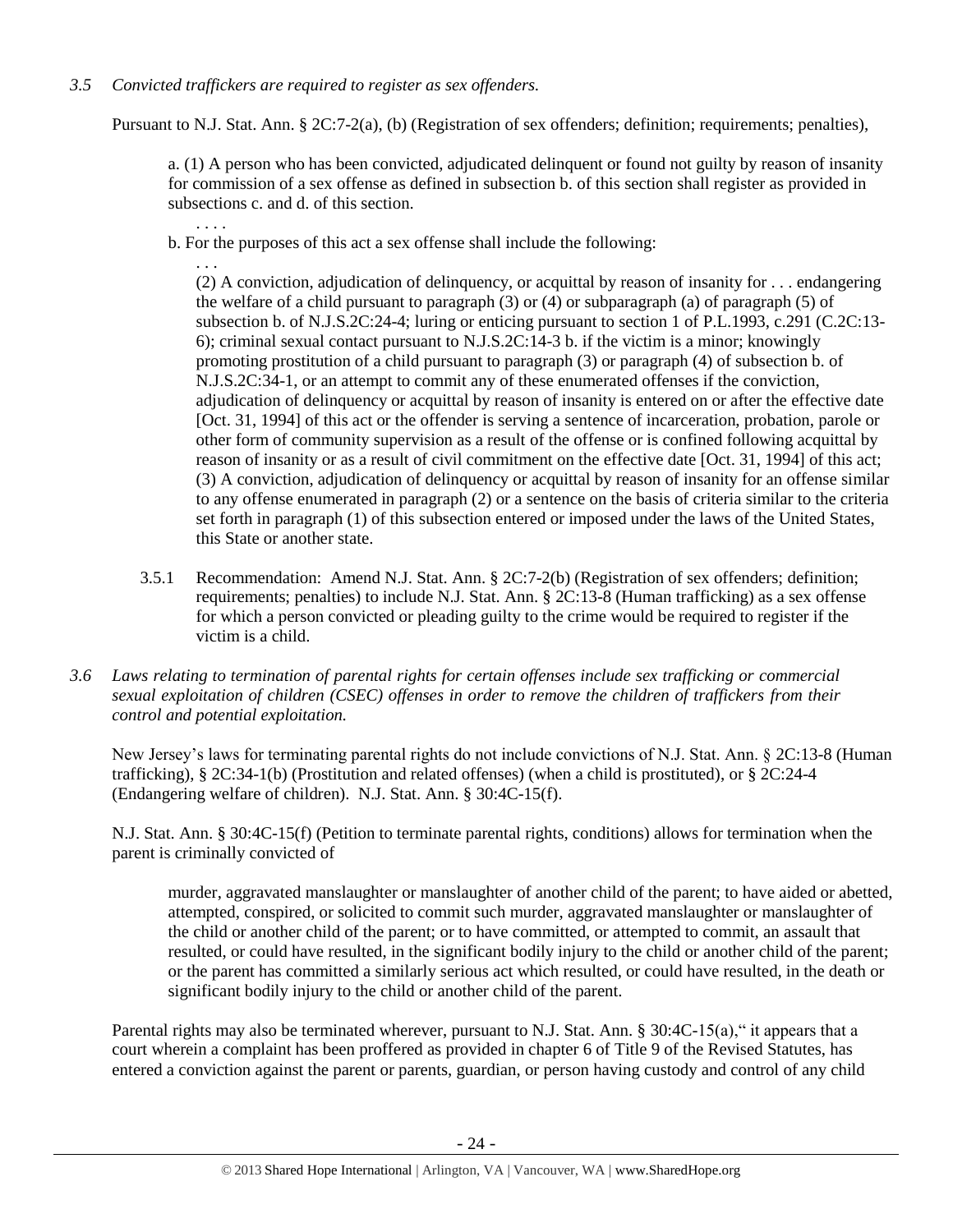because of abuse, abandonment, neglect of or cruelty to such child." Pursuant to N.J. Stat. Ann. § 9:6-1 (Abuse, abandonment, cruelty and neglect of child; what constitutes),

Abuse of a child shall consist in any of the following acts: . . . (b) employing or permitting a child to be employed in any vocation or employment injurious to its health or dangerous to its life or limb, or contrary to the laws of this State; (c) employing or permitting a child to be employed in any occupation, employment or vocation dangerous to the morals of such child; ... (e) the performing of any indecent, immoral or unlawful act or deed, in the presence of a child, that may tend to debauch or endanger or degrade the morals of the child; (f) permitting or allowing any other person to perform any indecent, immoral or unlawful act in the presence of the child that may tend to debauch or endanger the morals of such child . . . .

3.6.1 Recommendation: Amend N.J. Stat. Ann. § 30:4C-15 (Petition to terminate parental rights, conditions) to include N.J. Stat. Ann. § 2C:13-8 (Human trafficking), § 2C:34-1(b) (Prostitution and related offenses) (when the victim is a child), and  $\S 2C:24-4$  (Endangering welfare of children) as offenses for which a parent can lose parental rights.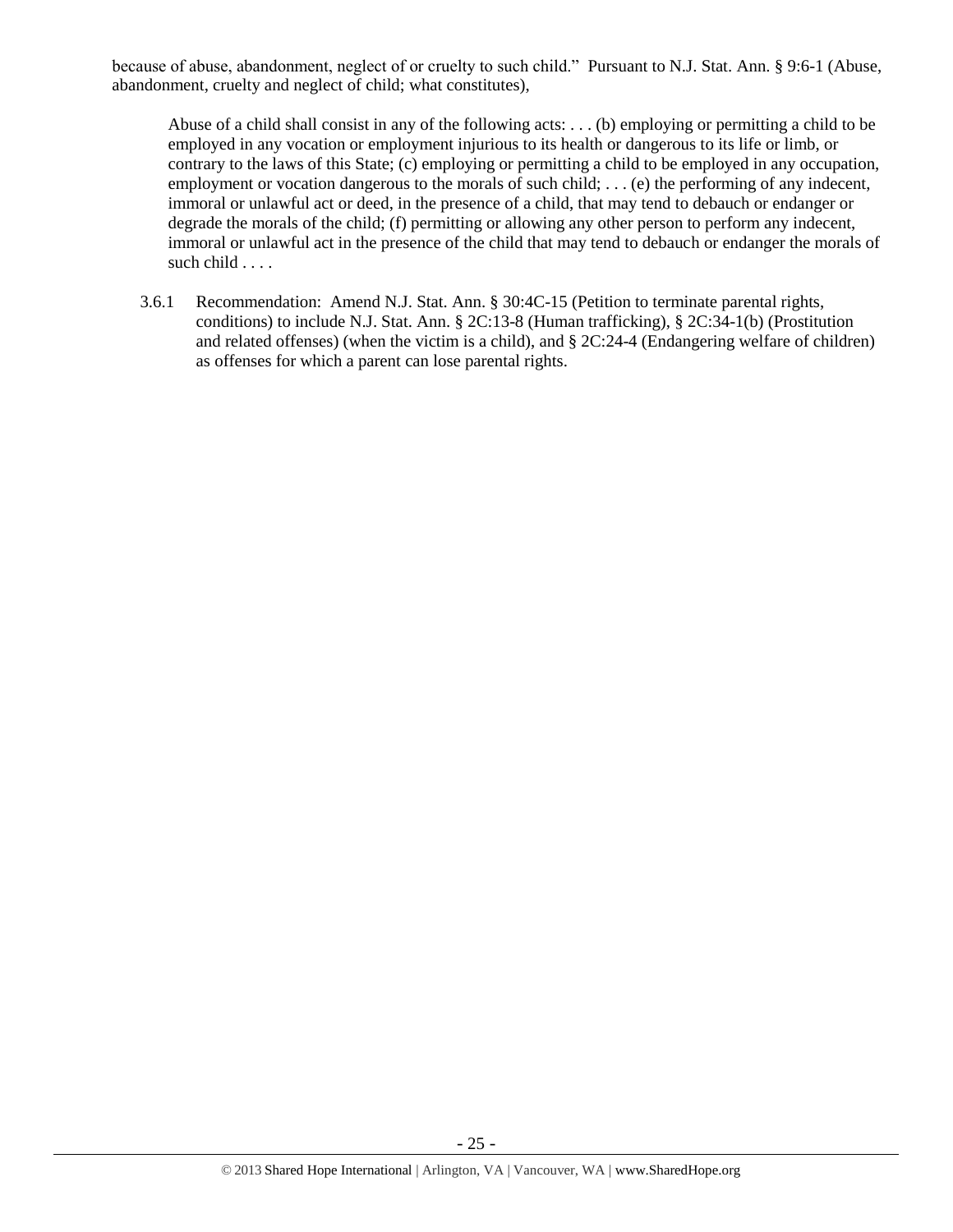## **FRAMEWORK ISSUE 4: CRIMINAL PROVISIONS FOR FACILITATORS**

#### *Legal Components:*

- *4.1 The acts of assisting, enabling, or financially benefitting from child sex trafficking are included as criminal offenses in the state sex trafficking statute.*
- *4.2 Financial penalties, including asset forfeiture laws, are in place for those who benefit financially from or aid and assist in committing domestic minor sex trafficking.*

*\_\_\_\_\_\_\_\_\_\_\_\_\_\_\_\_\_\_\_\_\_\_\_\_\_\_\_\_\_\_\_\_\_\_\_\_\_\_\_\_\_\_\_\_\_\_\_\_\_\_\_\_\_\_\_\_\_\_\_\_\_\_\_\_\_\_\_\_\_\_\_\_\_\_\_\_\_\_\_\_\_\_\_\_\_\_\_\_\_\_\_\_\_\_*

- *4.3 Promoting and selling child sex tourism is illegal.*
- *4.4 Promoting and selling child pornography is illegal.*

#### *Legal Analysis:*

*4.1 The acts of assisting, enabling, or financially benefitting from child sex trafficking are included as criminal offenses in the state sex trafficking statute.*

A facilitator could be in violation of N.J Stat. Ann. § 2C:13-9(a)<sup>74</sup> (Human trafficking in the second degree) if he

(1) provides services, resources, or assistance<sup>75</sup> with the knowledge that the services, resources, or assistance are intended to be used in furtherance of the commission of the crime of human trafficking in violation of section 1 of P.L.2005, c. 77 (C.2C:13–8).

A conviction under N.J. Stat. Ann. § 2C:13-9 is punishable as a second degree crime by imprisonment for 5–10 years and a possible fine not to exceed \$150,000. N.J. Stat. Ann. §§ 2C:13-9(c)(1), 2C:43-6(a)(2), 2C:43-3(a)(2). An additional fine of no less than \$15,000 is imposed on violators of N.J. Stat. Ann. § 2C:13-9 which is to be deposited in the "Human Trafficking Survivor's Assistance Fund." N.J. Stat. Ann. § 2C:13-9(c)(1).

N.J Stat. Ann. § 2C:13-8(a)(2)<sup>76</sup> (Human trafficking) reaches a smaller subset of facilitators by including a facilitator who "receives anything of value from participation as an organizer, supervisor, financier or manager in a scheme or course of conduct which violates paragraph (1) of this subsection." A conviction under N.J. Stat. Ann. § 2C:13-8 is punishable as a first degree crime by imprisonment for 10–20 years. N.J. Stat. Ann. §§ 2C:13- 8(b), 2C:43-6(a)(1). If, however, the facilitator is convicted under N.J. Stat. Ann. § 2C:13-8(a)(2) or (a)(3), the facilitator shall be sentenced to imprisonment for 20 years to life, and shall not be eligible for parole until 20 years have been served. N.J. Stat. Ann. § 2C:13-8(d).

As a first degree crime, a conviction is also punishable by a possible fine not to exceed \$200,000. N.J. Stat. Ann. § 2C:43-3(a)(1). Further, a facilitator convicted under N.J. Stat. Ann. § 2C:13-8(a)(2) or (3) shall pay "a fine in an amount of not less than \$25,000 to be deposited in the "Human Trafficking Survivor's Assistance Fund." N.J. Stat. Ann. § 2C:13-8(d).

Additionally, a facilitator could be in violation of N.J. Stat. Ann. § 2C:34-1(b)(3)<sup>77</sup> (Prostitution and related offenses) for promoting prostitution of a child. Pursuant to N.J. Stat. Ann. § 2C:34-1(a)(4), "promoting prostitution" is defined as,

<sup>74</sup> *See supra* note [5.](#page-2-0)

<sup>&</sup>lt;sup>75</sup> See supra note [6](#page-2-2) for the definition of "services, resources, or assistance."

<sup>76</sup> *See supra* note [2.](#page-0-0)

<sup>77</sup> *See supra* note [8.](#page-3-0)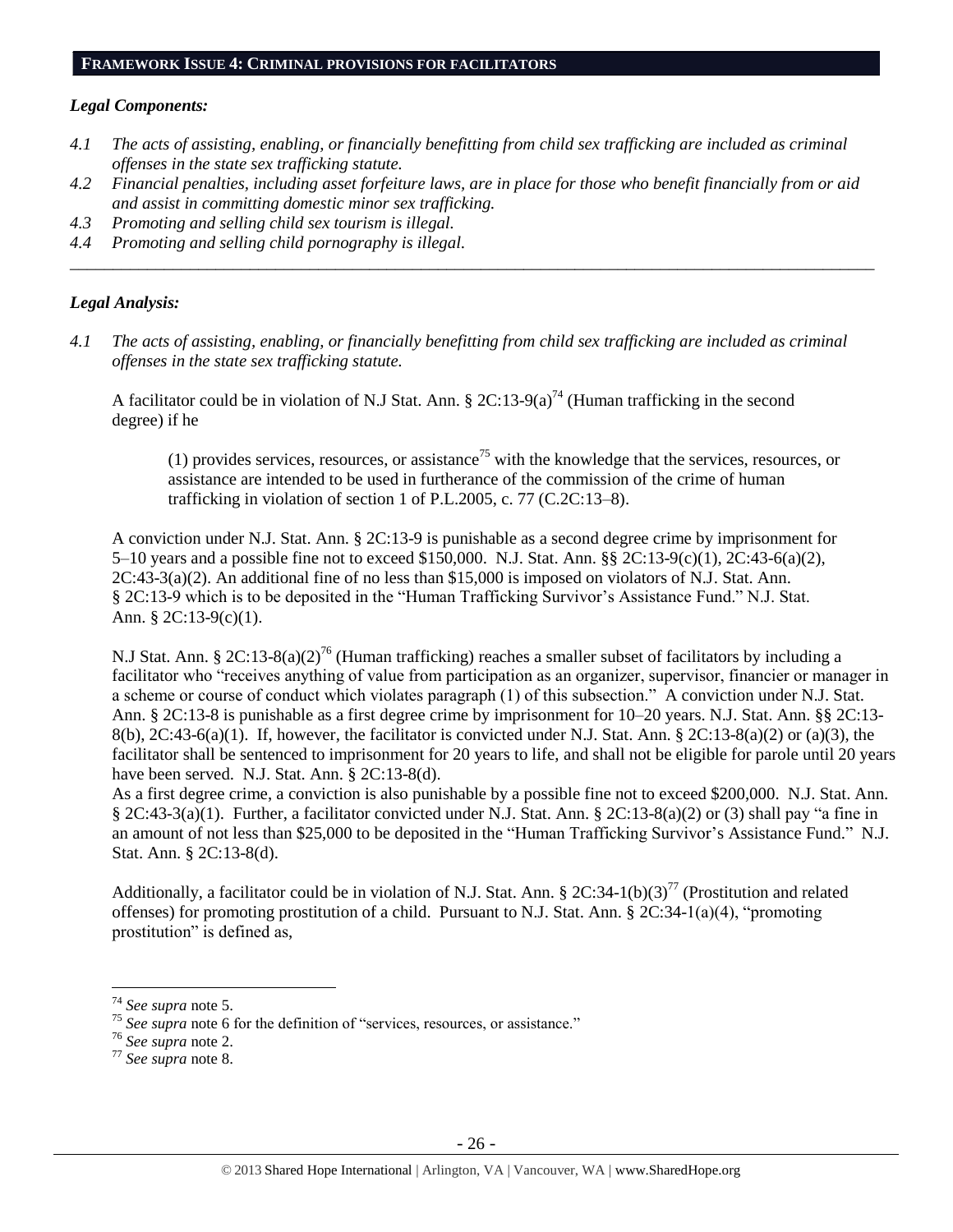(a) Owning, controlling, managing, supervising or otherwise keeping, alone or in association with another, a house of prostitution or a prostitution business;

. . .

(f) Transporting a person into or within this State with purpose to promote that person's engaging in prostitution, or procuring or paying for transportation with that purpose; or

(g) Knowingly leasing or otherwise permitting a place controlled by the actor, alone or in association with others, to be regularly used for prostitution or promotion of prostitution, or failure to make a reasonable effort to abate such use by ejecting the tenant, notifying law enforcement authorities, or other legally available means.

A conviction under N.J. Stat. Ann. § 2C:34-1(b)(3) is punishable as a first degree crime by imprisonment for 10– 20 years, a possible fine up to \$200,000, and a mandatory fine of at least \$25,000 to be deposited in the "Human Trafficking Survivor's Assistance Fund." N.J. Stat. Ann. §§ 2C:34-1(b)(3), (c)(1), (f)(2), 2C:43-6(a)(1), 2C:43-  $3(a)(1)$ .

Facilitators who knowingly advertise the sale of minors for commercial sex acts are subject to criminal liability. Pursuant to N.J. Stat. Ann. § 2C:13-10(b)<sup>78</sup> (Advertising commercial sexual abuse of a minor as a crime), a person commits the offense of advertising commercial sexual abuse of a minor if

(1) the person knowingly published, disseminates, or displays, or causes directly or indirectly to be published, disseminated, or displayed, any advertisement for a commercial sex act, which is to take place in this State and which includes the depiction of a minor; or

(2) the person knowingly purchases advertising in this State for a commercial sex act which includes the depiction of a minor.

A conviction under N.J. Stat. Ann. § 2C:13-10 is punishable as a first degree crime by imprisonment for 10–20 years, a possible fine up to \$200,000, and a mandatory fine of \$25,000 to be deposited in the "Human Trafficking Survivor's Assistance Fund." N.J. Stat. Ann. §§ 2C:13-10(c), 2C:43-6(a)(1), 2C:43-3(a)(1).

*4.2 Financial penalties, including asset forfeiture laws, are in place for those who benefit financially from or aid and assist in committing domestic minor sex trafficking.*

Facilitators are subject to fines, asset forfeiture, and restitution. As a first degree crime, a conviction under N.J. Stat. Ann. § 2C:13-8(a)(2) or (a)(3)<sup>79</sup> (Human trafficking) carries a possible fine not to exceed \$200,000. N.J. Stat. Ann. §§ 2C:13-8(a)(2), (a)(3), 2C:43-3(a)(1). Additionally, for a conviction of promoting prostitution of a child under N.J. Stat. Ann. § 2C:34-1(b)(3) (Prostitution and related offenses), a facilitator could receive a possible fine not to exceed \$200,000 and a possible sentence to pay restitution, and a mandatory fine of \$25,000 to be deposited in the "Human Trafficking Survivor's Assistance Fund." N.J. Stat. Ann. §§ 2C:34-1(b)(3), (c)(1),  $(f)(2)$ , 2C:43-3(a)(1).

 $\overline{a}$ <sup>78</sup> The text of N.J. Stat. Ann. § 2C:13-10 included here and elsewhere in this report includes amendments made by the passage of Assembly Bill 3352 during the Second Annual Session of the 2013 New Jersey Legislature. 2013 NJ Laws Ch. 13. (NJ 2012) (effective July 1, 2013). Shortly after the enactment of N.J. Stat. Ann. § 2C:13-10, Backpage.com, LLC and the Internet Archive filed a complaint with the United States District Court for the District of New Jersey against the acting Attorney General and District Attorneys in their official capacities to enjoin the statute. On August 20, 2013, the District Court for New Jersey granted a preliminary injunction in favor of the Plaintiffs, finding that N.J. Stat. Ann. § 2C:13-10 likely violates the First Amendment, is overbroad and vague, and likely violates the Dormant Commerce Clause. *See* Backpage.com, LLC v. Hoffman, 13-CV-03952 DMC JAD, 2013 WL 4502097 (D.N.J. Aug. 20, 2013).

<sup>79</sup> *See supra* note [2.](#page-0-0)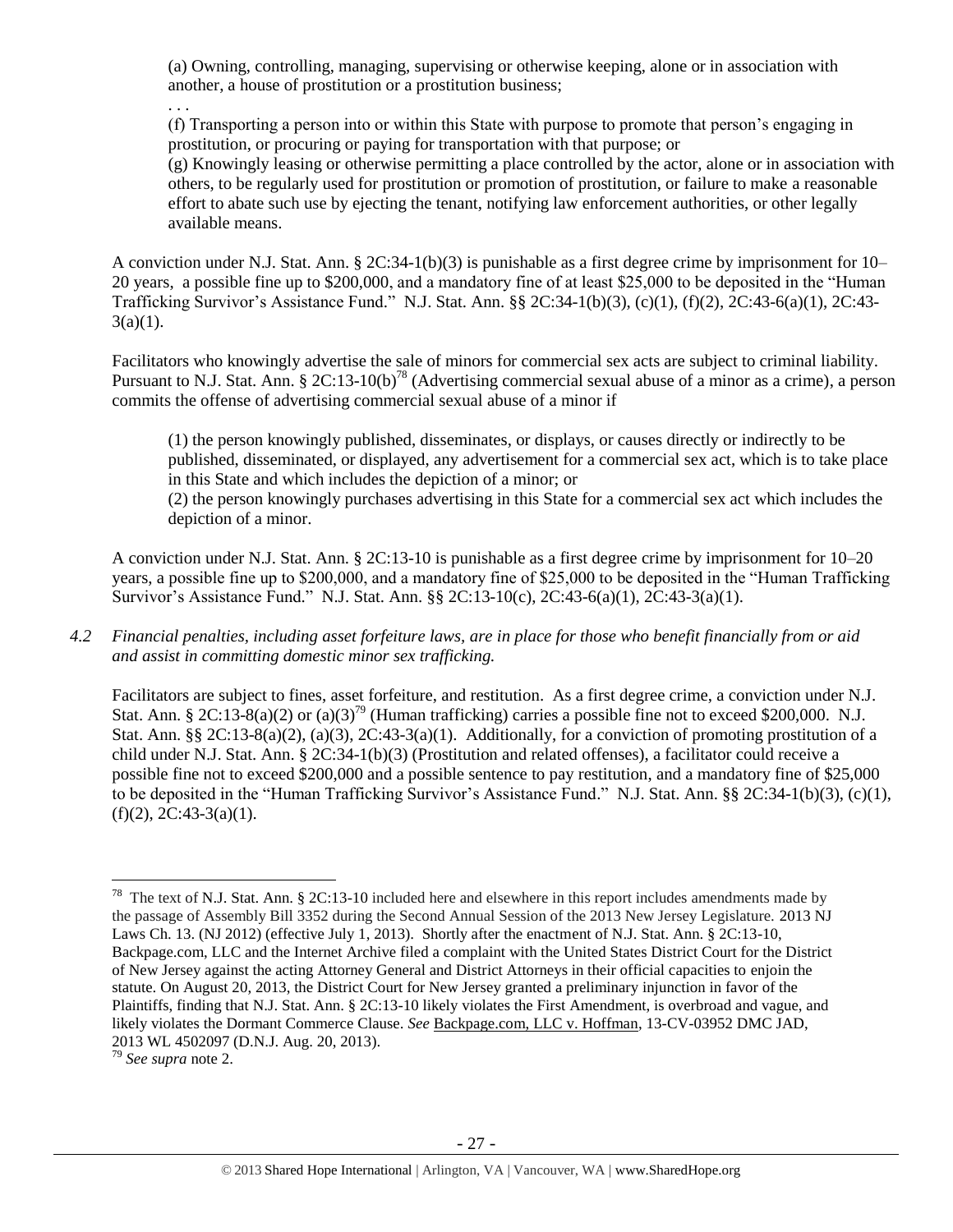Additionally, a fine of not less than \$25,000 shall be imposed on violators of N.J. Stat. Ann. § 2C:13-8(a) and the fine is to be deposited in the "Human Trafficking Survivor's Assistance Fund." N.J. Stat. Ann. § 2C:13-8(d).

Persons convicted of trafficking shall also pay restitution pursuant to N.J. Stat. Ann. § 2C:13-8(e), which states,

In addition to any other disposition authorized by law, any person who violates the provisions of this section shall be ordered to make restitution to any victim. The court shall award to the victim restitution which is the greater of:

(1) the gross income or value to the defendant of the victim's labor or services; or (2) the value of the victim's labor or services as determined by the "New Jersey Prevailing Wage Act," P.L. 1963, c. 150 (C. 34:11-56.25 et seq.), the "New Jersey State Wage and Hour Law," P.L. 1966, c. 113 (C. 34:11-56a et seq.), the Seasonal Farm Labor Act, P.L. 1945, c. 71 (C. 34:9A-1 et seq.), the laws concerning the regulation of child labor in chapter 2 of Title 34 of the Revised Statutes, or any other applicable State law, and the "Fair Labor Standards Act of 1938," 29 U.S.C. § 201 et seq., or any other applicable federal law.

Facilitators may be subject to asset forfeiture. Pursuant to N.J. Stat. Ann. § 2C:64-1(a) (Property subject to forfeiture),

Any interest in the following shall be subject to forfeiture and no property right shall exist in them:

. . . .

(2) All property which has been, or is intended to be, utilized in furtherance of an unlawful activity, including, but not limited to, conveyances intended to facilitate the perpetration of illegal acts, or buildings or premises maintained for the purpose of committing offenses against the State. (3) Property which has become or is intended to become an integral part of illegal activity, including, but not limited to, money which is earmarked for use as financing for an illegal gambling enterprise. (4) Proceeds of illegal activities, including, but not limited to, property or money obtained as a result of the sale of prima facie contraband as defined by subsection a. (1), proceeds of illegal gambling, prostitution, bribery and extortion.

Property subject to forfeiture "may be seized by the State or any law enforcement officer as evidence pending a criminal prosecution pursuant to section 2C:64-4 or, when no criminal proceeding is instituted, upon process issued by any court of competent jurisdiction over the property, except that seizure without such process may be made when not inconsistent with the Constitution of this State or the United States, and when (1) The article is prima facie contraband; or, (2) The property subject to seizure poses an immediate threat to the public health, safety or welfare." N.J. Stat. Ann. §2C:64-1(b). Disposal of forfeited property is governed by N.J. Stat. Ann. §2C: 64-6, which states, in part,

The prosecutor or the Attorney General, whichever is prosecuting the case, shall divide the forfeited property, any proceeds resulting from the forfeiture or any money seized pursuant to this chapter with any other entity where the other entity's law enforcement agency participated in the surveillance, investigation, arrest or prosecution resulting in the forfeiture, in proportion to the other entity's contribution to the surveillance, investigation, arrest or prosecution resulting in the forfeiture, as determined in the discretion of the prosecutor or the Attorney General, whichever is prosecuting the case. Notwithstanding any other provision of law, such forfeited property and proceeds shall be used solely for law enforcement purposes, and shall be designated for the exclusive use of the law enforcement agency which contributed to the surveillance, investigation, arrest or prosecution resulting in the forfeiture.

Lastly, a facilitator is subject to forfeiture of business or professional licenses used in the commission of the crime if convicted under N.J. Stat. Ann. § 2C:13-9 (Human trafficking in the second degree). N.J. Stat. Ann. § 2C:13-9(c)(2) provides,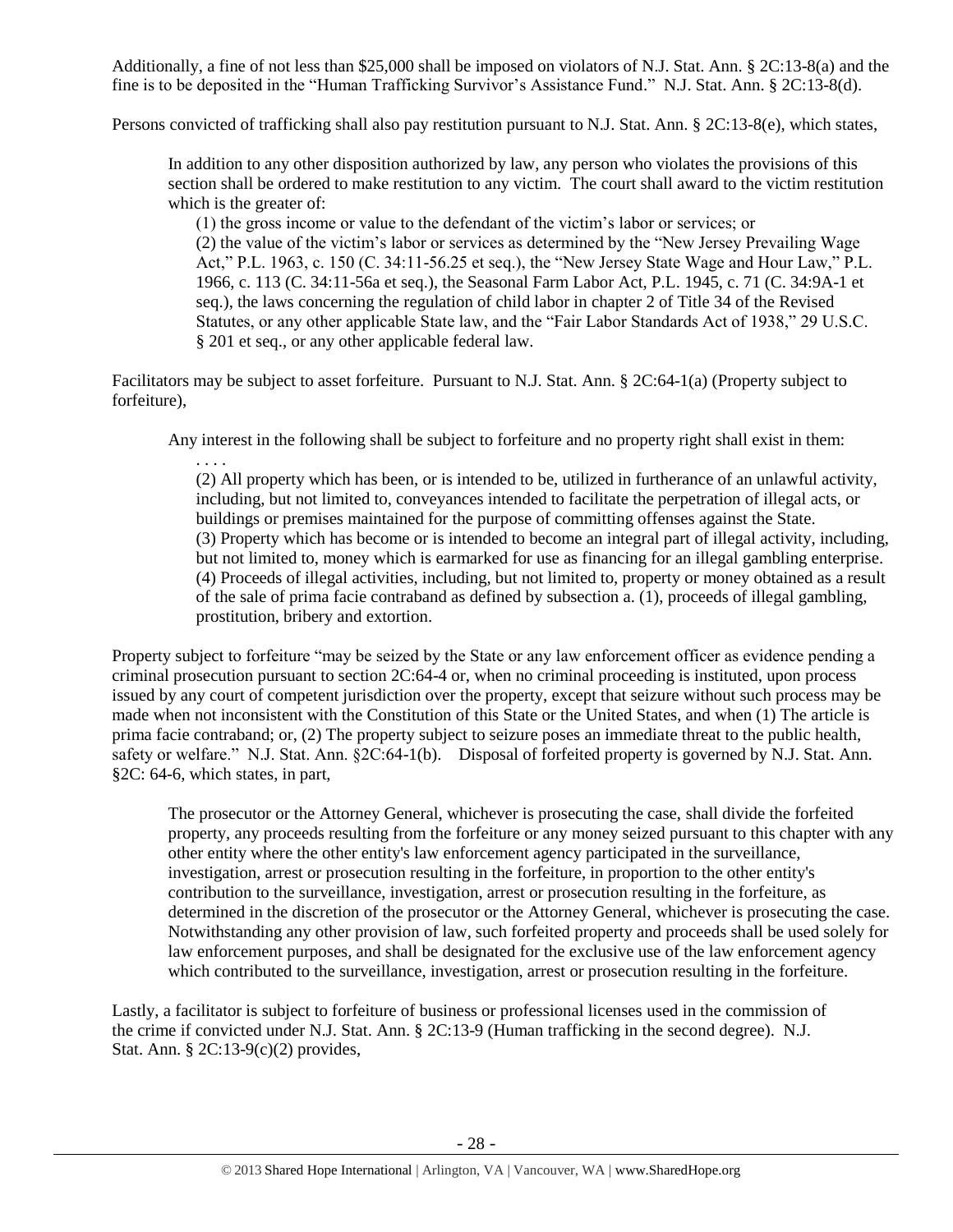the court shall direct any issuing State, county, or municipal governmental agency to revoke any license, permit, certificate, approval, registration, charter, or similar form of business or professional authorization required by law concerning the operation of that person's business or profession, if that business or profession was used in the course of the crime.

*4.3 Promoting and selling child sex tourism is illegal.*

There is no specific provision in the New Jersey code prohibiting child sex tourism.

- 4.3.1 Recommendation: Enact a law that prohibits selling or offering to sell travel services that include or facilitate travel for the purpose of engaging in commercial sexual exploitation of a minor or prostitution of a minor, if the travel is sold or occurs in New Jersey.
- *4.4 Promoting and selling child pornography is illegal.*

N.J. Stat. Ann. § 2C:24-4(b)(5)(a)<sup>80</sup> (Endangering welfare of children) includes the crime of selling pornography involving children. N.J. Stat. Ann. § 2C:24-4(b)(5) specifically states,

(a) A person commits a crime of the second degree if, by any means, including but not limited to the Internet, he:

(i) knowingly distributes an item depicting the sexual exploitation or abuse of a child; (ii) knowingly possesses an item depicting the sexual exploitation or abuse of a child with the intent to distribute that item; or

(iii) knowingly stores or maintains an item depicting the sexual exploitation or abuse of a child using a file-sharing program which is designated as available for searching by or copying to one or more other computers.

The crime is punishable by imprisonment for 5–10 years and a possible fine not to exceed \$150,000. N.J. Stat. Ann. §§ 2C:24-4(b)(5)(a), 2C:43-6(a)(2), 2C:43-3(a)(2).

<sup>80</sup> *See supra* note [13.](#page-4-0)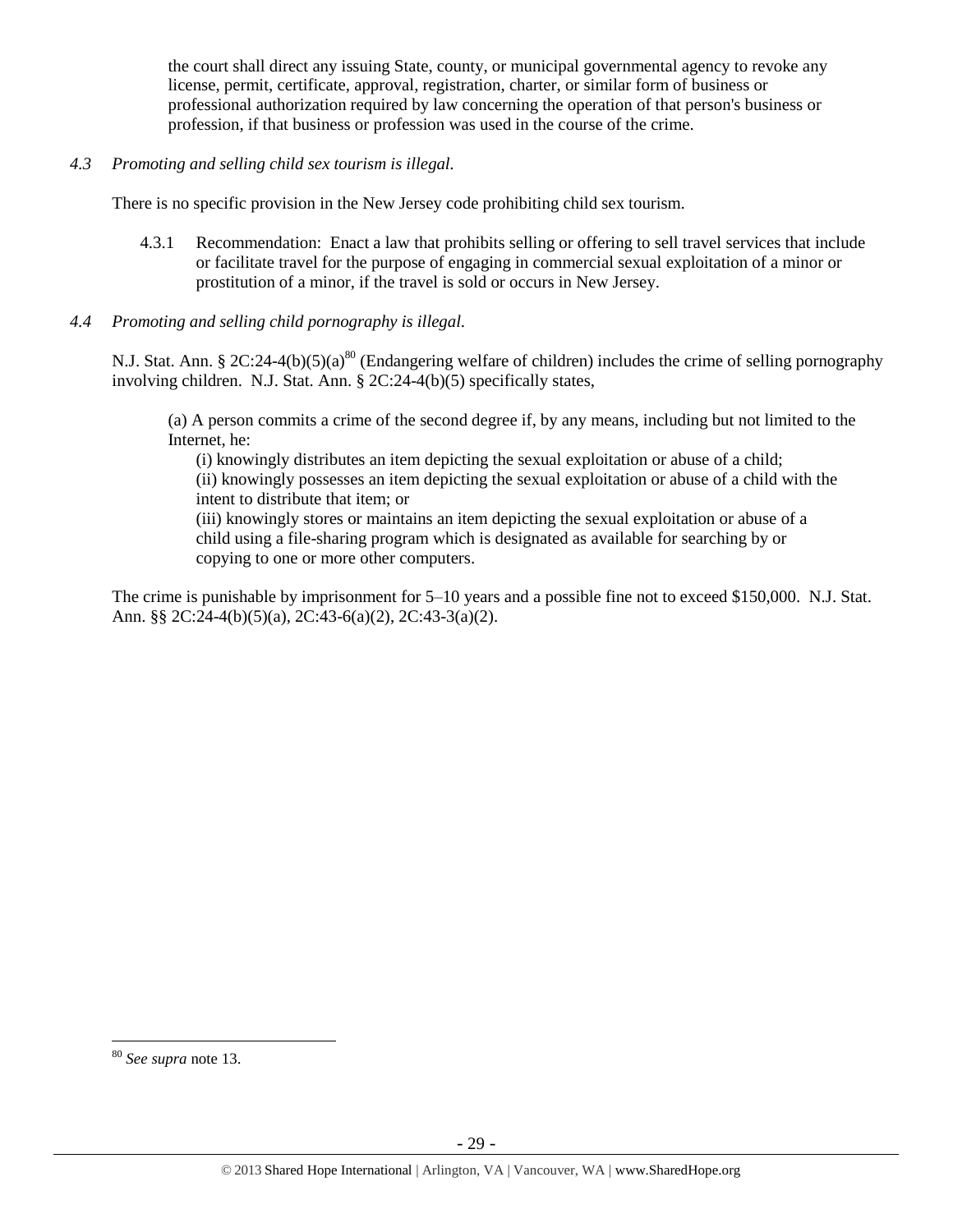#### **FRAMEWORK ISSUE 5: PROTECTIVE PROVISIONS FOR THE CHILD VICTIMS**

## *Legal Components:*

- *5.1 Statutorily-mandated victim services define "victim" to specifically include victims of domestic minor sex trafficking or commercial sexual exploitation of children (CSEC) to ensure prompt identification and access to victims' rights and services.*
- *5.2 The state sex trafficking statute expressly prohibits a defendant from raising consent of the minor to the commercial sex acts as a defense.*
- *5.3 Prostitution laws apply only to adults, making minors under 18 specifically immune from this offense.*
- *5.4 Child victims of sex trafficking or commercial sexual exploitation are provided with a child protection response, including specialized shelter and services, and are not detained in juvenile detention facilities.*
- *5.5 Commercial sexual exploitation is identified as a type of abuse and neglect within child protection statutes.*
- *5.6 The definition of "caregiver" (or similar term) in the child welfare statutes is broad enough to include a trafficker who has custody or control of a child in order to bring a trafficked child into protection of child protective services.*
- *5.7 Crime victims' compensation is specifically available to a child victim of sex trafficking or commercial sexual exploitation of children (CSEC) without regard to ineligibility factors.*
- *5.8 Victim-friendly procedures and protections are provided in the trial process for minors under 18.*
- *5.9 Expungement or sealing of juvenile delinquency records resulting from arrests or adjudications for prostitution-related offenses committed as a result of, or in the course of, the commercial sexual exploitation of a minor is available within a reasonable time after turning 18.*
- *5.10 Victim restitution and civil remedies for victims of domestic minor sex trafficking or commercial sexual exploitation of children (CSEC) are authorized by law.*
- *5.11 Statutes of limitations for civil and criminal actions for child sex trafficking or commercial sexual exploitation of children (CSEC) offenses are eliminated or lengthened sufficiently to allow prosecutors and victims a realistic opportunity to pursue criminal action and legal remedies.*

*\_\_\_\_\_\_\_\_\_\_\_\_\_\_\_\_\_\_\_\_\_\_\_\_\_\_\_\_\_\_\_\_\_\_\_\_\_\_\_\_\_\_\_\_\_\_\_\_\_\_\_\_\_\_\_\_\_\_\_\_\_\_\_\_\_\_\_\_\_\_\_\_\_\_\_\_\_\_\_\_\_\_\_\_\_\_\_\_\_\_\_\_\_\_*

# *Legal Analysis:*

*5.1 Statutorily-mandated victim services define "victim" to specifically include victims of domestic minor sex trafficking or commercial sexual exploitation of children (CSEC) to ensure prompt identification and access to victims' rights and services.*

New Jersey has a broad definition of "victim" within its statutes, which could include domestic minor sex trafficking victims. For the purpose of the Criminal Injuries Compensation Act of  $1971<sup>81</sup>$  N.J. Stat. Ann. § 52:4B-2 (Definitions) defines "victim" as "a person who is injured or killed by any act or omission of any other person which is within the description of any of the offenses specified in [N.J. Stat. Ann. § 52:4B-11]."

The offenses listed in N.J. Stat. Ann. § 52:4B-11 include human trafficking; lewd, indecent, or obscene acts; indecent acts with children; sexual assault and aggravated sexual assault; and criminal sexual contact and aggravated criminal sexual contact. N.J. Stat. Ann. § 52:4B-11(b).

For the purpose of other victim services, "victim" is defined in N.J. Stat. Ann. § 52:4B-39(a) (Definitions) as "a person who suffers personal physical or psychological injury or death or incurs loss of or injury to personal or real property as a result of a crime committed against that person."

 $\overline{a}$ <sup>81</sup> N.J. Stat. Ann. §§ 52:4B-1 to 4B-25.1.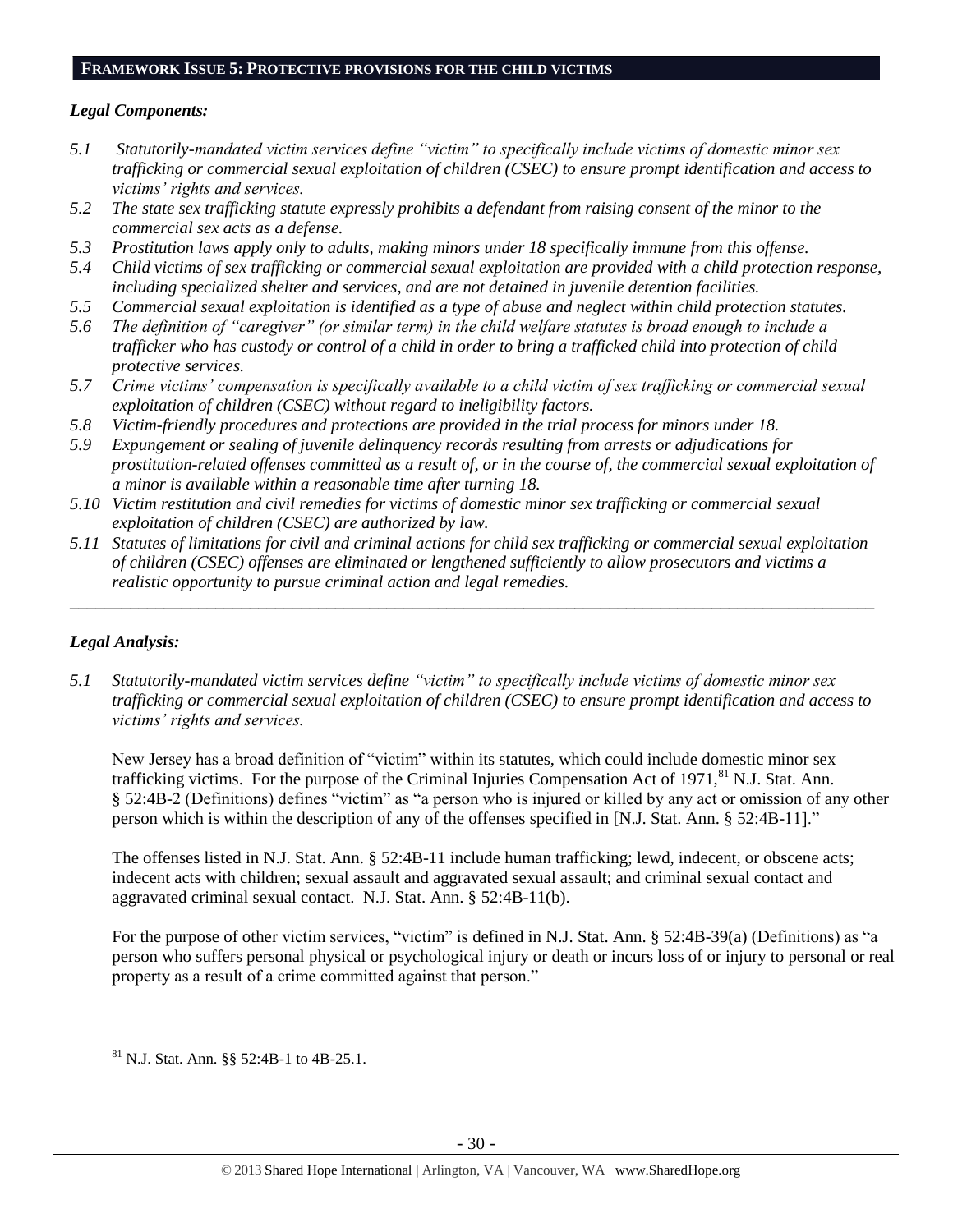*5.2 The state sex trafficking statute expressly prohibits a defendant from raising consent of the minor to the commercial sex acts as a defense.*

The statutory language of New Jersey's CSEC laws does not expressly prohibit a defense based upon consent.

However, N.J. Stat. Ann. § 2C:2-10 (Consent) states,

a. In general. The consent of the victim to conduct charged to constitute an offense or to the result thereof is a defense if such consent negatives an element of the offense or precludes the infliction of the harm or evil sought to be prevented by the law defining the offense.

. . . .

c. Ineffective consent. Unless otherwise provided by the code or by the law defining the offense, assent does not constitute consent if:

(1) It is given by a person who is legally incompetent to authorize the conduct charged to constitute the offense; or

(2) It is given by a person who by reason of youth, mental disease or defect or intoxication is manifestly unable or known by the actor to be unable to make a reasonable judgment as to the nature of harmfulness of the conduct charged to constitute an offense; or

(3) It is induced by force, duress or deception of a kind sought to be prevented by the law defining the offense.

- 5.2.1 Recommendation: Amend N.J. Stat. Ann. § 2C:13-8 (Human trafficking), § 2C:34-1 (Prostitution and related offenses) (when the victim is a child), and  $\S 2C:24-4$  (Endangering welfare of children) to expressly prohibit a defense based upon the consent of the victim.
- *5.3 Prostitution laws apply only to adults, making minors under 18 specifically immune from this offense.*

Neither N.J. Stat. Ann. § 2C:34-1(b)(1),  $(8)^{82}$  (Prostitution and related offenses) nor § 2C:34-1.1 (Loitering for the purpose of engaging in prostitution) specifically makes children immune from prosecution for prostitution-related offenses. However, N.J. Stat. Ann. § 2C:34-1(e) provides an affirmative defense to prostitution charges for human trafficking victims and minors under 18, stating,

It is an affirmative defense to prosecution for a violation of this section that, during the time of the alleged commission of the offense, the defendant was a victim of human trafficking pursuant to [N.J. Stat. Ann. § 2C:13-8] or compelled by another to engage in sexual activity, regardless of the defendant's age.

- 5.3.1 Recommendation: Amend N.J. Stat. Ann. § 2C:34-1(b)(1) (Prostitution and related offenses) and § 2C:34-1.1 (Loitering for the purpose of engaging in prostitution) to specify that the offenses of engaging in prostitution and loitering for the purpose of prostitution are inapplicable to children under 18.
- *5.4 Child victims of sex trafficking or commercial sexual exploitation are provided with a child protection response, including specialized shelter and services, and are not detained in juvenile detention facilities.*

# **Child Identified as Abused/Neglected**

Pursuant to N.J. Stat. Ann. § 9:6-1 (Abuse, abandonment, cruelty and neglect of child; what constitutes),

<sup>82</sup> *See supra* note [8.](#page-3-0)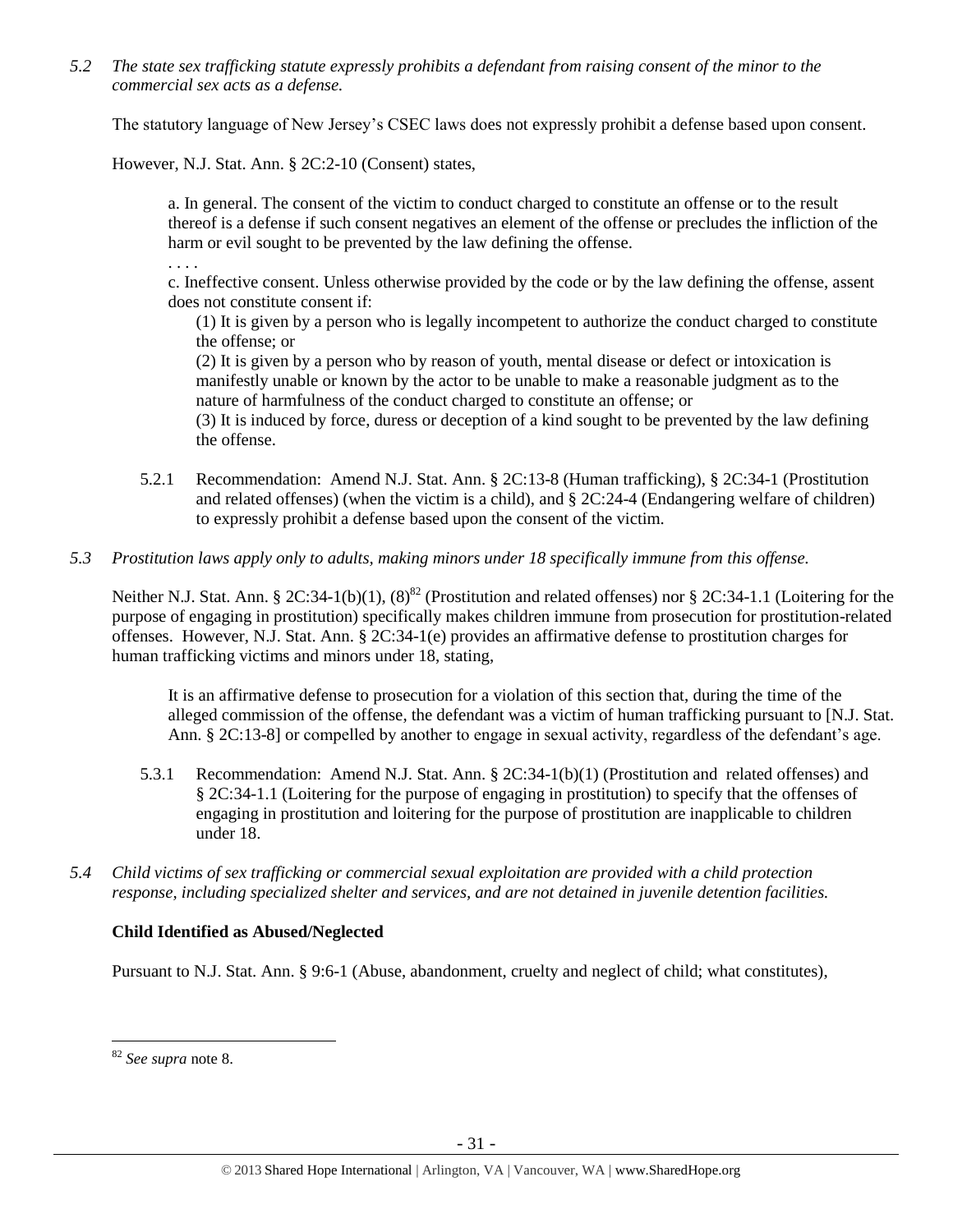Abuse of a child shall consist in any of the following acts: . . . (b) employing or permitting a child to be employed in any vocation or employment injurious to its health or dangerous to its life or limb, or contrary to the laws of this State; (c) employing or permitting a child to be employed in any occupation, employment or vocation dangerous to the morals of such child; (d) the habitual use by the parent or by a person having the custody and control of a child, in the hearing of such child, of profane, indecent or obscene language; (e) the performing of any indecent, immoral or unlawful act or deed, in the presence of a child, that may tend to debauch or endanger or degrade the morals of the child; (f) permitting or allowing any other person to perform any indecent, immoral or unlawful act in the presence of the child that may tend to debauch or endanger the morals of such child; (g) using excessive physical restraint on the child under circumstances which do not indicate that the child's behavior is harmful to himself, others or property . . . .

. . . .

Neglect of a child shall consist in any of the following acts, by anyone having the custody or control of the child: (a) willfully failing to provide proper and sufficient food, clothing, maintenance, regular school education as required by law, medical attendance or surgical treatment, and a clean and proper home, or (b) failure to do or permit to be done any act necessary for the child's physical or moral well-being. Neglect also means the continued inappropriate placement of a child in an institution, as defined in section 1 of P.L.1974, c. 119 (C. 9:6-8.21[Definitions]), with the knowledge that the placement has resulted and may continue to result in harm to the child's mental or physical well-being.

Additionally, pursuant to N.J. Stat. Ann. § 9:6-8.9(c) ("Abused child" defined), an "abused child" is "a child under the age of 18 years whose parent, guardian, or other person having his custody and control . . . [c]ommits or allows to be committed an act of sexual abuse against the child."<sup>83</sup>

Under N.J. Stat. Ann. § 9:6-8.84(2) (Definitions relative to child abuse, neglect),

"Sexual abuse" means contacts or actions between a child and a parent or caretaker for the purpose of sexual stimulation of either that person or another person. Sexual abuse includes:

a. the employment, use, persuasion, inducement, enticement, or coercion of any child to engage in, or assist any other person to engage in, any sexually explicit conduct or simulation of such conduct;

b. sexual conduct including molestation, prostitution, other forms of sexual exploitation of children, or incest; or

c. sexual penetration<sup>84</sup> and sexual contact<sup>85</sup> as defined in N.J.S.2C:14-1 [Definitions] and a prohibited sexual act<sup>86</sup> as defined in N.J.S.2C:24-4 [Endangering welfare of children].

 $\overline{a}$  $83$  Pursuant to N.J. Stat. Ann. § 9:6-1, a sexually exploited child is likely to be identified as abused or neglected. If a child is identified as abused or neglected under N.J. Stat. Ann. § 9:6-1, the definition of "caregiver" under N.J. Stat. Ann. § 9:6-2 is sufficiently broad to involve Child Protective Services in investigations where the child is in the custody or control of a non-family trafficker.

<sup>84</sup> *See supra* note [16.](#page-5-0)

<sup>85</sup> *See supra* note [17.](#page-5-1)

<sup>86</sup> *See supra* note [15.](#page-4-2)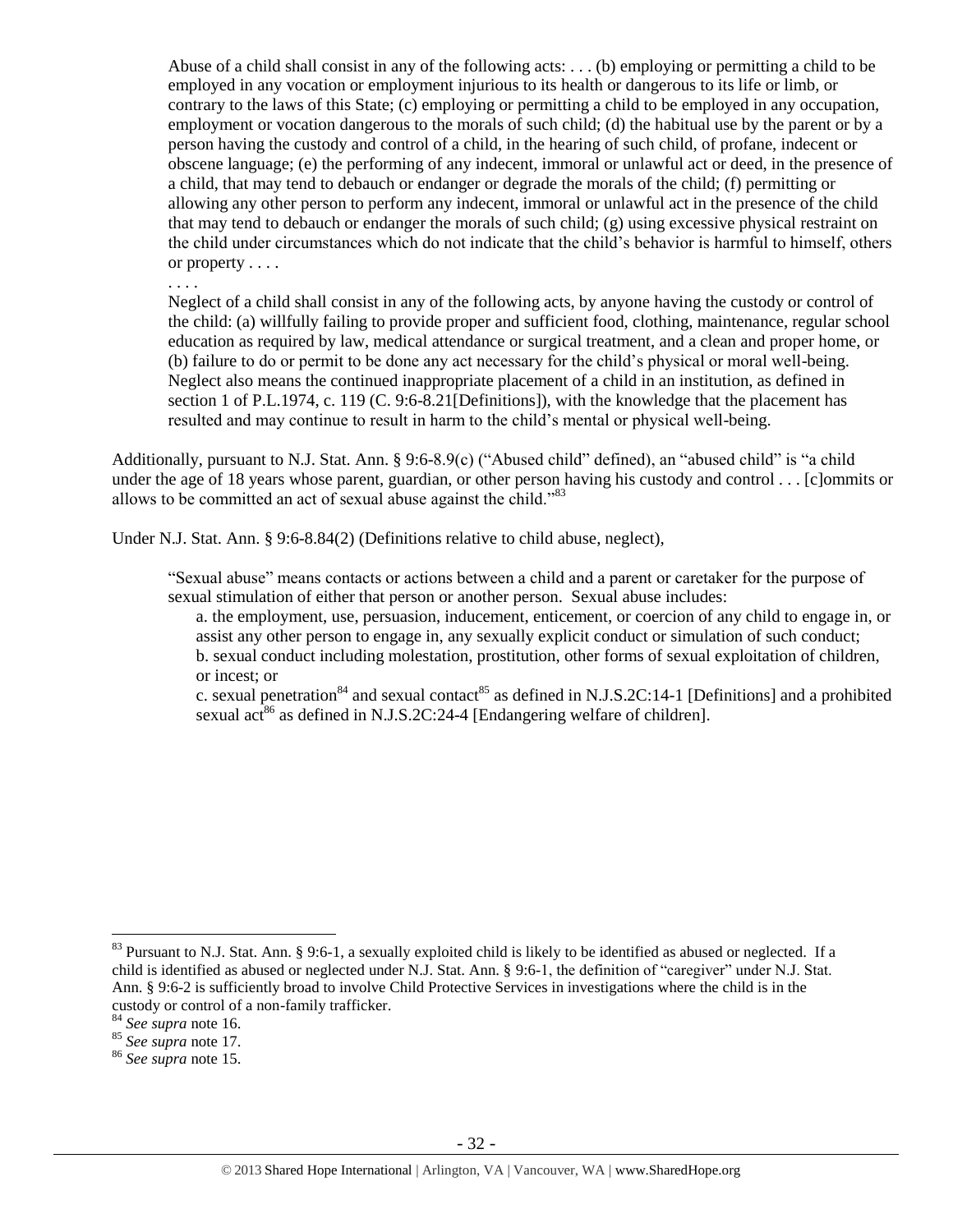# *I. Initial Custody*

a. Authority for initial custody

Pursuant to N.J. Stat. Ann. § 9:6-8.27 (Temporary removal with consent),

A police officer or an agency or institution or individual may temporarily remove a child from the place where he is residing with the consent of his parent or other person legally responsible for his care, if, there is reasonable cause to suspect that the child's life or health is in imminent danger. If the child is not returned within 3 working days from the date of removal, the procedure required pursuant to this act shall be applied immediately.

Additionally, pursuant to N.J. Stat. Ann. § 9:6-8.29 (Removal of child without court order), a law enforcement officer or a designated person may remove a child from their home without a court order and without consent of the child's parent or guardian, "if the child is in such condition that the child's continuance in the place or residence or in the care and custody of the parent or guardian presents an imminent danger to the child's life, safety, or health, and there is insufficient time to apply for a court order. . . ." This is further codified in N.J. Stat. Ann. 9:6-8.33(c) (Originating proceeding to determine abuse or neglect), which states that "[i]n cases of emergency, in addition to the removal of one child, any other child residing in the home may also be removed if his immediate removal is necessary to avoid imminent danger to his life or health."

Lastly, under N.J. Stat. Ann. 9:6-8.28 (Preliminary order of court before preliminary hearing held), a court may order a child be temporarily removed from their home before a hearing,

[I]f (1) the parent or other person legally responsible for the child's care was informed of an intent to apply for any order under this section; and (2) the child appears so to suffer from the abuse or neglect of his parent or guardian that his immediate removal is necessary to avoid imminent danger to the child's life, safety or health; and (3) there is not enough time to hold a preliminary hearing.

b. Placement

There is no statute that dictates the locations where a child may be placed immediately upon detention. However, N.J. Stat. Ann. § 9:6-8.30 (Action by the division upon emergency removal)(10)(a) states that

The division when informed that there has been an emergency removal of a child from his home without court order shall make every reasonable effort to communicate immediately with the child's parent or guardian that such emergency removal has been made and the location of the facility . . . For the purposes of this section, "facility" means a hospital, shelter or child care institution in which a child may be placed for temporary care, but does not include a resource family home.

# *II. Process Following Initial Custody*

Pursuant to N.J. Stat. Ann. § 9:6-8.31(a) (Preliminary orders after filing of complaint), a hearing must be held on the next court day when a child has been taken into custody without a warrant, "whereby the safety of the child shall be of paramount concern, to determine whether the child's interests require protection pending a final order of disposition." Additionally, "any person who may originate a proceeding may apply for, or the court, on its own motion, may order a hearing at any time after the complaint is filed to determine, with the safety of the child of paramount concern, whether the child's interests require protection pending a final order of disposition." N.J. Stat. Ann. § 9:6-8.31(a).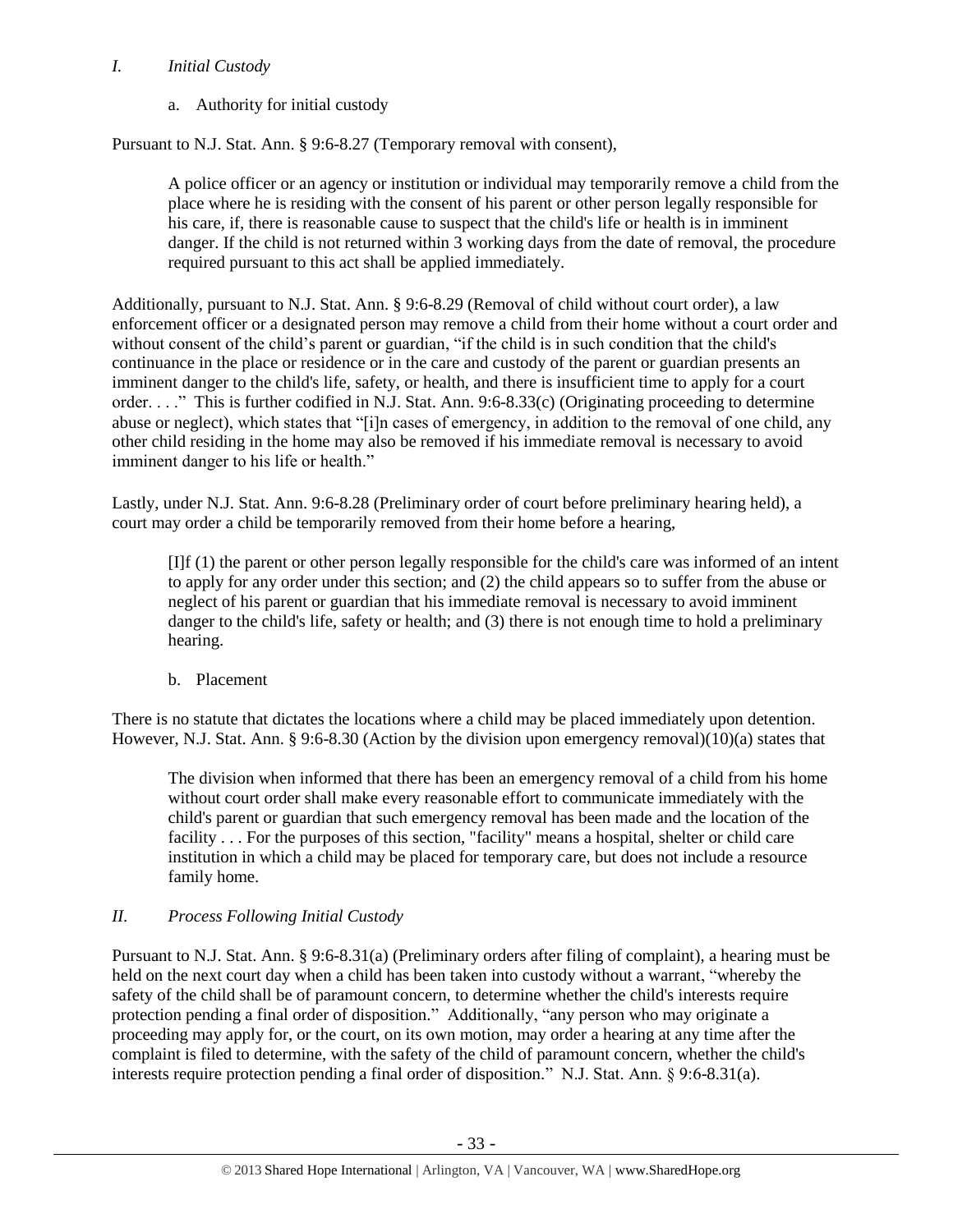Further, under N.J. Stat. Ann. § 9:6-8.32 (Hearing to determine if child to be returned), a hearing may be held to determine whether a child should be returned to their home, upon application of the parent or guardian in the following circumstances:

a. if there has not been a hearing on the removal of the child at which the parent or guardian was present or had an adequate opportunity to be present; or

b. upon good cause shown.

Except for good cause shown, such hearing shall be held within three court days of the application. Upon such hearing, the court shall grant the application, unless it finds that such return presents an imminent risk to the child's life, safety or health.

At this stage, a complaint may be filed to originate proceedings, pursuant to N.J. Stat. Ann. § 9:6-8.33(a) (Originating proceeding to determine abuse or neglect). Under N.J. Stat. Ann. § 9:6-8.34 (Persons who may originate proceedings), the proceedings may begin on the complaint of any of the following people:

a. A parent or other person interested in the child.

b. A duly authorized agency, association, society, institution or the division.

c. A police officer.

d. Any person having knowledge or information of a nature which convinces him that a child is abused or neglected.

e. A person on the court's direction.

f. The county prosecutor.

## *III. Placement Process Pending Adjudication/Investigation*

There is no New Jersey statute that specifically designates where a child may be placed pending adjudication of the complaint, but N.J. Stat. Ann. § 9:6-8.31 (Preliminary orders after filing of complaint) does allow for two possible placement outcomes to a preliminary hearing. These outcomes include

b. Upon such hearing, if the court finds that continued removal is necessary to avoid an ongoing risk to the child's life, safety, or health, it shall affirm the removal of the child to an appropriate place or place him in the custody of a suitable person.

. . . .

d. Upon such hearing, the court may, for good cause shown, release the child to the custody of his parent or guardian from whose custody or care the child was removed, pending a final order of disposition, in accord with section 33 of P.L.1974, c.119 (C.9:6-8.53). *. . . .*

# *IV. Adjudication or Referral to Alternate Process*

Pursuant to N.J. Stat. Ann. § 9:6-8.50 (Sustaining or dismissing complaint), there are several possible outcomes to an adjudication hearing. The facts of the case may be sustained, under subsection (a), if the court finds the child is abused or neglected. If the facts are not sustained, the complaint is dismissed. N.J. Stat. Ann. § 9:6-8.50(c). The court may also amend the allegations to conform them to the proof provided at the hearing. N.J. Stat. Ann. § 9:6-8.50(b).

Prior to disposition, the court, upon a finding of abuse or neglect, must decide, "whether a preliminary order pursuant to section 11 hereof is required to protect the child's interests pending a final order of disposition." N.J. Stat. Ann. § 9:6-8.50(d). Additionally, if necessary, the court may also have the child, "removed and remanded to a place designated by the court or . . . placed in the custody of a suitable person, pending a final order of disposition." N.J. Stat. Ann. § 9:6-8.50(d).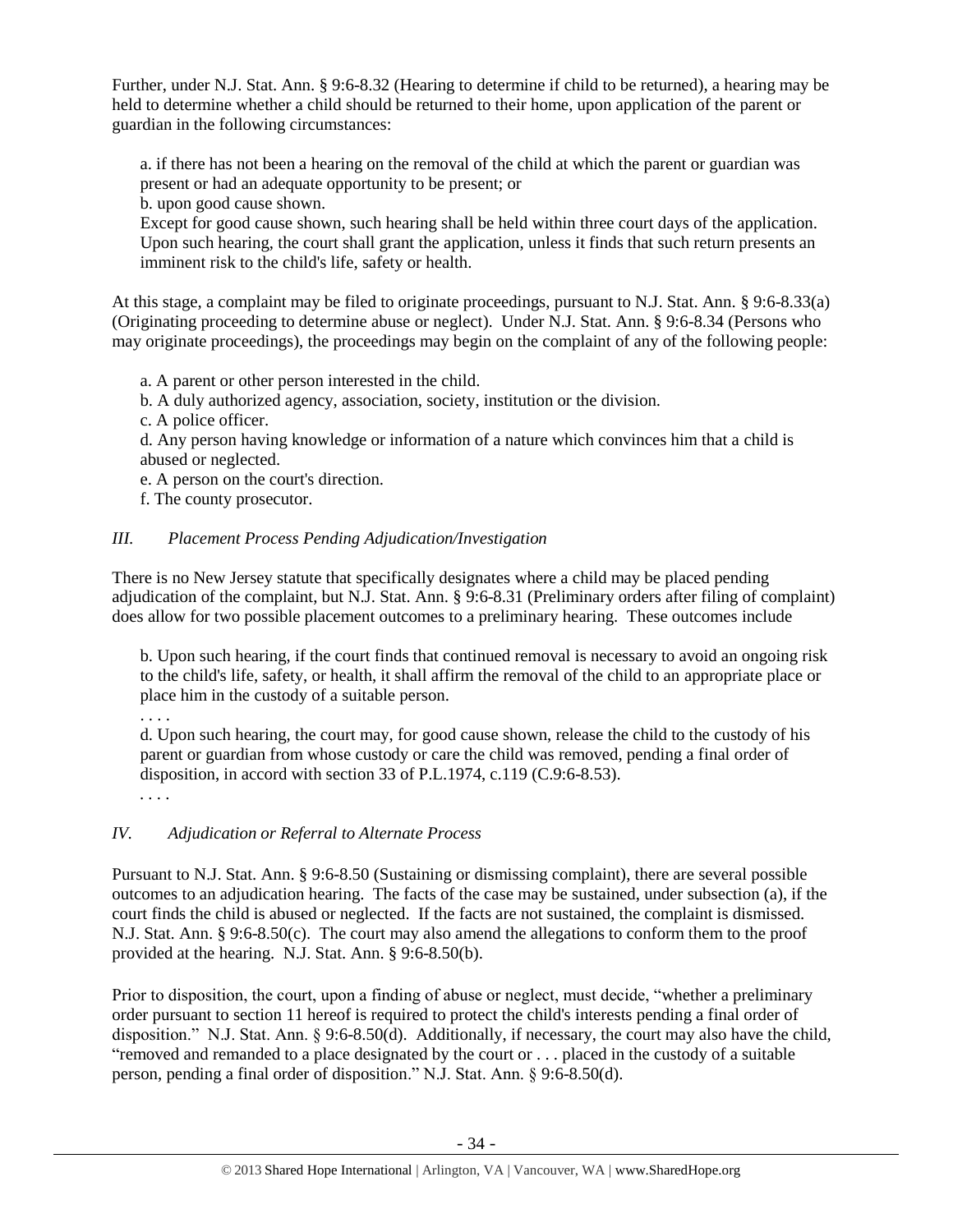#### *V. Outcomes*

Pursuant to N.J. Stat. Ann. § 9:6-8.51(a) (Disposition of adjudication), the following dispositions are possible after a child is found to be abused or neglected:

(1) [S]uspending judgment in accord with section 32 hereof; (2) releasing the child to the custody of his parents or guardian in accord with section 33 hereof; (3) placing the child in accord with section 34 hereof; (4) making an order of protection in accord with section 35 hereof; (5) placing the respondent on probation in accord with section 36 hereof; (6) requiring that an individual found to have abused or neglected a child accept therapeutic services, and this order may be carried out in conjunction with any other order of disposition.

## **Child Identified as in a Juvenile-Family Crisis**

A child engaging in "an act which if committed by an adult would constitute prostitution in violation of N.J.S.2C:34-1 or any offense which the juvenile alleges is related to the juvenile being a victim of human trafficking," constitutes a juvenile-family crisis<sup>87</sup> under N.J. Stat. Ann. § 2A:4A-22(g), potentially allowing the child to be referred to a juvenile family crisis intervention unit.

*VI. Initial Custody*

a. Authority for initial custody

Pursuant to N.J. Stat. Ann. § 2A:4A-80 (Law enforcement referral),

A law enforcement officer taking a juvenile into short-term custody pursuant to section 12 of P.L. 1982, c. 77 [C. 2A:4A-31] shall immediately notify the juvenile-family crisis intervention unit and shall promptly bring the juvenile to the unit or place designated by the unit when:

a. The officer has reason to believe that it is not in the best interests of the juvenile or the family for the officer to return the juvenile to his home;

. . . .

 $\overline{a}$ 

d. The juvenile has run away from a placement and the juvenile refuses to return home or the juvenile, through his past behavior, has demonstrated an inability to remain at home;

e. The law enforcement officer is unable, by all reasonable efforts to identify or locate a parent, relative or other such appropriate person;

f. The juvenile requires immediate emergency services, such as medical or psychiatric care; or g. No identification can be obtained from the juvenile.

In addition to law enforcement referrals, a juvenile may be referred to the juvenile-family crisis unit under N.J. Stat. Ann. § 2A:4A-81(a) (Other referrals), which states,

The juvenile-family crisis intervention unit shall also receive referrals on a continuous basis in situations where a juvenile-family crisis exists and there has been either:

(1) A request by a parent or juvenile for intervention; or

 $87$  N.J. Stat. Ann. § 2A:4A-22(g)(5) defines "[j]uvenile family crisis" to include "behavior, conduct or a condition of a juvenile, parent or guardian or other family member which presents or results in . . . an act which if committed by an adult would constitute prostitution in violation of N.J.S.2C:34-1 or any offense which the juvenile alleges is related to the juvenile being a victim of human trafficking."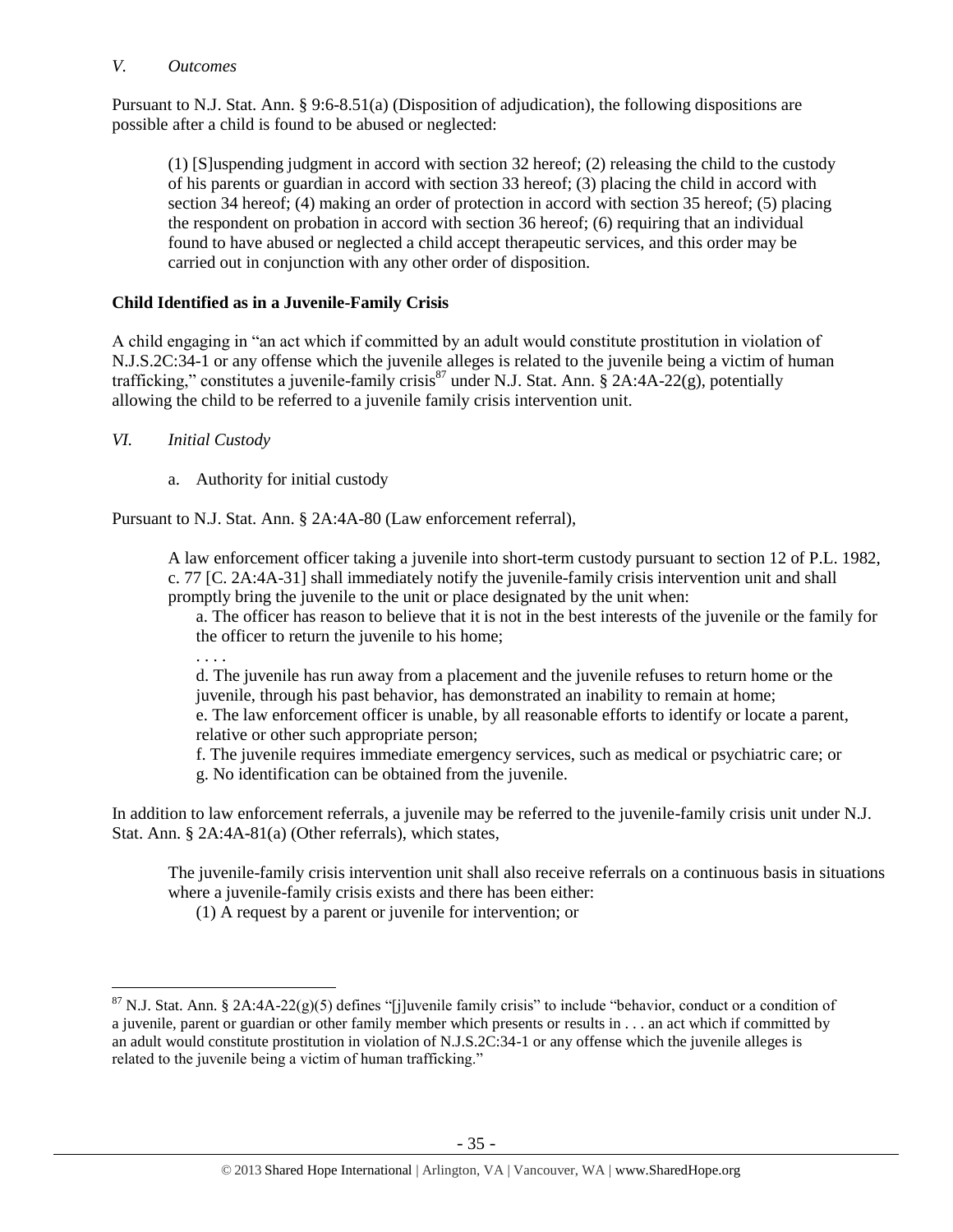(2) A referral by a public or private agency, educational institution, or any other organization serving children, which has contact with the juvenile or family, and has reasonable cause to believe that a family crisis exists.

Also, a minor sex trafficking victim may also be temporarily removed from their place of residence under N.J. Stat. Ann. § 9:6-8.27(a) (Temporary removal with consent), which states, in part,

A police officer or an agency or institution or individual may temporarily remove a child from the place where he is residing with the consent of his parent or other person legally responsible for his care,<sup>88</sup> if, there is reasonable cause to suspect that the child's life or health is in imminent danger....

Alternatively, a court may hold a hearing to determine whether to remove the child for reasons of abuse or neglect.<sup>89</sup> N.J. Stat. Ann. § 9:6-8.28(a). The court may also place an abused or neglected child "in the custody of a relative or other suitable person or the division for the placement of a child after a finding that the division has made reasonable efforts to prevent placement" or that such reasonable efforts were not required. N.J. Stat. Ann.  $§ 9:6-8.54(a).^{90}$ 

 $\overline{a}$ 

1. All law enforcement officers shall take appropriate actions as are necessary to protect the immediate safety and security of persons who may be the victims of human trafficking.

*See* http://www.nj.gov/oag/newsreleases12/AG-Human-Trafficking-Directive.pdf.

<sup>&</sup>lt;sup>88</sup> Pursuant to N.J. Stat. Ann. § 2A:4A-82 (Juvenile-family crisis stabilized), "When the juvenile-family crisis has been stabilized and the juvenile is residing in the home, the crisis intervention unit shall arrange a second interview session with the family as soon as practicable and preferably the day following the initial intervention, for the purpose of monitoring the family situation. The crisis intervention unit may, in appropriate cases, continue to work with the family on a short-term basis in order to stabilize the family situation."

<sup>88</sup> *See infra* Section 5.6.

<sup>89</sup> *See infra* Section 5.5.

<sup>&</sup>lt;sup>90</sup> Although not codified, New Jersey Office of the Attorney General issued Law Enforcement Directive No. 2012-2 (Investigation of Human Trafficking). Pursuant to the General Policy of the Directive, "[a]ll law enforcement agencies and officers shall be required: . . . to protect the immediate safety and security of human trafficking victims; and to respect and safeguard the rights of these victims." The Directive outlines special responsibilities of law enforcement agencies in both investigating prostitution offenses and when interacting with possible victims of human trafficking. The Directive subsection IV(C) (Special responsibilities: when interacting with possible victims) states, in relevant part:

<sup>2.</sup> If a person reports to a law enforcement officer that he or she is a victim of human trafficking, or relates to a law enforcement officer facts that, if true, would make the person a victim of human trafficking, the law enforcement officer . . . shall treat the person making the report . . . as a human trafficking victim . . not withstanding that the person may have committed an offense (*e.g.* prostitution) . . .

<sup>3. . . .[</sup>A] law enforcement officer . . . shall notify the County Prosecutor's Human Trafficking Liaison as soon as practicable after receiving the report or information from the possible human trafficking victim so that the County Prosecutor's Office can arrange for any appropriate referrals for victim services.

<sup>4. . . .[</sup>T]he Division of Criminal Justice, working in conjunction with the County Prosecutors, and in consultation with the Commissioner of the Department of Health and Senior Services, the Commissioner of the Department of Children and Families, the Superintendent of State Police, and representatives of providers of services to victims of human trafficking and sexually exploited minors, shall develop standards and protocols for providing information and services to these persons. Such standards and protocols shall include coordination of efforts with appropriate federal authorities pursuant to the "Trafficking Victims Protection reauthorization Act of 2003," 22 U.S.C. Sec. 7101 *et seq.*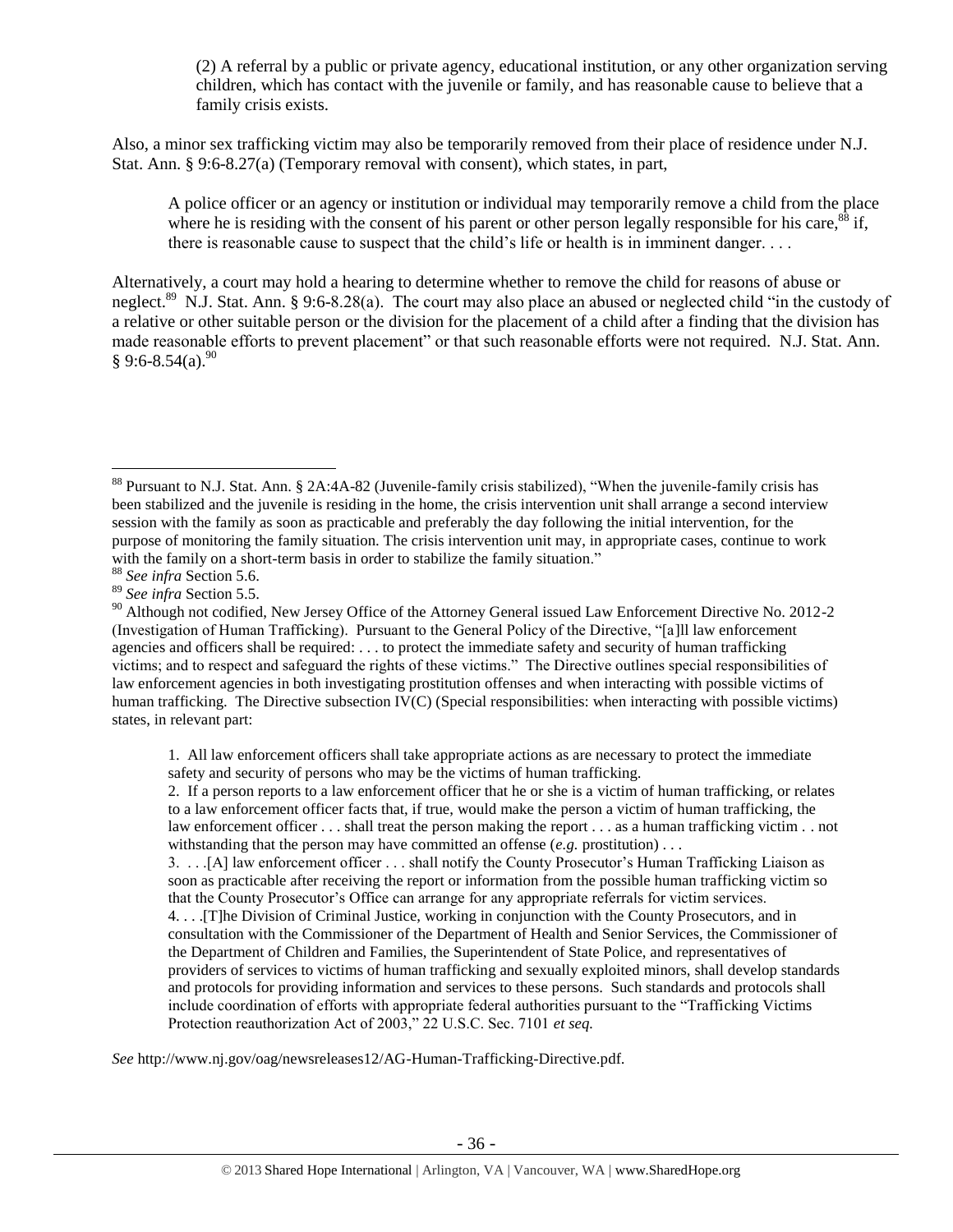b. Placement

After taking the child into short-term custody, the child may not be detained in a juvenile facility or jail. N.J. Stat. Ann. § 2A:4A-32(a). Pursuant to N.J. Stat. Ann. § 2A:4A-32(b), (c) (Short-term custody),

b. An officer taking a juvenile into short-term custody shall inform the juvenile of the reason for custody and shall where possible transport, or arrange to have the juvenile transported to his home. The officer releasing a juvenile from such custody shall inform the juvenile's parents or guardian and the juvenilefamily crisis intervention unit<sup>91</sup> of the reason for taking the juvenile into custody and may, if he believes further services are needed, inform the juvenile and his parents of the nature and location of appropriate services.

c. A law enforcement officer taking a juvenile into short-term custody may transport the juvenile to the home of a relative of the juvenile or to the home of another responsible adult or make arrangement for such transportation where the officer reasonably believes that the child will be provided with adequate care and supervision and that the child will remain in custody of the adult until such time as the juvenilefamily crisis intervention unit can bring about the child's return home or an alternative living arrangement or out of home placement. A law enforcement officer placing a juvenile with a relative or responsible adult shall immediately notify the juvenile-family crisis intervention unit of this fact and the reason for taking the juvenile into custody.

#### *VII. Process Following Initial Custody*

 $\overline{a}$ 

Pursuant to N.J. Stat. Ann. § 2A:4A-78 (Intervention unit response), "A crisis intervention response shall consist of immediate interviews with the parents and juvenile involved by one or more crisis intervention workers. Where the juvenile is not in the home, or in the custody of the police, the intervention workers shall attempt to interview the juvenile wherever the juvenile may be found. The juvenile and family shall be advised of the purpose of the unit and of the emphasis upon the voluntary exhaustion of community services prior to court involvement. The unit shall make all reasonable efforts to keep the family intact consistent with the physical safety and mental wellbeing of the juvenile by obtaining, where possible, written agreement of the family to accept recommendations which may include, but are not limited to, referral to appropriate services and agencies." "When, in the judgment of the crisis intervention unit, a juvenile-family crisis continues to exist despite the provision of crisis intervention services and the exhaustion of appropriate community services, court intake services shall, by filing a petition, refer the case to the court." N.J. Stat. § 2A:4A-83 (Juvenile-family crisis referral to the court; continuing crisis). The court will hold a hearing on the juvenile-family crisis if the crisis is not stabilized.<sup>92</sup> N.J. Stat. Ann. § 2A:4A-86.

 $91$  Pursuant to N.J. Stat. Ann. § 2A:4A-76 (Juvenile-family crisis intervention units established),

There shall be established in each county one or more juvenile-family crisis intervention units. Each unit shall operate either as a part of the court intake service, or where provided for by the county, through any other appropriate office or private service pursuant to an agreement with the Administrative Office of the Courts, provided that all such units shall be subject to the Rules of Court. In any county where a crisis intervention service system, designed to attend and stabilize juvenile and family problems on a county-wide basis, is in operation as of the effective date of this act, such service shall satisfy all the provisions of this act, and may continue in its present form and under its present procedures, provided that it is operating in substantial compliance with the specific requirements and goals set forth in this act.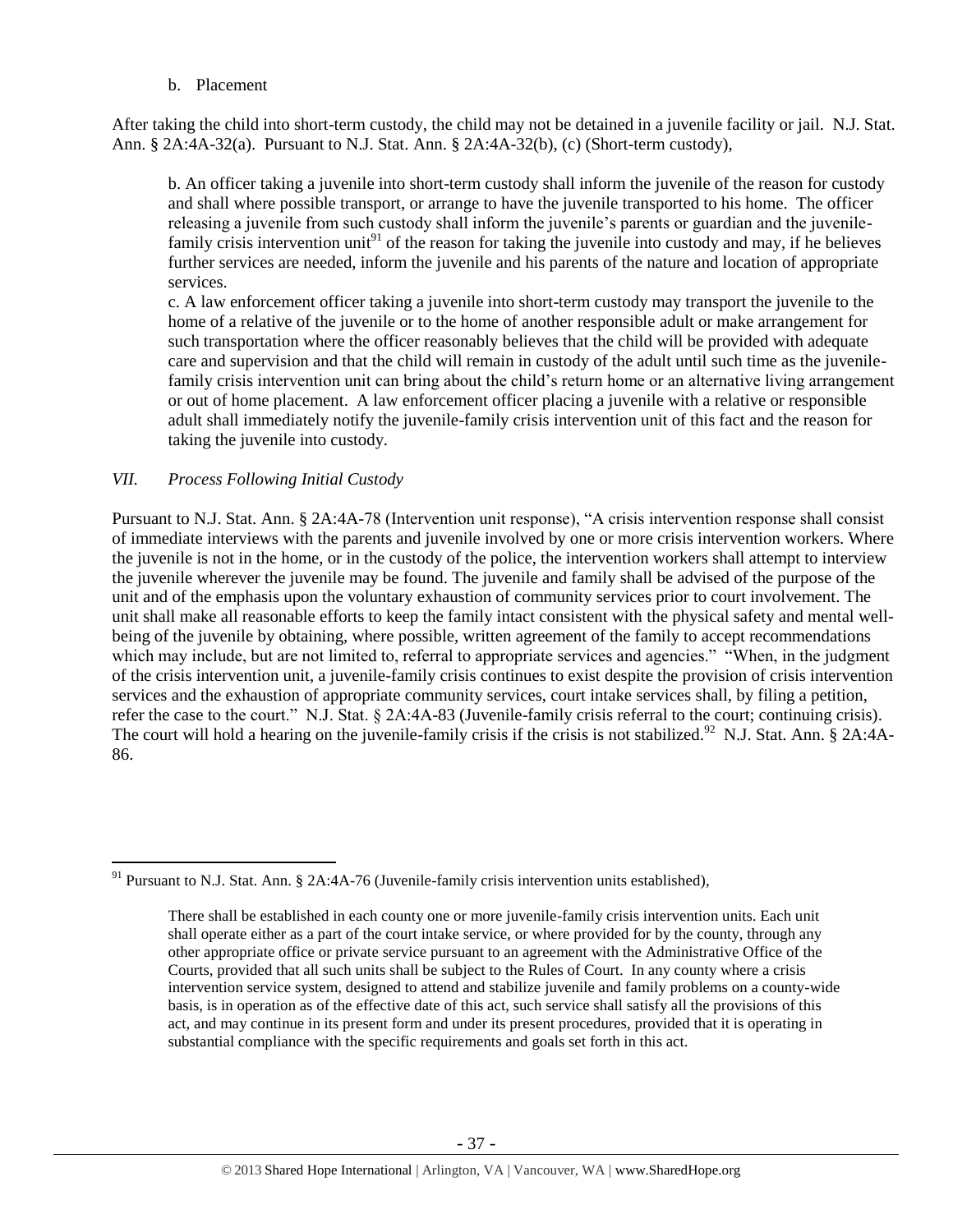## *VIII. Placement Process Pending Adjudication/Investigation*

N.J. Stat. Ann. § 2A:4A-88 (Temporary placement) states that a child may be temporarily placed pending adjudication, "in a host shelter, resource family or group home, a county shelter care facility as defined by law, or other suitable family setting." Further, the statute specifically prohibits, "placement be arranged in a secure detention or other facility or in a secure correctional institution for the detention or treatment of juveniles accused of crimes or adjudged delinquent."

Additionally, under N.J. Stat. Ann. § 2A:4A-87 (Juvenile-family crisis referral to courts; out of home placement),

When, despite provision of crisis intervention services and the exhaustion of all alternative services, there is a refusal on the part of the juvenile to stay in or return to the home or a refusal on the part of the parents to allow the juvenile to stay in or return home, or the physical safety of the juvenile is threatened, or the juvenile is in need of immediate care such that it is necessary to make an out of home placement of the juvenile, court intake services shall:

a. Arrange, when agreed to by the parent or guardian and juvenile, alternate living arrangement for the juvenile with a relative, neighbor, or other suitable family setting. It shall not be necessary for a court hearing to approve the living arrangement and the arrangement may continue as long as there is agreement; or

b. Arrange, when no alternate living arrangement can be agreed to and when all possible resources for alternate living arrangements as set forth in subsection a. of this section have been exhausted, temporary out of home placement prior to the placement hearing. Court intake services shall immediately file a petition for out of home placement which shall include documentation of the attempts made to provide alternate living arrangements including, but not limited to, the names of persons contacted, their responses and the lack of agreement by the juvenile or the juvenile's parents if the persons contacted are willing to take the juvenile with the court. The crisis intervention unit shall inform the juvenile and parent or guardian that an out of home placement determination may be made by the court where an alternate living arrangement cannot be agreed to.

And, under N.J. Stat. Ann. § 2A:4A-46(b) (Disposition of juvenile-family crisis),

No juvenile involved in a juvenile-family crisis shall be committed to or placed in any institution or facility established for the care of delinquent children or in any facility, other than an institution for persons with intellectual disabilities, a mental hospital or facility for the care of persons addicted to controlled dangerous substances, which physically restricts such juvenile committed to or placed in it.

#### *IX. Adjudication*

Pursuant to N.J. Stat. Ann. § 2A:4A-86 (Juvenile-family crisis hearing; disposition)

Whenever the court receives a petition from court intake services stating that a juvenile-family crisis may exist the court shall hold a hearing and consider the facts and recommendations submitted by intake services in order to determine the appropriate disposition to be made. The court shall notify the juvenile, his parent or guardian or other family member alleged in the petition as contributing to the family crisis that a juvenile-family crisis may exist. The juvenile, parent, guardian, or other family member may present witnesses and evidence to rebut the determination. If the court finds that there is not enough information to make a disposition it may continue the matter and hold one or more additional hearings. . . .

*X. Outcomes*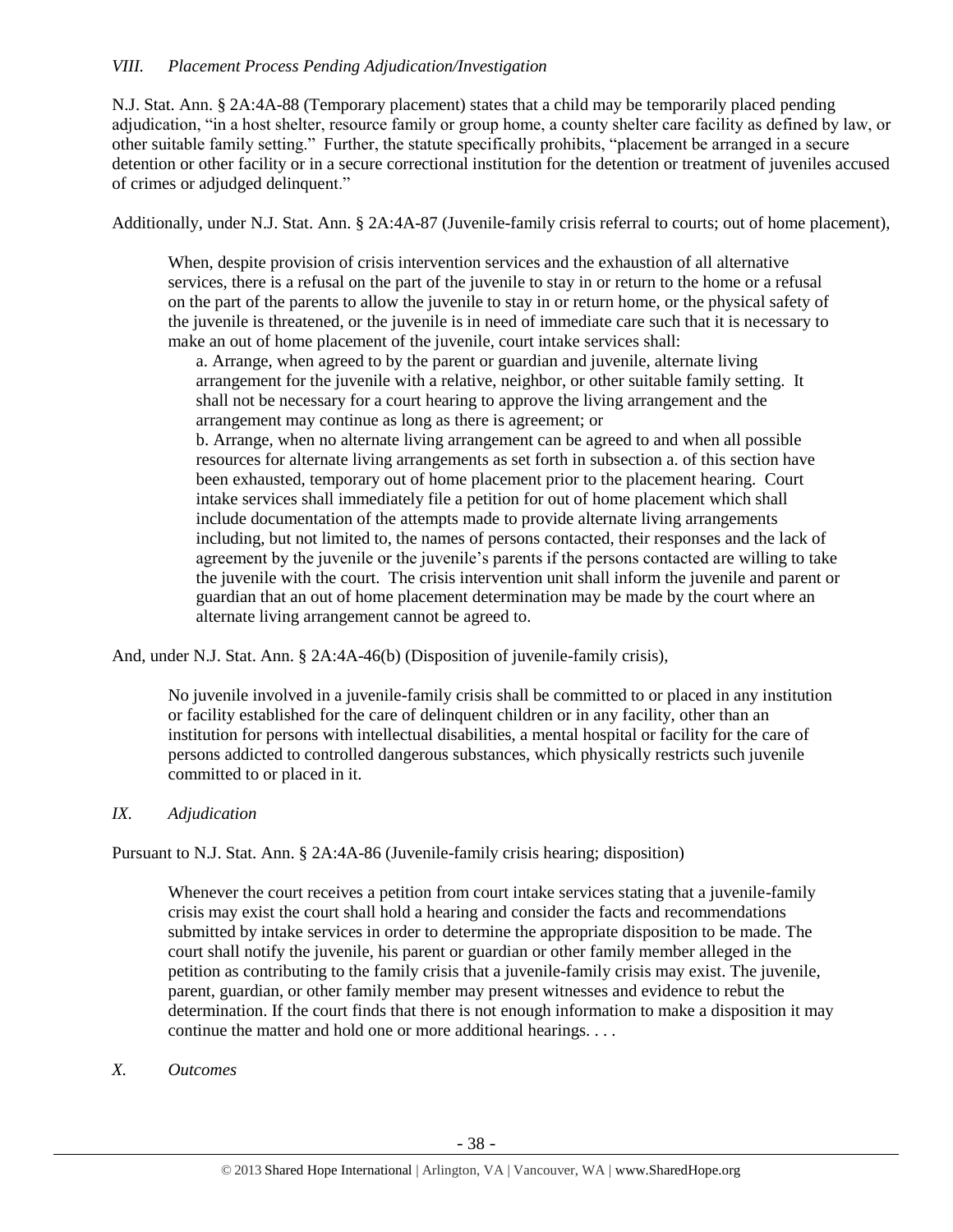A number of outcomes are possible as a result of a juvenile-family crisis hearing. Pursuant to N.J. Stat. Ann. § 2A:4A-46 (Disposition of juvenile-family crisis), "[t]he court may order any disposition in a juvenile-family crisis provided for in paragraphs (2), (4), (5), (6), (7) and (13) of subsection b. of section 24 of P.L[.1982, c.77](http://njlaw.rutgers.edu/cgi-bin/njstats/getnjstat.cgi?yr=1982&chap=77) (C.2A:4A-43) or other disposition specifically provided for in P.L[.1982, c.80](http://njlaw.rutgers.edu/cgi-bin/njstats/getnjstat.cgi?yr=1982&chap=80) (C.2A:4A-76 et seq.)."

The pertinent sections of N.J. Stat. Ann. § 2A:4A-43 (Disposition of delinquency cases) allow for the following dispositions:

(2) Release the juvenile to the supervision of the juvenile's parent or guardian;

. . .

. . . .

(4) Transfer custody of the juvenile to any relative or other person determined by the court to be qualified to care for the juvenile;

(5) Place the juvenile under the care and responsibility of the Department of Children and Families so that the commissioner may designate a division or organizational unit in the department pursuant to P.L[.1951, c.138](http://njlaw.rutgers.edu/cgi-bin/njstats/getnjstat.cgi?yr=1951&chap=138) (C.30:4C-1 et seq.) for the purpose of providing services in or out of the home. Within 14 days, unless for good cause shown, but not later than 30 days, the Department of Children and Families shall submit to the court a service plan, which shall be presumed valid, detailing the specifics of any disposition order. The plan shall be developed within the limits of fiscal and other resources available to the department. If the court determines that the service plan is inappropriate, given existing resources, the department may request a hearing on that determination;

(6) Place the juvenile under the care and custody of the Commissioner of Children and Families for the purpose of receiving the services of the Division of Children's System of Care of that department, provided that the juvenile has been determined to be eligible for those services under P.L[.1965, c.59,](http://njlaw.rutgers.edu/cgi-bin/njstats/getnjstat.cgi?yr=1965&chap=59) s.16 (C.30:4-25.4);

(7) Commit the juvenile, pursuant to applicable laws and the Rules of Court governing civil commitment, to the Department of Children and Families under the responsibility of the Division of Children's System of Care for the purpose of placement in a suitable public or private hospital or other residential facility for the treatment of persons who are mentally ill, on the ground that the juvenile is in need of involuntary commitment;

(13) Order that the juvenile participate in a program of academic or vocational education or counseling, such as a youth service bureau, requiring attendance at sessions designed to afford access to opportunities for normal growth and development. This may require attendance after school, evenings, and weekends;

The child may also be placed out of the home, pursuant to N.J. Stat. Ann. § 2A:4A-87 (Juvenile-family crisis referral to courts; out of home placement). Pursuant to subsection (a), the placement may include an, "alternate living arrangement for the juvenile with a relative, neighbor, or other suitable family setting."

# **Child Identified as Delinquent**

. . .

Pursuant to N.J. Stat. Ann. § 2A:4A-23 (Definition of delinquency), delinquency is defined as

[T]he commission of an act by a juvenile which if committed by an adult would constitute: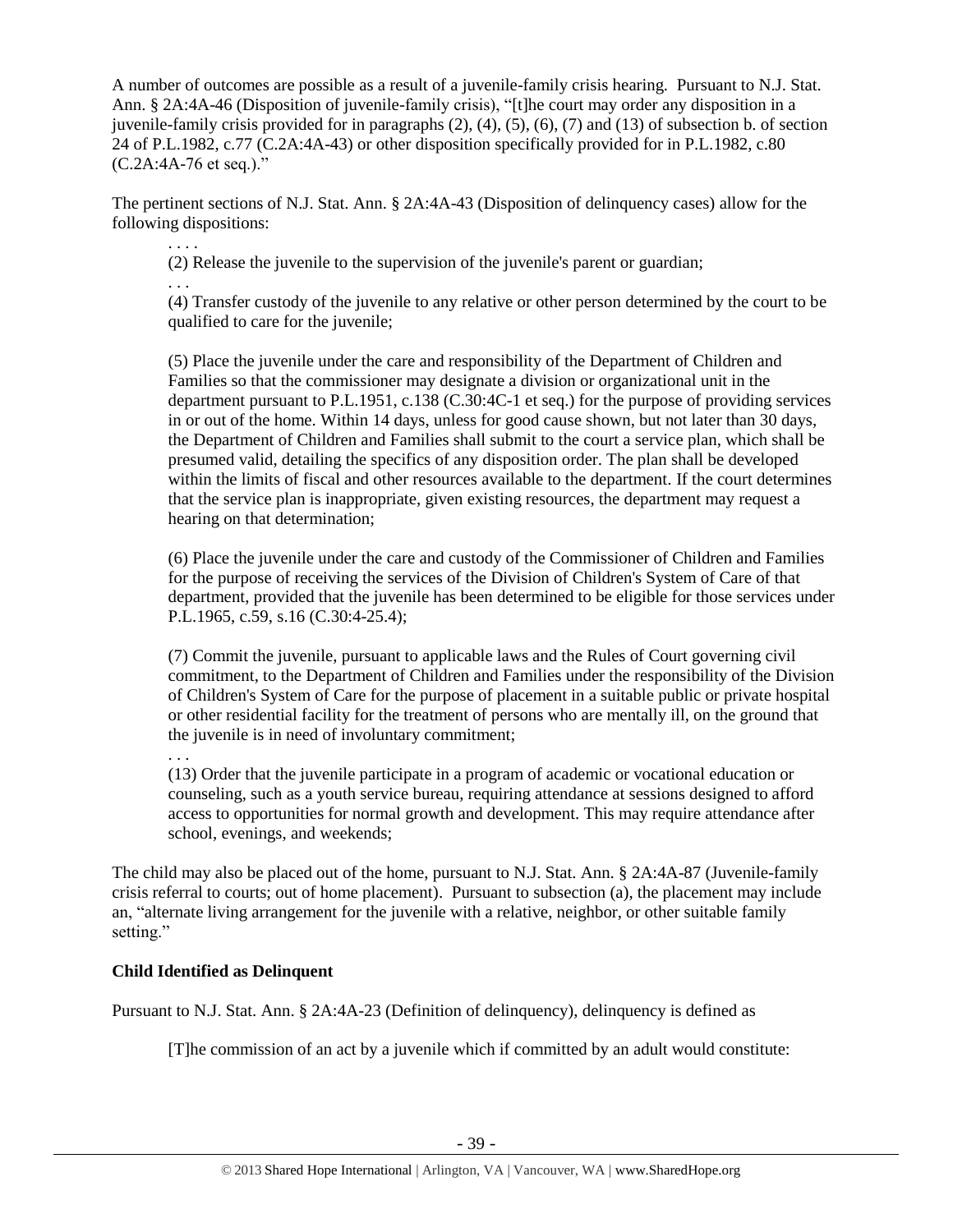a. A crime;

- b. A disorderly persons offense or petty disorderly persons offense; or
- c. A violation of any other penal statute, ordinance or regulation.

Therefore, a victim of domestic minor sex trafficking could be alleged to be delinquent if the child was found to violate N.J. Stat. Ann. § N.J.S.2C:34-1.

#### *I. Initial Custody*

a. Authority for initial custody

Under N.J. Stat. Ann. § 2A:4A-31 (Taking into custody),

- a. A juvenile may be taken into custody:
	- (1) Pursuant to an order or warrant of any court having jurisdiction; or

(2) For delinquency, when there has been no process issued by a court, by a law enforcement officer, pursuant to the laws of arrest and the Rules of Court.

. . . .

c. The taking of a juvenile into custody shall not be construed as an arrest, but shall be deemed a measure to protect the health, morals and well being of the juvenile.

b. Placement

After taking the child into short-term custody, the child may not be detained in a juvenile facility or jail. N.J. Stat. Ann. § 2A:4A-32(a). Pursuant to N.J. Stat. Ann. § 2A:4A-32(b), (c) (Short-term custody),

b. An officer taking a juvenile into short-term custody shall inform the juvenile of the reason for custody and shall where possible transport, or arrange to have the juvenile transported to his home. The officer releasing a juvenile from such custody shall inform the juvenile's parents or guardian and the juvenilefamily crisis intervention unit<sup>93</sup> of the reason for taking the juvenile into custody and may, if he believes further services are needed, inform the juvenile and his parents of the nature and location of appropriate services.

c. A law enforcement officer taking a juvenile into short-term custody may transport the juvenile to the home of a relative of the juvenile or to the home of another responsible adult or make arrangement for such transportation where the officer reasonably believes that the child will be provided with adequate care and supervision and that the child will remain in custody of the adult until such time as the juvenilefamily crisis intervention unit can bring about the child's return home or an alternative living arrangement or out of home placement. A law enforcement officer placing a juvenile with a relative or responsible adult shall immediately notify the juvenile-family crisis intervention unit of this fact and the reason for taking the juvenile into custody.

 $\overline{a}$  $93$  Pursuant to N.J. Stat. Ann. § 2A:4A-76 (Juvenile-family crisis intervention units established),

There shall be established in each county one or more juvenile-family crisis intervention units. Each unit shall operate either as a part of the court intake service, or where provided for by the county, through any other appropriate office or private service pursuant to an agreement with the Administrative Office of the Courts, provided that all such units shall be subject to the Rules of Court. In any county where a crisis intervention service system, designed to attend and stabilize juvenile and family problems on a county-wide basis, is in operation as of the effective date of this act, such service shall satisfy all the provisions of this act, and may continue in its present form and under its present procedures, provided that it is operating in substantial compliance with the specific requirements and goals set forth in this act.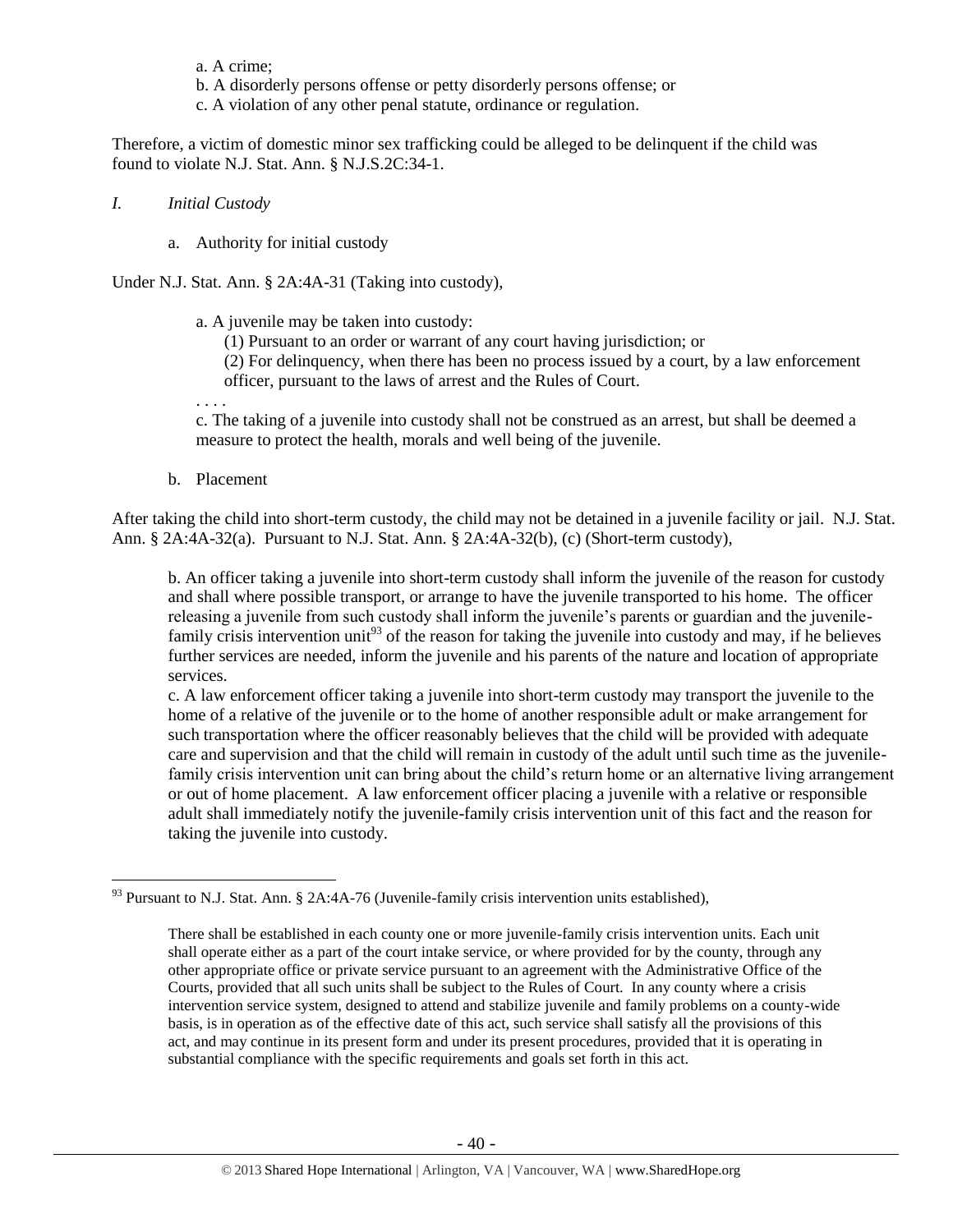A juvenile cannot be "placed in detention without the permission of a judge or the court intake service." N.J. Stat. Ann. § 2A:4A-34(b). The court will hold a hearing to determine if detention is necessary. N.J. Stat. Ann. § 2A:4A-38(a). Pursuant to N.J. Stat. Ann. § 2A:4A-34(c), a juvenile may be detained prior to disposition, except as otherwise provided, only if:

(1) Detention is necessary to secure the presence of the juvenile at the next hearing as evidenced by a demonstrable record of recent willful failure to appear at juvenile court proceedings or to remain where placed by the court or the court intake service or the juvenile is subject to a current warrant for failure to appear at court proceedings which is active at the time of arrest; or

. . . .

(3) With respect to a juvenile charged with an offense which, if committed by an adult, would constitute a crime of the fourth degree other than those enumerated in paragraph (2) of this subsection, or a disorderly persons or petty disorderly persons offense, and with respect to a juvenile charged with an offense enumerated in subsection c. when the criteria for detention are not met, the juvenile may be temporarily placed in a shelter or other non-secure placement if a parent or guardian cannot be located or will not accept custody of the juvenile. Police and court intake personnel shall make all reasonable efforts to locate a parent or guardian to accept custody of the juvenile prior to requesting or approving the juvenile's placement in a shelter or other non-secure placement. If, after the initial detention hearing, continued placement is necessary, the juvenile shall be returned to a shelter or other non-secure placement.

Specifically, however, a juvenile 11 years old or younger may not be placed in detention "unless he is charged with an offense which, if committed by an adult, would be a crime of the first or second degree or arson." N.J. Stat. Ann. § 2A:4A-34(f).

# *III. Placement Process Pending Adjudication/Investigation*

If arrested for a delinquent act, a juvenile charged with delinquency shall be released to any person or agency enumerated in the section, such as the juvenile's parent or guardian, provided there is assurance that the person or agency accepts responsibility to ensure the juvenile is brought before the court and there is not a need for detention.<sup>94</sup> N.J. Stat. Ann. § 2A:4A-34(a), (d).

 $\overline{a}$ <sup>94</sup> N.J. Stat. Ann. § 2A:4A-34(d) states that the judge or intake officer must consider the following placement alternatives before deciding whether detention is necessary:

<sup>(1)</sup> Release to parents;

<sup>(2)</sup> Release on juvenile's promise to appear at next hearing;

<sup>(3)</sup> Release to parents, guardian or custodian upon written assurance to secure the juvenile's presence at the next hearing;

<sup>(4)</sup> Release into care of a custodian or public or private agency reasonably capable of assisting the juvenile to appear at the next hearing;

<sup>(5)</sup> Release with imposition of restrictions on activities, associations, movements and residence reasonably related to securing the appearance of the juvenile at the next hearing;

<sup>(6)</sup> Release with required participation in a home detention program;

<sup>(7)</sup> Placement in a shelter care facility; or

<sup>(8)</sup> Imposition of any other restrictions other than detention or shelter care reasonably related to securing the appearance of the juvenile.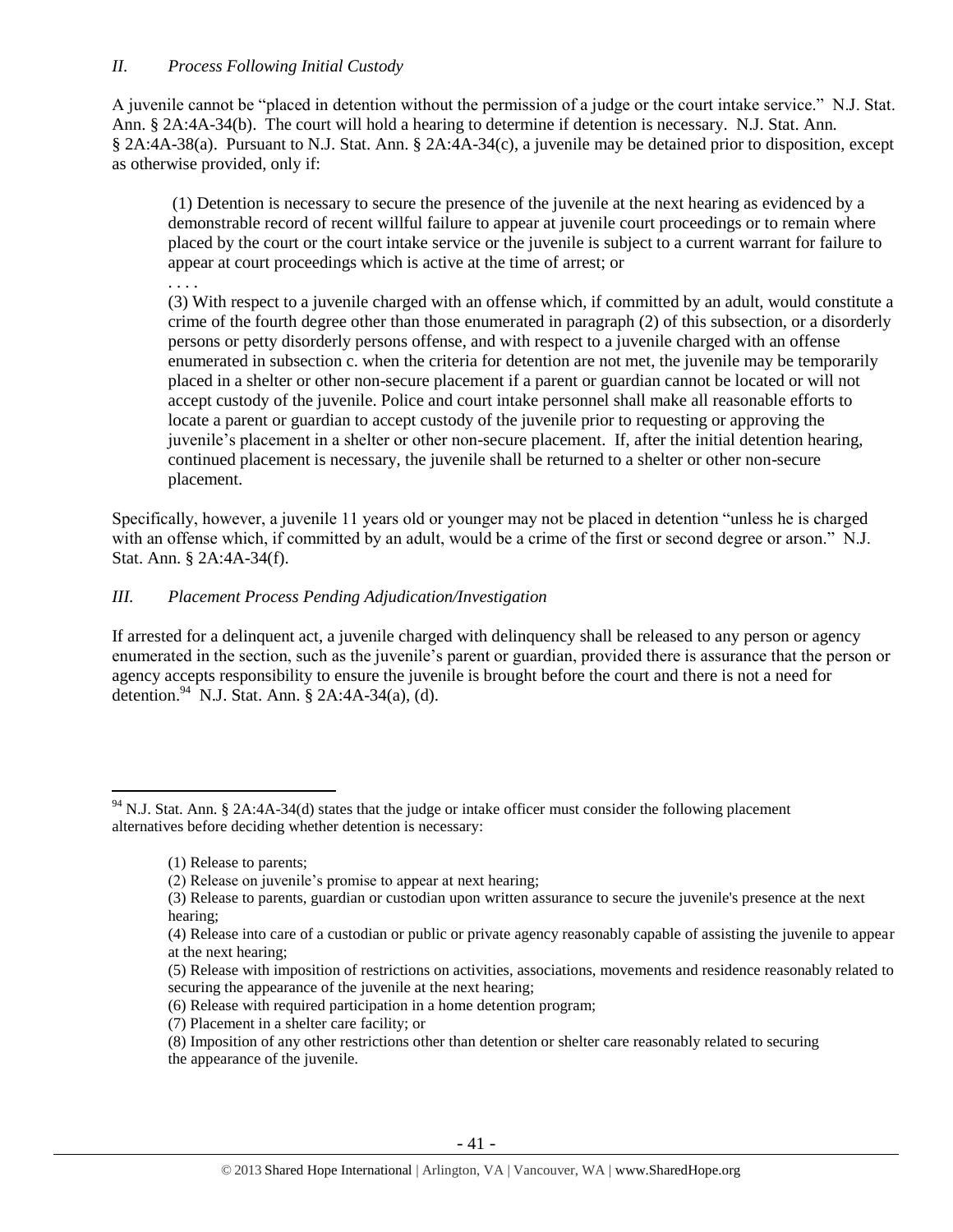In addition, the court has the following options of placement pending adjudication, pursuant to N.J. Stat. Ann. 2A:4A-34(d),

(4) Release into care of a custodian or public or private agency reasonably capable of assisting the juvenile to appear at the next hearing;

(5) Release with imposition of restrictions on activities, associations, movements and residence reasonably related to securing the appearance of the juvenile at the next hearing;

(6) Release with required participation in a home detention program;

(7) Placement in a shelter care facility; or

(8) Imposition of any other restrictions other than detention or shelter care reasonably related to securing the appearance of the juvenile.

## *IV. Adjudication or Referral to Alternate Process*

If a child is detained pending adjudication, the adjudication must be heard within 30 days of the detention hearing. N.J. Stat. Ann. § 2A:4A-38(k) (Adjudication hearing). There is no required timeframe for children that are not detained pending the adjudication hearing.

Additionally, A minor victim of sex trafficking may have an informal adjustment of a delinquency petition. Specifically, when a complaint is filed against a juvenile N.J. Stat. Ann. § 2A:4A-71(2)(b) requires that the complaint be reviewed by court intake services to determine whether it "should be dismissed, diverted, or referred for court action." It also states that

Court intake services shall consider the following factors in determining whether to recommend diversion:

. . . . (11) Any information relevant to the offense in any case where the juvenile is charged with an act

which if committed by an adult would constitute prostitution in violation of N.J.S.2C:34-1 or any offense which the juvenile alleges is related to the juvenile being a victim of human trafficking.<sup>9</sup>

#### *V. Outcomes*

 $\overline{a}$ 

If a child is alleged to be delinquent, a dispositional hearing must occur under N.J. Stat. Ann. § 2A:4A-41 (Dispositional hearing). Prior to this hearing a predispositional evaluation may be conducted under N.J. Stat. Ann. § 2A:4A-42 (Predispositional evaluation). "In any case where the juvenile is charged with an act which if committed by an adult would constitute prostitution in violation of N.J.S.2C:34-1 or any offense which the juvenile alleges is related to the juvenile being a victim of human trafficking, the predisposition report may include any information relevant to the commission of the act." N.J. Stat. Ann. § 2A:4A-42(2)(h). Pursuant to N.J. Stat. Ann. § 2A:4A-43(b) (Disposition of delinquency cases), if a juvenile is adjudicated delinquent he may be incarcerated or sentenced to one of many dispositions, including release to the supervision of a parent or guardian or relative, placement with a state agency, placement on probation, or placement with a nonresidential work program.

Additionally, a child may be able to utilize defenses for the crime of prostitution that may lead to the child being found "not delinquent" by the court. Pursuant to N.J. Stat. Ann. § 2C:34-1(e) (Prostitution and related offenses), "It is an affirmative defense to prosecution for a violation of this section that, during the time of the alleged commission of the offense, the defendant was a victim of human trafficking...."

<sup>&</sup>lt;sup>95</sup> See also N.J. Stat. Ann. 2A:4A-74, listing prostitution and trafficking as relevant factors to be considered when the juvenile is diverted to a court intake services conference.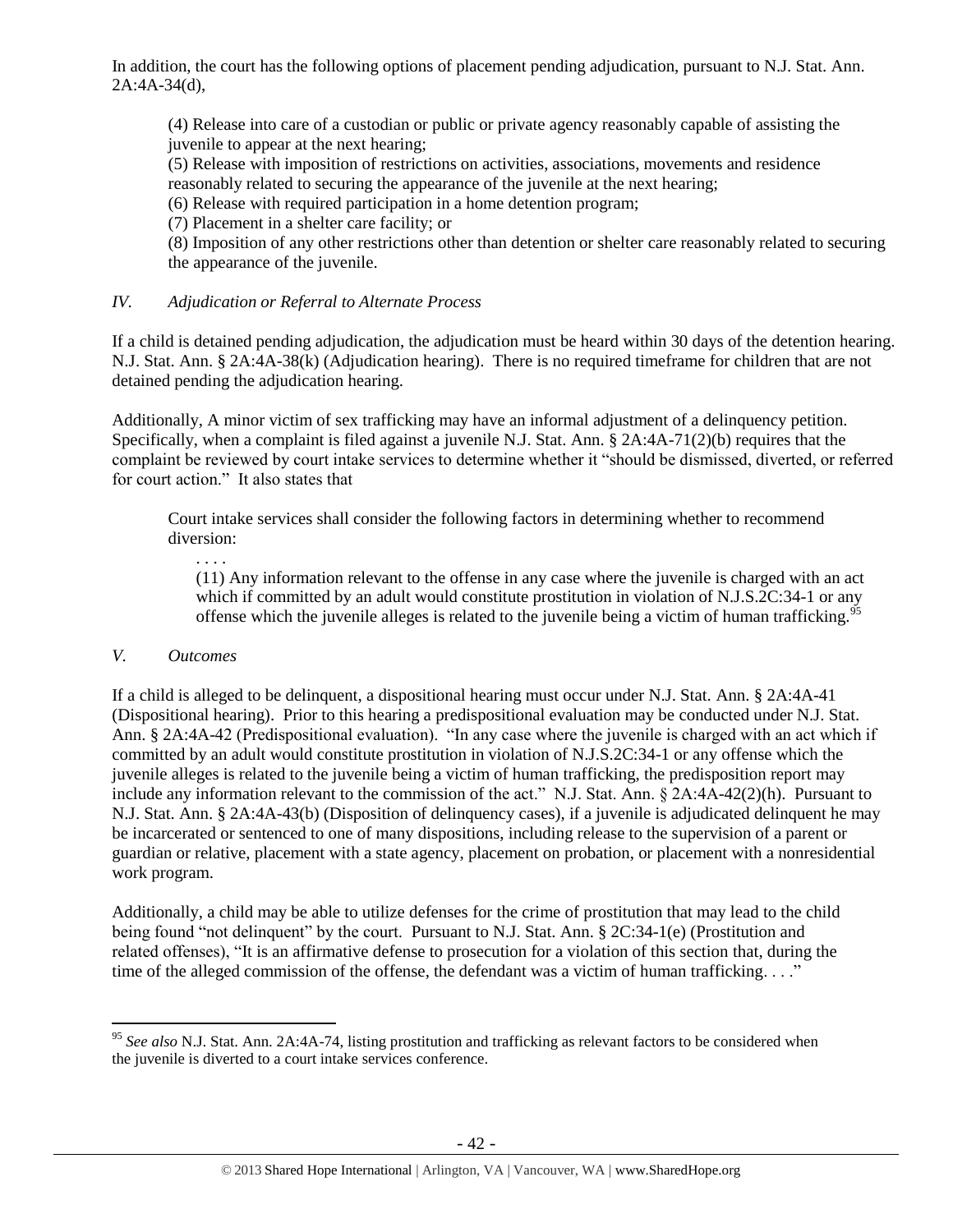If a minor sex trafficking victim is found delinquent, the child may have the opportunity to have that delinquency finding vacated. Specifically, N.J. Stat. Ann.  $\frac{8}{9}$  2C:44-1.1(a)<sup>96</sup> dictates that,

<span id="page-42-0"></span>(1) A person convicted of N.J.S.2C:34–1, prostitution and related offenses, or section 3 of P.L.1997, c. 93 (C.2C:34–1.1), loitering for the purpose of engaging in prostitution, or a similar local ordinance, may file an application with the Superior Court in accordance with the Rules of Court to have the conviction vacated at any time following entry of a judgment of conviction, when the person's participation in the offense was a result of having been a victim of human trafficking pursuant to section 1 of P.L.2005, c. 77 (C.2C:13–8) or as defined in paragraph (14) of 22 U.S.C. s.7102 [Definitions].

. . . .

 $(2)(d)$  If the court finds, pursuant to subsection c. of this section,<sup>97</sup> that the person was a victim of human trafficking, it shall enter an order vacating the conviction and directing that all court records be revised accordingly. When the person's application also seeks an order for expungement, the court order shall require that any court, law enforcement and correctional agencies, and other noticed parties pursuant to subsection b. of this section expunge all references to the person's arrest, conviction, and related proceedings for the violation of N.J.S.2C:34–1, prostitution and related offenses, or section 3 of P.L.1997, c. 93 (C.2C:34–1.1), loitering for the purpose of engaging in prostitution, or a similar local ordinance from all records in their custody that relate to the vacated conviction.

5.4.1 Recommendation: Establish a mandatory response referral to a protective system that includes specialized services and housing.

## *5.5 Commercial sexual exploitation is identified as a type of abuse and neglect within child protection statutes.*

New Jersey does not expressly identify commercial sexual exploitation as a type of abuse or neglect. Pursuant to N.J. Stat. Ann. § 9:6-1 (Abuse, abandonment, cruelty and neglect of child; what constitutes),

Abuse of a child shall consist in any of the following acts: . . . (b) employing or permitting a child to be employed in any vocation or employment injurious to its health or dangerous to its life or limb, or contrary to the laws of this State; (c) employing or permitting a child to be employed in any occupation, employment or vocation dangerous to the morals of such child; (d) the habitual use by the parent or by a person having the custody and control of a child, in the hearing of such child, of profane, indecent or obscene language; (e) the performing of any indecent, immoral or unlawful act or deed, in the presence of a child, that may tend to debauch or endanger or degrade the morals of the child; (f) permitting or allowing any other person to perform any indecent, immoral or unlawful act in the presence of the child that may tend to debauch or endanger the morals of such child; (g) using excessive physical restraint on the child under circumstances which do not indicate that the child's behavior is harmful to himself, others or property . . . .

. . . .

 $96$  The text of N.J. Stat. Ann. § 2C:44-1.1 included here and elsewhere in this report includes amendments made by the passage of Assembly Bill 3352 during the Second Annual Session of the 2013 New Jersey Legislature. 2013 NJ Laws Ch. 44. (NJ 2012) (effective July 1, 2013).

 $97$  Under N.J. Stat. Ann. § 2C:44-1.1(c)(1),

The court may vacate a conviction pursuant to this section if it finds by a preponderance of the evidence that the person was a victim of human trafficking pursuant to section 1 of P.L.2005, c. 77 (C.2C:13–8) [Human trafficking] or as defined in paragraph (14) of 22 U.S.C. s.7102 [Definitions] at the time of the offense, and that the violation was a result of the person having been a victim of human trafficking.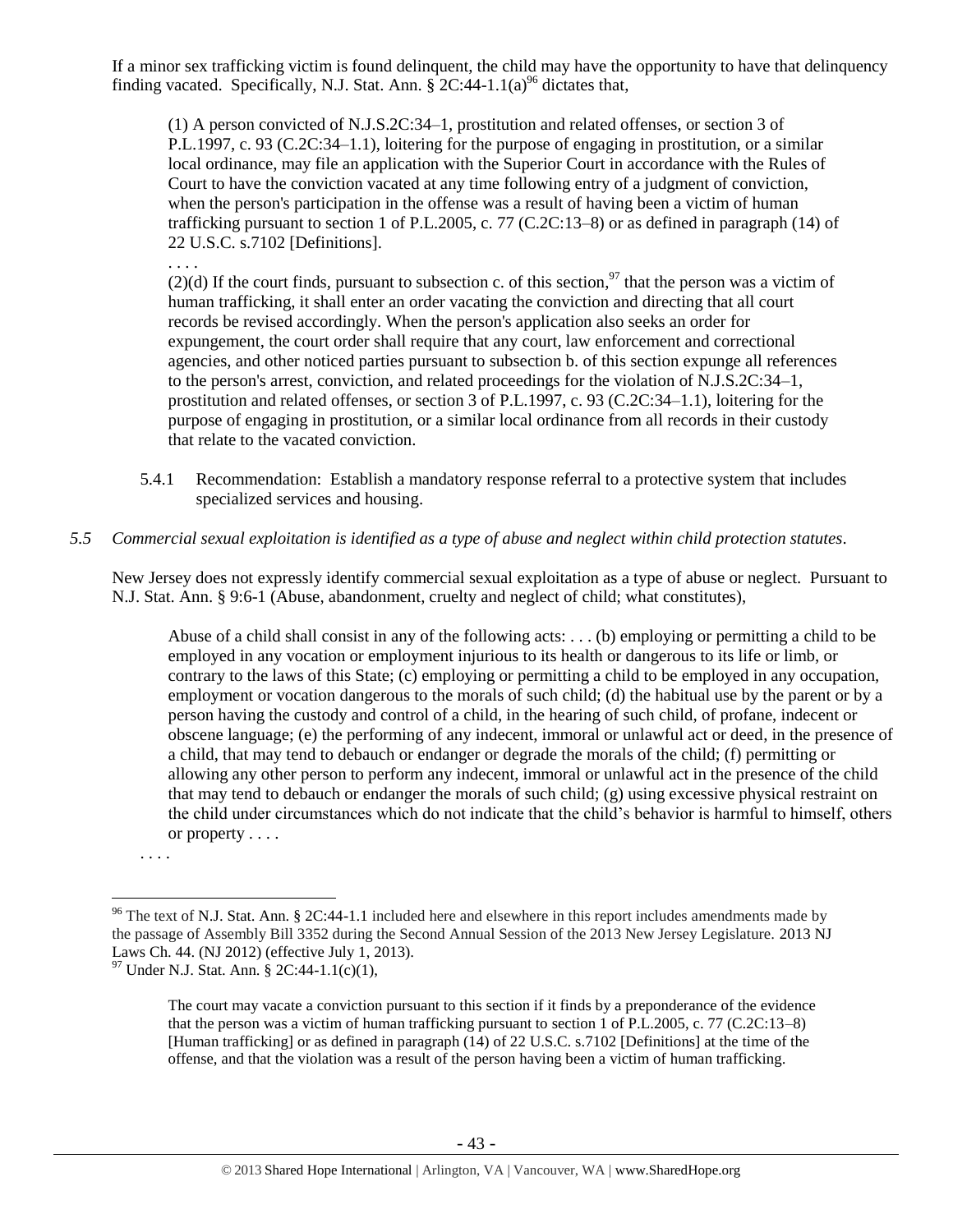Neglect of a child shall consist in any of the following acts, by anyone having the custody or control of the child: (a) willfully failing to provide proper and sufficient food, clothing, maintenance, regular school education as required by law, medical attendance or surgical treatment, and a clean and proper home, or (b) failure to do or permit to be done any act necessary for the child's physical or moral well-being. Neglect also means the continued inappropriate placement of a child in an institution, as defined in section 1 of P.L.1974, c. 119 (C. 9:6-8.21[Definitions]), with the knowledge that the placement has resulted and may continue to result in harm to the child's mental or physical well-being.

Additionally, pursuant to N.J. Stat. Ann. § 9:6-8.9(c) ("Abused child" defined), an "abused child" is "a child under the age of 18 years whose parent, guardian, or other person having his custody and control . . . [c]ommits or allows to be committed an act of sexual abuse against the child."

Under N.J. Stat. Ann. § 9:6-8.84(2) (Definitions relative to child abuse, neglect),

"Sexual abuse" means contacts or actions between a child and a parent or caretaker for the purpose of sexual stimulation of either that person or another person. Sexual abuse includes:

a. the employment, use, persuasion, inducement, enticement, or coercion of any child to engage in, or assist any other person to engage in, any sexually explicit conduct or simulation of such conduct; b. sexual conduct including molestation, prostitution, other forms of sexual exploitation of children, or incest; or

c. sexual penetration<sup>98</sup> and sexual contact<sup>99</sup> as defined in N.J.S.2C:14-1 [Definitions] and a prohibited sexual act<sup>100</sup> as defined in N.J.S.2C:24-4 [Endangering welfare of children].

5.5.1 Recommendation: Expand the definitions of abuse to expressly include when a child is victimized through N.J. Stat. Ann. § 2C:13-8 (Human trafficking).

## *5.6 The definition of "caregiver" (or similar term) in the child welfare statutes is broad enough to include a trafficker who has custody or control of a child in order to bring a trafficked child into protection of child protective services.*

For the purpose of protective child welfare laws, N.J. Stat. Ann. § 9:6-2 ("Parent" and "custodian" defined) defines "the person having care, custody and control of any child" as including,

any person who has assumed the care of a child, or any person with whom a child is living at the time the offense is committed, and shall include . . . a person who legally or voluntarily assumes the care, custody, maintenance or support of the child.

This definition is potentially broad enough to encompass a trafficker for the purpose of child welfare intervention.

*5.7 Crime victims' compensation is specifically available to a child victim of sex trafficking or commercial sexual exploitation of children (CSEC) without regard to ineligibility factors.*

Crime victims' compensation is only allowed for certain crimes, but most crimes related to domestic minor sex trafficking are included. Under the Criminal Injuries Compensation Act of 1971, the Victims of Crime

<sup>98</sup> *See supra* note [16.](#page-5-0)

<sup>99</sup> *See supra* note [17.](#page-5-1)

<sup>100</sup> *See supra* not[e 15.](#page-4-2)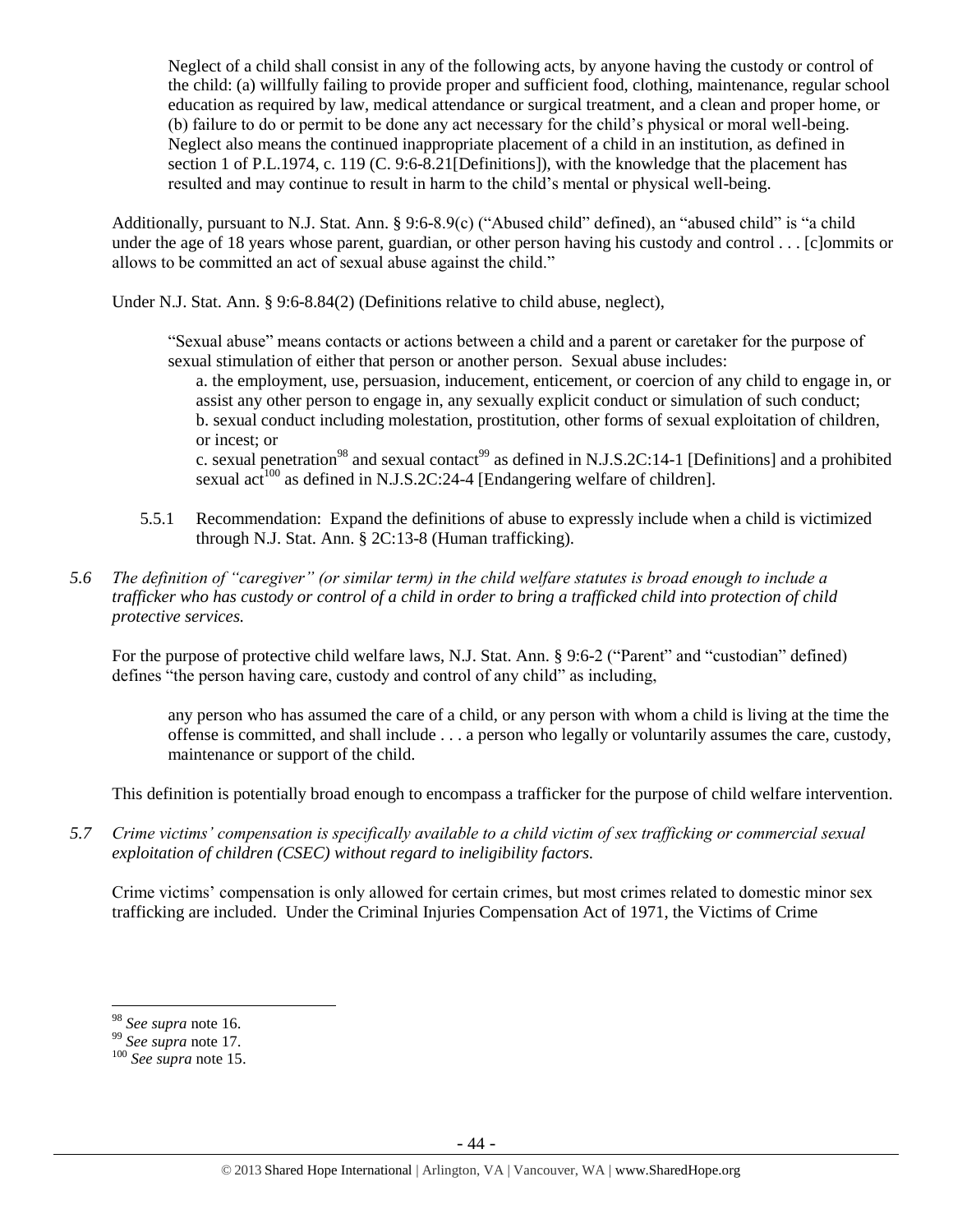Compensation Agency may order payment for victims<sup>101</sup> who suffer personal injury or death resulting from the commission or attempt to commit specified offenses, including violations of N.J. Stat. Ann. § 2C:13-8 (Human trafficking), § 2C:14-2 (Sexual assault), § 2C:14-3 (Aggravated criminal sexual contact; criminal sexual contact), or any other lewd, indecent, or obscene acts with children. N.J. Stat. Ann. § 52:4B-11. The Agency may make an order for compensation even if the buyer has not been prosecuted or convicted. N.J. Stat. Ann. § 52:4B-10. Applications shall be made within two years of the date of injury or death (unless good cause is found for delay) and reported to authorities "within three months after its occurrence or reasonable discovery." N.J. Stat. Ann. § 52:4B-18. Furthermore, pursuant to N.J. Stat. Ann. § 52:4B-18,

No compensation shall be awarded if:

a. . . . the victim did not cooperate with the reasonable requests of law enforcement authorities unless the victim demonstrates a compelling health or safety reason for not cooperating; or

c. The victim was guilty of a violation of . . . subtitle 2 of Title 2C [Specific Offenses] of the New Jersey Statutes, which caused or contributed to his injuries; or

f. The victim has been convicted of a crime and is still incarcerated; or

. . . .

. . . .

 $\overline{a}$ 

. . . .

. . . .

Additionally, New Jersey has a "Sex Crime Victim Treatment Fund," which is only applicable to crimes that fall within the sexual assault chapter, such as sexual assault and lewdness, but not human trafficking. N.J. Stat. Ann. § 52:4B-43.2.

5.7.1 Recommendation: Provide exceptions to the listed ineligibility criteria for child sex trafficking victims to ensure that domestic minor sex trafficking victims may receive compensation.

*5.8 Victim-friendly procedures and protections are provided in the trial process for minors under 18.*

Pursuant to N.J. Stat. Ann. § 2C:14-7 (Victim's previous sexual conduct; manner of dress),

a. In prosecutions for aggravated sexual assault, sexual assault, aggravated criminal sexual contact, criminal sexual contact, human trafficking involving sexual activity, endangering the welfare of a child in violation of N.J.S. 2C:24-4 or the fourth degree crime of lewdness in violation of subsection b. of N.J.S. 2C:14-4, evidence of the victim's previous sexual conduct shall not be admitted nor reference made to it in the presence of the jury except as provided in this section. . . .

b. In the absence of clear and convincing proof to the contrary, evidence of the victim's sexual conduct occurring more than one year before the date of the offense charged is presumed to be inadmissible under this section.

c. Evidence of previous sexual conduct with persons other than the defendant which is offered by any lay or expert witness shall not be considered relevant unless it is material to proving the source of semen, pregnancy or disease.

d. Evidence of the victim's previous sexual conduct with the defendant shall be considered relevant if it is probative of whether a reasonable person, knowing what the defendant knew at the time of the alleged offense, would have believed that the alleged victim freely and affirmatively permitted the sexual behavior complained of.

<sup>&</sup>lt;sup>101</sup> Pursuant to N.J. Stat. Ann. § 52:4B-2 (Definitions), a "victim" is defined as "a person who is injured or killed by any act or omission of any other person which is within the description of any of the offenses specified in [N.J. Stat. Ann. § 52:4B-11]."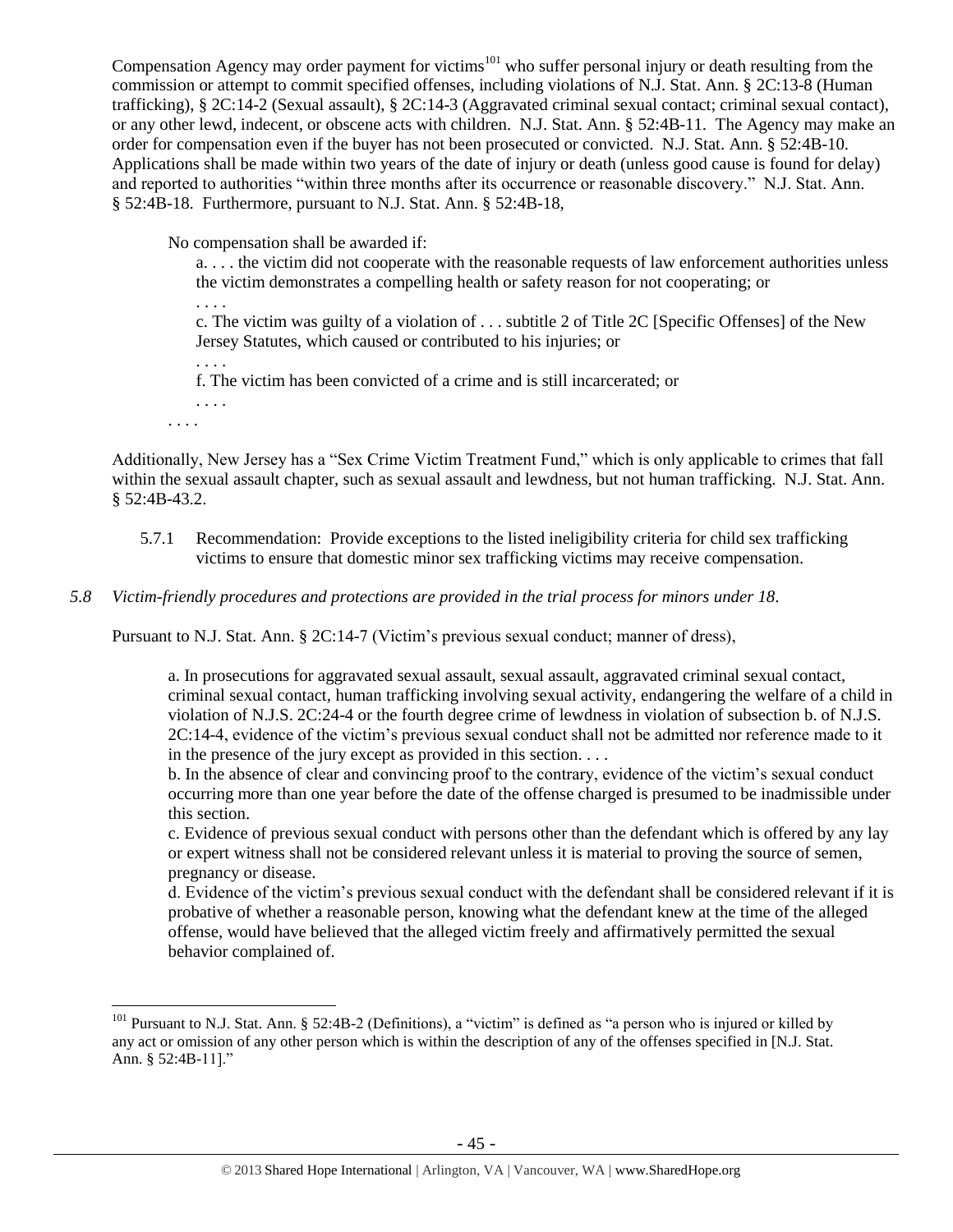e. Evidence of the manner in which the victim was dressed at the time an offense was committed shall not be admitted unless such evidence is determined by the court to be relevant and admissible in the interest of justice, after an offer of proof by the proponent of such evidence outside the hearing of the jury or at such hearing as the court may require, and a statement by the court of its findings of fact essential to its determination. A statement by the court of its findings shall also be included in the record. f. For the purposes of this section, "sexual conduct" shall mean any conduct or behavior relating to sexual activities of the victim, including but not limited to previous or subsequent experience of sexual penetration or sexual contact, use of contraceptives, sexual activities reflected in gynecological records, living arrangement and life style.

N.J. Stat. Ann. § 2A:82-46(a) prevents the disclosure of the identity of child victims of certain sexual offense crimes including N.J. Stat. Ann. § 2C:24-4 (Endangering welfare of children) does not protect the child victims of N.J. Stat. Ann. § 2C:13-8 (Human trafficking) or § 2C:34-1 (Prostitution and related offenses).

New Jersey's law allowing a minor to testify via closed circuit television includes cases of human trafficking but does not include CSEC offenses as qualifying offenses. N.J. Stat. Ann. § 2A:84A-32.4(a).<sup>102</sup> Only prosecutions for "aggravated sexual assault, sexual assault, aggravated criminal sexual contact, criminal sexual contact, human trafficking involving sexual activity, child abuse, or any action alleging abused or neglected children" can occur via closed circuit television under this statute. N.J. Stat. Ann. § 2A:84A-32.4(a). An order for such testimony of a witness 16 years of age or younger may be made when "there is a substantial likelihood that the witness would suffer severe emotional or mental distress if required to testify in open court." N.J. Stat. Ann. § 2A:84A-32.4(b).

*5.9 Expungement or sealing of juvenile delinquency records resulting from arrests or adjudications for prostitution-related offenses committed as a result of, or in the course of, the commercial sexual exploitation of a minor is available within a reasonable time after turning 18.*

Juvenile records may be sealed under N.J. Stat. Ann. § 2A:4A-62 (Sealing of records), which states in part,

a. On motion of a person who has been the subject of a complaint filed under this act or on its own motion, the court may vacate its order and findings and order the nondisclosure of social, medical, psychological, legal and other records of the court and probation services, and records of law enforcement agencies if it finds:

(1) Two years have elapsed since the final discharge of the person from legal custody or supervision, or two years have elapsed after the entry of any other court order not involving custody or supervision; and

(2) He has not been convicted of a crime, or a disorderly persons offense or adjudged delinquent, during the two years prior to the filing of the motion, and no proceeding or complaint is pending seeking such conviction or adjudication.

. . . .

 $\overline{a}$ 

e. Any adjudication of delinquency or conviction of a crime subsequent to sealing shall have the effect of nullifying the sealing order.

f. Expungement of juvenile records shall be governed by the applicable provisions of chapter 52 of Title 2C of the New Jersey Statutes [Expungement].

 $102$  The text of N.J. Stat. Ann. § 2A:84A-32 included here and elsewhere in this report includes amendments made by the passage of Assembly Bill 3352 during the Second Annual Session of the 2013 New Jersey Legislature. 2013 NJ Laws Ch. 84A. (NJ 2012) (effective July 1, 2013).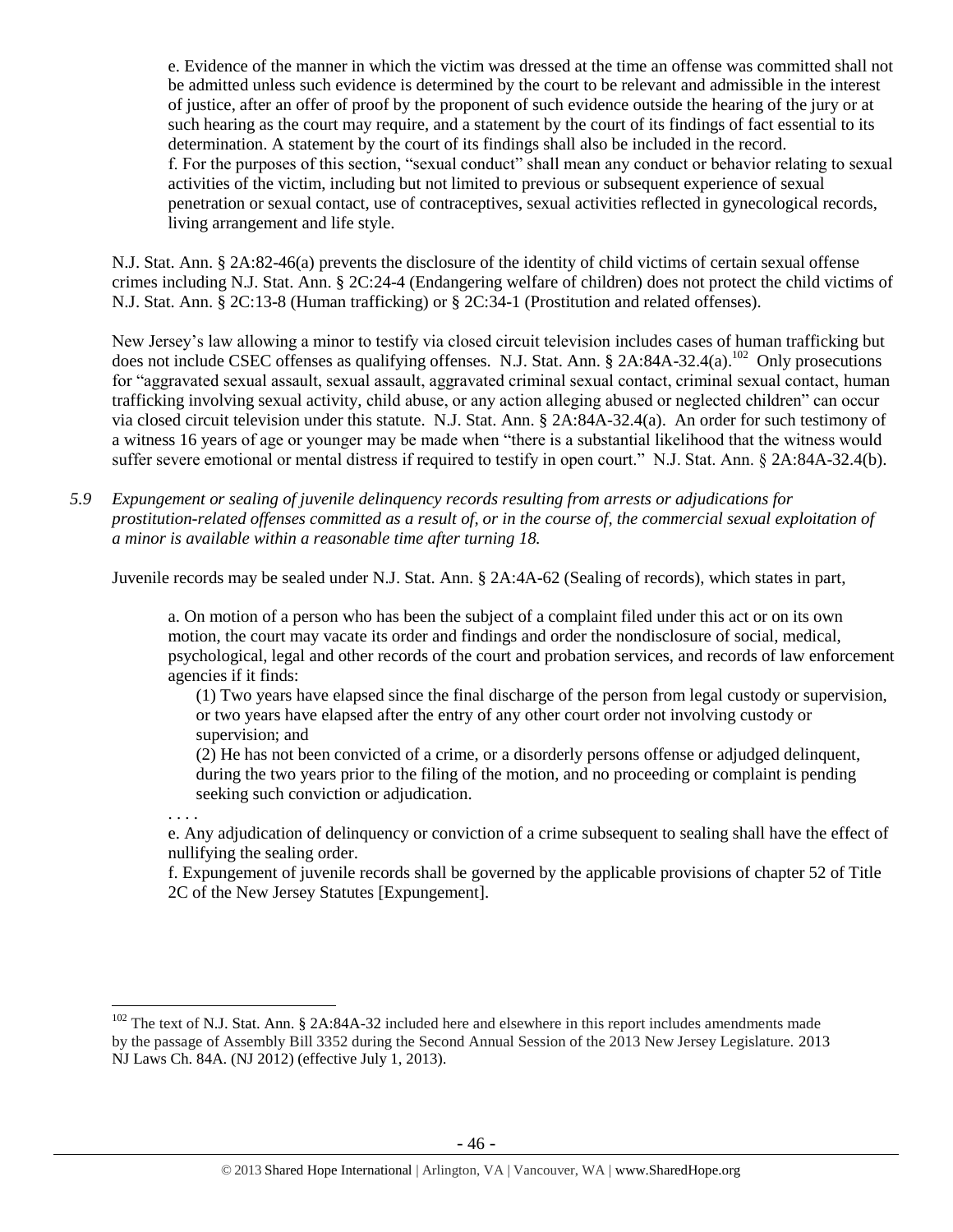A juvenile charged with prostitution or loitering for the purpose of prostitution can have their records vacated under N.J. Stat. Ann. §  $2C:44-1.1^{103}$  (Vacated sentence permitted for certain prostitution and related offenses). Pursuant to N.J. Stat. Ann. § 2C:44-1.1(a),

(1) A person convicted of N.J.S.2C:34–1, prostitution and related offenses, or section 3 of P.L.1997, c. 93 (C.2C:34–1.1), loitering for the purpose of engaging in prostitution, or a similar local ordinance, may file an application with the Superior Court in accordance with the Rules of Court to have the conviction vacated at any time following entry of a judgment of conviction, when the person's participation in the offense was a result of having been a victim of human trafficking pursuant to section 1 of P.L.2005, c. 77 (C.2C:13–8) or as defined in paragraph (14) of 22 U.S.C. s.7102 [Definitions].

. . . .

(2)(d) If the court finds, pursuant to subsection c. of this section<sup>104</sup>, that the person was a victim of human trafficking, it shall enter an order vacating the conviction and directing that all court records be revised accordingly. When the person's application also seeks an order for expungement, the court order shall require that any court, law enforcement and correctional agencies, and other noticed parties pursuant to subsection b. of this section expunge all references to the person's arrest, conviction, and related proceedings for the violation of N.J.S.2C:34–1, prostitution and related offenses, or section 3 of P.L.1997, c. 93 (C.2C:34–1.1), loitering for the purpose of engaging in prostitution, or a similar local ordinance from all records in their custody that relate to the vacated conviction.

These requirements mandate 10 years without conviction of a subsequent crime before the juvenile is eligible for expungement. N.J. Stat. Ann. § 2C:52-2(a).

*5.10 Victim restitution and civil remedies for victims of domestic minor sex trafficking or commercial sexual exploitation of children (CSEC) are authorized by law.* 

Offenders convicted under N.J. Stat. Ann. § 2C:13-8 (Human trafficking) must pay restitution to the victim. Specifically, under N.J. Stat. Ann. § 2C:13-8(e),

The court shall award to the victim restitution which is the greater of:

(1) the gross income or value to the defendant of the victim's labor or services; or (2) the value of the victim's labor or services as determined by the "New Jersey Prevailing Wage Act," the "New Jersey State Wage and Hour Law," "the Seasonal Farm Labor Act," the laws concerning the regulation of child labor…or any other applicable State law, and the "Fair Labor Standards Act of 1938" 29 U.S.C. s.201 et seq., or any other applicable federal law.

Similarly, other offenders may be ordered to pay restitution because the court is allowed to order the perpetrator to pay the victim restitution for any degree of crime. N.J. Stat. Ann. § 2C:43-3. However, except in state tax cases, "[t]he restitution ordered paid to the victim shall not exceed the victim's loss." N.J. Stat. Ann. § 2C:43-3.

<sup>103</sup> *See supra* not[e 96.](#page-42-0)

 $104$  Under N.J. Stat. Ann. § 2C:44-1.1(c)(1),

The court may vacate a conviction pursuant to this section if it finds by a preponderance of the evidence that the person was a victim of human trafficking pursuant to section 1 of P.L.2005, c. 77 (C.2C:13–8) [Human trafficking] or as defined in paragraph (14) of 22 U.S.C. s.7102 [Definitions] at the time of the offense, and that the violation was a result of the person having been a victim of human trafficking.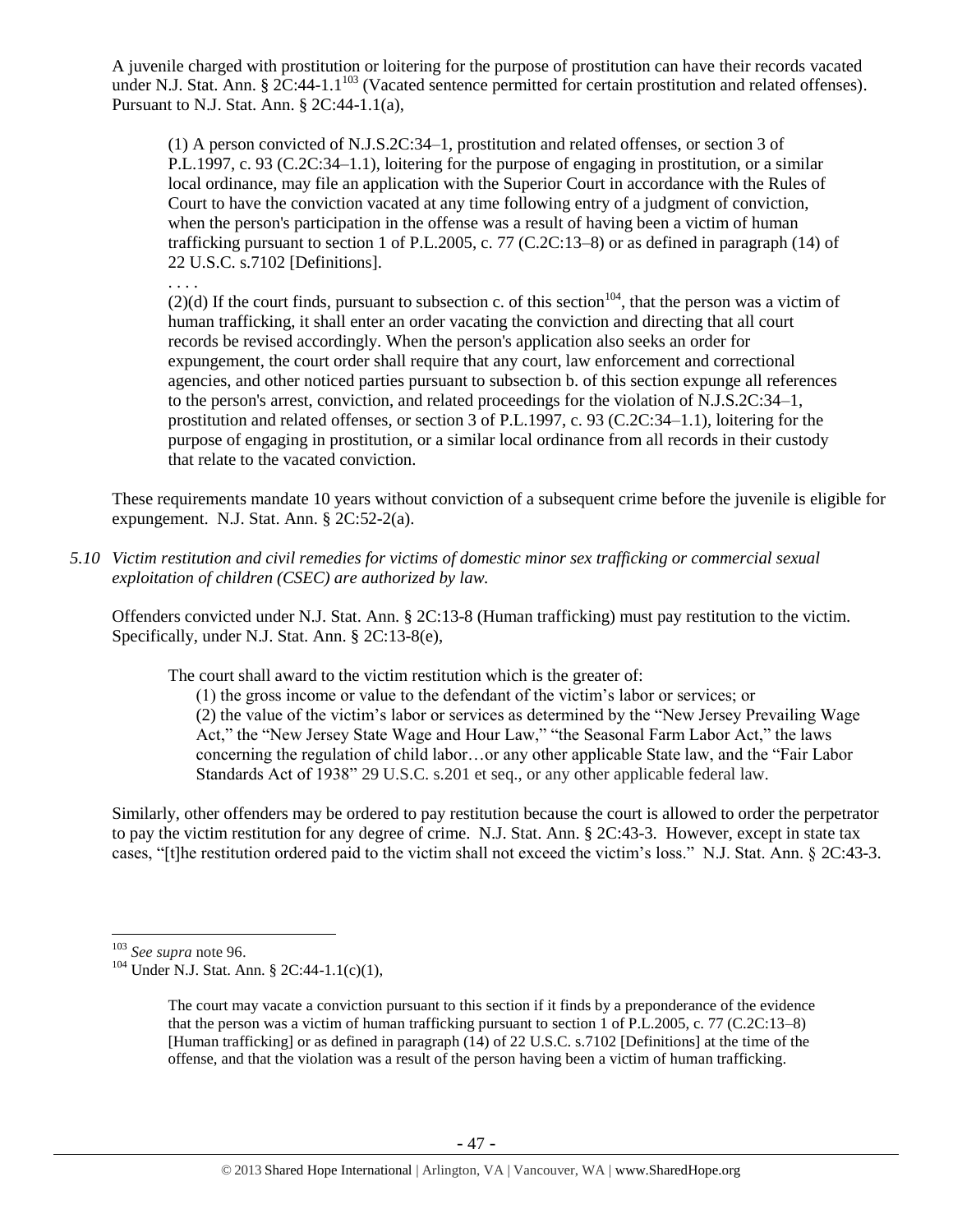Specific civil remedies are available to victims of human trafficking and they may seek a judgment against both the trafficker and persons acting in concert with the trafficker. Pursuant to N.J. Stat. Ann. § 2C:13-8.1, 105

Any person injured, including injury due to the loss of moneys or property, real or personal, by an actor and all those acting in concert with that actor who committed a human trafficking offense in violation of section 1 of P.L.2005,c. 77 (C.2C:13–8) [Human trafficking] or section 5 of P.L.2013, c. 51 (C.2C:13–9) [Human trafficking as a crime of the second degree] may bring a civil action in any court of competent jurisdiction against the actor and all those acting in concern [sic] with that actor.<sup>106</sup>

Under N.J. Stat. Ann. § 2C:13-8.1(c)(1), (2), (d), a prevailing victim in a civil action may recover attorney's fees and costs, and the court may "in addition to any other appropriate legal or equitable relief, including damages for pain and suffering, recovery of reasonable costs for necessary medical, dental, and psychological services and punitive damages, award damages in an amount that is the greater of:

(1) the gross income or value to the defendant of the injured party's labor or services; or (2) the value of the injured party's labor or services as determined by the "New Jersey Prevailing Wage Act," P.L.1963, c. 150 (C.34:11–56.25 et seq.), the "New Jersey State Wage and Hour Law," P.L.1966, c. 113 (C.34:11–56a et seq.), the Seasonal Farm Labor Act, P.L.1945, c. 71 (C.34:9A–1 et seq.), the laws concerning the regulation of child labor in chapter 2 of Title 34 of the Revised Statutes, or any other applicable State law, and the "Fair Labor Standards Act of 1938," 29 U.S.C. s.201 et seq., or any other applicable federal law.

Also, child sex trafficking and CSEC victim could bring a civil case under an action for sexual abuse. N.J. Stat. Ann. § 2A:61B-1. For purposes of this action, "sexual abuse" is defined in N.J. Stat. Ann. § 2A:61B-1(a)(1) as

an act of sexual contact or sexual penetration between a child under the age of 18 years and an adult. A parent, resource family parent, guardian or other person standing in loco parentis within the household who knowingly permits or acquiesces in sexual abuse by any other person also commits sexual abuse, except that it is an affirmative defense if the parent, resource family parent, guardian or other person standing in loco parentis was subjected to, or placed in, reasonable fear of physical or sexual abuse by the other person so as to undermine the person's ability to protect the child.

*5.11 Statutes of limitations for civil and criminal actions for child sex trafficking or commercial sexual exploitation of children (CSEC) offenses are eliminated or lengthened sufficiently to allow prosecutors and victims a realistic opportunity to pursue criminal action and legal remedies.*

Most prosecutions in New Jersey are subject to a 5-year statute of limitations pursuant to N.J. Stat. Ann. § 2C:1- 6(b)(1) (Time limitations). Prosecutions for sexual assault and aggravated sexual assault under N.J. Stat. Ann. § 2C:14-2 (Sexual assault) have no limitation and may be brought at any time. N.J. Stat. Ann. § 2C:1-6(a)(1). An extension is also available to victims of N.J. Stat. Ann. § 2C:14-3 (Aggravated criminal sexual contact; criminal sexual contact) and § 2C:24-4 (Endangering welfare of children) pursuant to N.J. Stat. Ann. § 2C:1-6(b)(4), which states,

 $105$  The text of N.J. Stat. Ann. § 2C:13-8.1 included here and elsewhere in this report includes amendments made by the passage of Assembly Bill 3352 during the Second Annual Session of the 2013 New Jersey Legislature. 2013 NJ Laws Ch. 13. (NJ 2012) (effective July 1, 2013).

<sup>106 &</sup>quot;A civil action brought under this section shall not preclude the application of any other civil, administrative, or criminal remedy under any other provision of law." N.J. Stat. Ann. § 2C:13-8.1(4).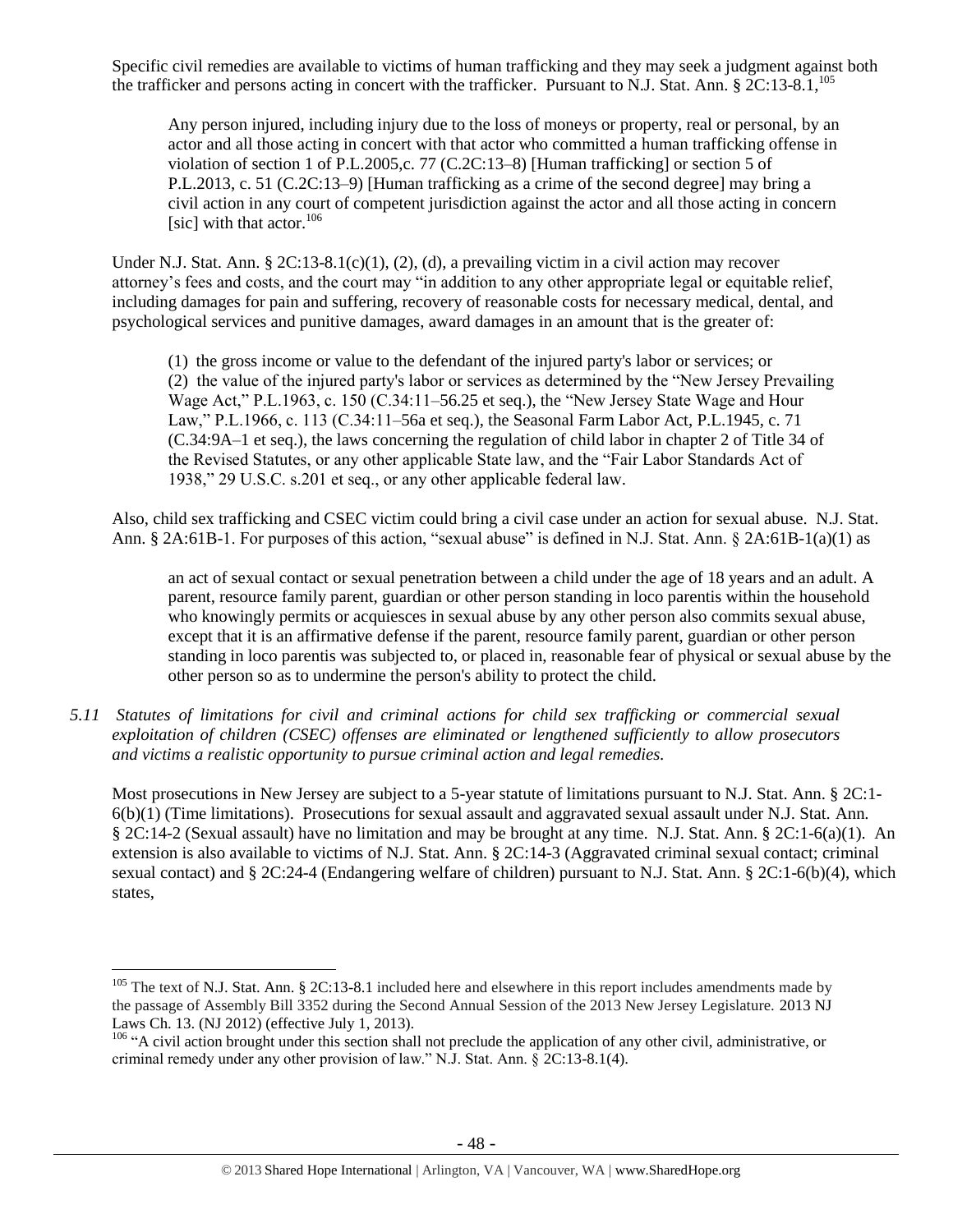A prosecution for an offense set forth in N.J.S.2C:14-3 or N.J.S.2C:24-4, when the victim at the time of the offense is below the age of 18 years, must be commenced within five years of the victim's attaining the age of 18 or within two years of the discovery of the offense by the victim, whichever is later.

A civil action brought under N.J. Stat. Ann. § 2A:61B-1 (Definitions; accrual of actions; proceedings) for sexual abuse must "be brought within two years after reasonable discovery." N.J. Stat. Ann. § 2A:61B-1(b).

5.11.1 Recommendation: Amend N.J. Stat. Ann. § 2C:1-6(a)(1) (Time limitations) to include § 2C:13-8 (Human trafficking) and § 2C:34-1 (Prostitution and related offenses) when a child is involved, in order to allow prosecutions for these offenses to be brought at any time.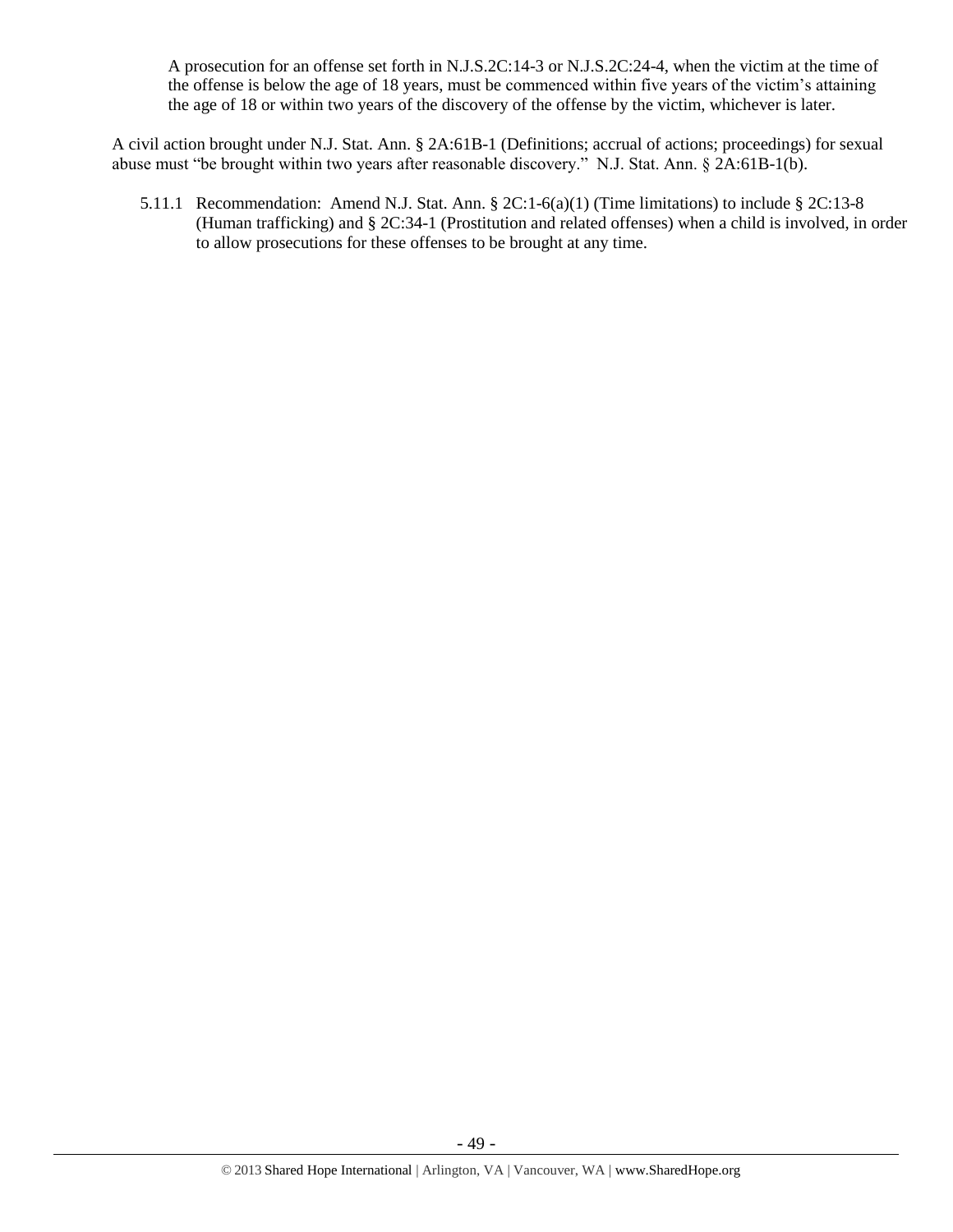#### **FRAMEWORK ISSUE 6: CRIMINAL JUSTICE TOOLS FOR INVESTIGATION AND PROSECUTIONS**

#### *Legal Components:*

- *6.1 Training on human trafficking and domestic minor sex trafficking for law enforcement is statutorily mandated or authorized.*
- *6.2 Single party consent to audio-taping is permitted in law enforcement investigations.*
- *6.3 Wiretapping is an available tool to investigate domestic minor sex trafficking.*
- *6.4 Using a law enforcement posing as a minor to investigate buying or selling of commercial sex acts is not a defense to soliciting, purchasing, or selling sex with a minor.*
- *6.5 Using the Internet to investigate buyers and traffickers is a permissible investigative technique.*
- *6.6 Law enforcement and child welfare agencies are mandated to promptly report missing and recovered children. \_\_\_\_\_\_\_\_\_\_\_\_\_\_\_\_\_\_\_\_\_\_\_\_\_\_\_\_\_\_\_\_\_\_\_\_\_\_\_\_\_\_\_\_\_\_\_\_\_\_\_\_\_\_\_\_\_\_\_\_\_\_\_\_\_\_\_\_\_\_\_\_\_\_\_\_\_\_\_\_\_\_\_\_\_\_\_\_\_\_\_\_\_\_*

#### *Legal Analysis:*

 $\overline{a}$ 

6.1 *Training on human trafficking and domestic minor sex trafficking for law enforcement is statutorily mandated or authorized.*

New Jersey law mandates development of training on human trafficking. N.J. Stat. Ann. § 2C:13-12(19)(a)<sup>107</sup> provides that

The Police Training Commission, in consultation with the Attorney General and the Director of the Division of Criminal Justice in the Department of Law and Public Safety, shall develop and approve, as part of the police training courses required pursuant to P.L.1961, c. 56 (C.52:17B–66 et seq.), courses of study on the handling, response procedures, investigation, and prosecution of human trafficking cases. These courses shall be reviewed at least every two years and modified from time to time as need may require.

Pursuant to N.J. Stat. Ann. § 52:4B-47 (Training courses for law enforcement personnel), the curriculum for police training shall include "specific training on responding to the needs of victims of human trafficking as defined in section 1 of P.L.2005, c. 77 (C.2C:13–8), and on services available to provide assistance, including information on federal, State, and local hotlines available to receive reports of and provide assistance to victims of human trafficking. N.J. Stat. Ann. § 52:4B-47(9)(a)<sup>108</sup>.

Additionally, New Jersey does require training on "substances which could be used to facilitate sexual assault," training on tracing missing persons, and training on technology used in the commission of sex offenses, all of which could include topics related to domestic minor sex trafficking. N.J. Stat. Ann. §§52:17B-4.5(a), 52:17B-9.8, 52:17B-77.11.

 $107$  The text of N.J. Stat. Ann. § 2C:13-12 included here and elsewhere in this report includes amendments made by the passage of Assembly Bill 3352 during the Second Annual Session of the 2013 New Jersey Legislature. 2013 NJ Laws Ch. 13. (NJ 2012) (effective July 1, 2013).

<sup>&</sup>lt;sup>108</sup> The text of N.J. Stat. Ann. § 52:4B-47 included here and elsewhere in this report includes amendments made by the passage of Assembly Bill 3352 during the Second Annual Session of the 2013 New Jersey Legislature. 2013 NJ Laws Ch. 52. (NJ 2012) (effective July 1, 2013).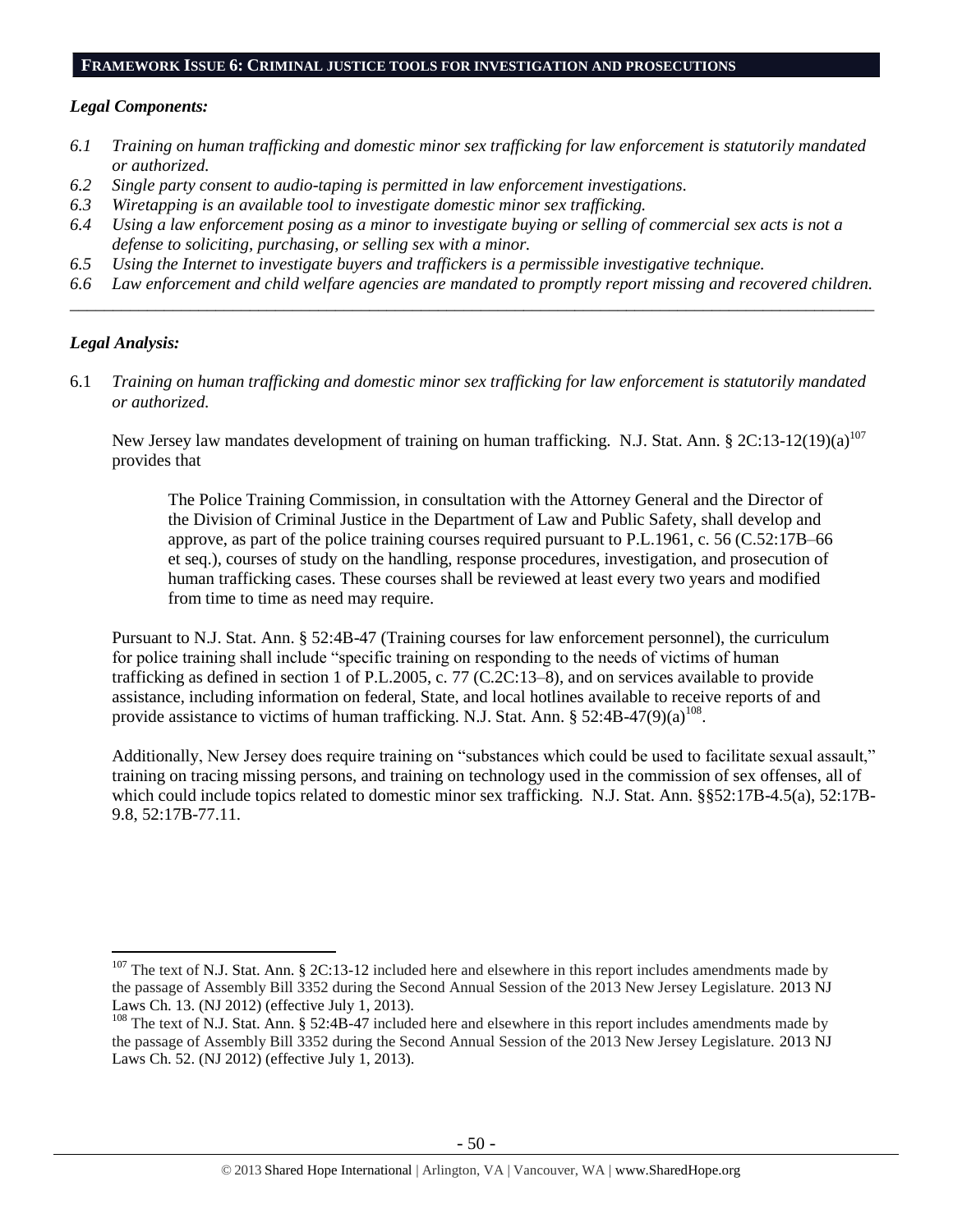## *6.2 Single party consent to audiotaping is permitted in law enforcement investigations.*

New Jersey allows for single party consent to audiotaping. The following actions are lawful pursuant to N.J. Stat. Ann. § 2A:156A-4(b)–(d),

b. Any investigative or law enforcement officer to intercept a wire, electronic or oral communication, where such officer is a party to the communication or where another officer who is a party to the communication requests or requires him to make such interception;

c. Any person acting at the direction of an investigative or law enforcement officer to intercept a wire, electronic or oral communication, where such person is a party to the communication or one of the parties to the communication has given prior consent to such interception; provided, however, that no such interception shall be made without the prior approval of the Attorney General or his designee or a county prosecutor or his designee;

d. A person not acting under color of law to intercept a wire, electronic or oral communication, where such person is a party to the communication or one of the parties to the communication has given prior consent to such interception unless such communication is intercepted or used for the purpose of committing any criminal or tortious act in violation of the Constitution or laws of the United States or of this State or for the purpose of committing any other injurious act. . . .

## *6.3 Wiretapping is an available tool to investigate domestic minor sex trafficking.*

 $\overline{a}$ 

New Jersey law allows wiretapping for investigations of N.J. Stat. Ann. § 2C:13-8 (Human trafficking), § 2C:34-1 (Prostitution and related offenses), § 2C:24-4 (Endangering welfare of children), or racketeering offenses under N.J. Stat. Ann. § 2C:41-2 (Prohibited activities). N.J. Stat. Ann. § 2A:156A-8.<sup>109</sup>

Pursuant to N.J. Stat. Ann. § 2A:156A-8 (Authorization for application for order to intercept communications),

The Attorney General, county prosecutor or a person designated to act for such an official and to perform his duties in and during his actual absence or disability, may authorize, in writing, an ex parte application to a judge designated to receive the same for an order authorizing the interception of a wire, or electronic or oral communication by the investigative or law enforcement officers or agency having responsibility for an investigation when such interception may provide evidence of the commission of the offense of . . . section 1 of P.L. 2005, c. 77 (C.2C:13-8) [Human trafficking], a violation of N.J.S.C. 2C:34-1 [Prostitution and related offenses] punishably by imprisonment for more than one year, . . . endangering the welfare of a child pursuant to N.J.S. 2C:24-4, . . . racketeering or a violation of subsection g. of N.J.S. 2C:5-2, . . . or any conspiracy to commit any of the foregoing offenses or which may provide evidence aiding in the apprehension of the perpetrator or perpetrators of any of the foregoing offenses.

*6.4 Using a law enforcement posing as a minor to investigate buying or selling of commercial sex acts is not a defense to soliciting, purchasing, or selling sex with a minor.*

While no law expressly allows for the use of a decoy in investigations of prostitution or sex trafficking, N.J. Stat. Ann. § 2C:13-6(a) (Luring, enticing child by various means, attempts; crime of second degree; subsequent offense, mandatory imprisonment; definitions) appears to permit the use of a decoy, by making it a crime to attempt to lure a person the offender "reasonably believes to be a child." N.J. Stat. Ann. § 2C:13-6(a) states,

<sup>&</sup>lt;sup>109</sup> The text of N.J. Stat. Ann. § 2A:156A-8 included here and elsewhere in this report includes amendments made by the passage of Assembly Bill 3352 during the Second Annual Session of the 2013 New Jersey Legislature. 2013 NJ Laws Ch. 156A. (NJ 2012) (effective July 1, 2013).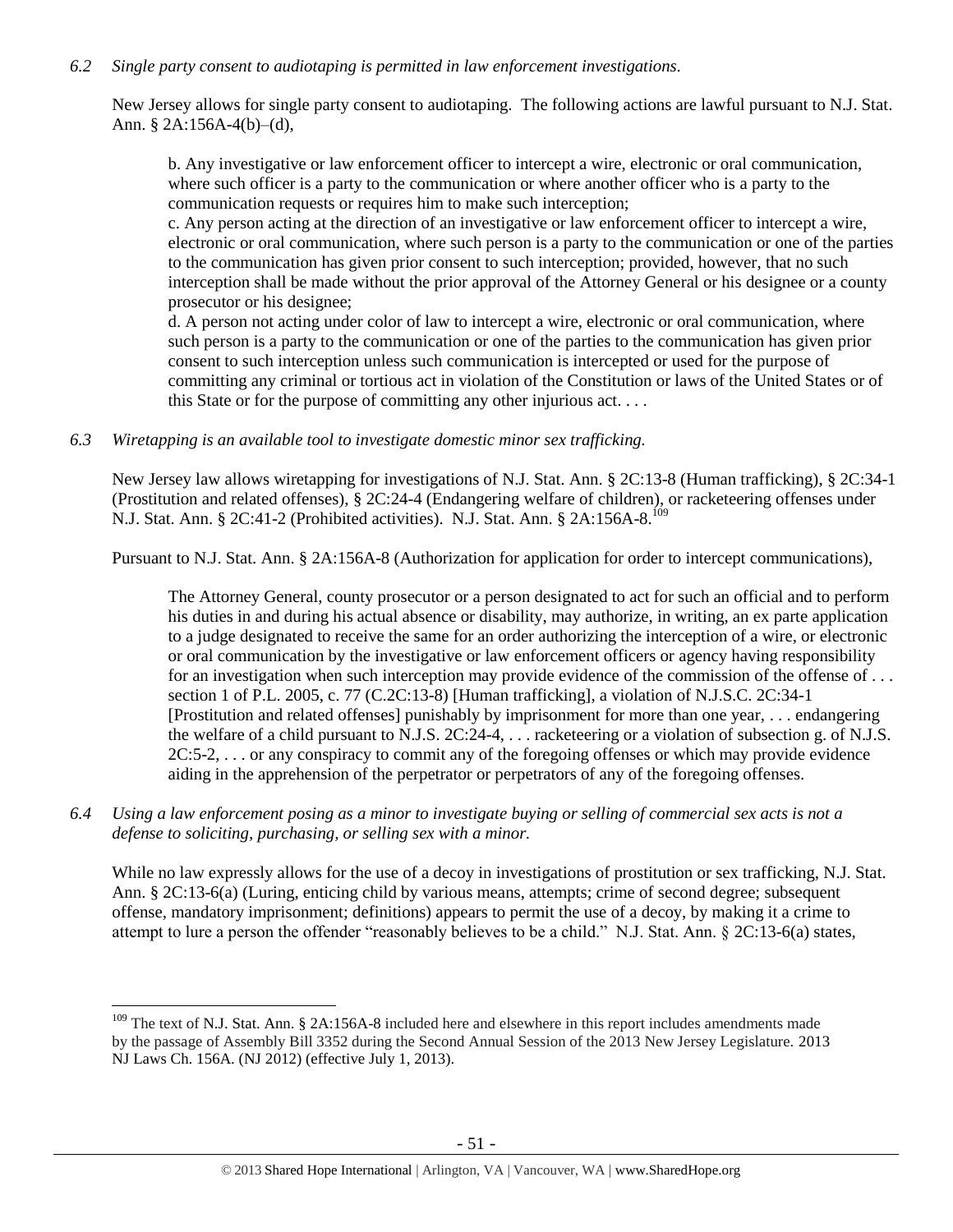A person commits a crime of the second degree if he attempts, via electronic or any other means, to lure or entice a child<sup>110</sup> or one who he reasonably believes to be a child into a motor vehicle, structure<sup>111</sup> or isolated area, or to meet or appear at any other place, with a purpose to commit a criminal offense with or against the child.

- 6.4.1. Recommendation: Expand the ability of law enforcement to investigate commercial sexual exploitation crimes against children by amending N.J. Stat. Ann. § 2C:13-8[1] (Human trafficking), N.J. Stat. Ann. § 2C:13-9 (Human trafficking in the second degree), N.J. Stat. Ann. § 2C:34-1(b) (Prostitution and related offenses), and N.J. Stat. Ann. § 2C:24-4(b) (Endangering welfare of children) to eliminate any possible defense that the "victim" was actually a law enforcement agent or officer.
- *6.5 Using the Internet to investigate buyers and traffickers is a permissible investigative technique.*

While no law expressly allows for investigation using the Internet, law enforcement can likely use electronic means for investigation under N.J. Stat. Ann. § 2C:13-6(a) (Luring, enticing child by various means, attempts; crime of second degree; subsequent offense, mandatory imprisonment; definitions).<sup>112</sup>

- 6.5.1. Recommendation: Amend N.J. Stat. Ann. § 2C:13-6(a) (Luring, enticing child by various means, attempts; crime of second degree; subsequent offense, mandatory imprisonment; definitions) to specifically permit law enforcement to use the Internet to investigate buyers and traffickers.
- *6.6 Law enforcement and child welfare agencies are mandated to promptly report missing and recovered children.*

Law enforcement must report missing and recovered minors in New Jersey. Under N.J. Stat. Ann. § 52:17B-9.8 (Powers, duties of unit), the Department of Law and Public Safety shall,

a. Coordinate, file and investigate all missing persons cases in this State, and cooperate with local law enforcement officials and federal law enforcement officials in the creation of a centralized office on missing persons in this State;

. . . .

c. Collect and maintain data on missing persons and unidentified bodies in this State and throughout the United States;

d. Coordinate efforts with other states and with the federal government in the investigation of cases involving missing persons or unidentified bodies;

. . . .

Additionally, pursuant to N.J. Stat. Ann. § 52:17B-217 (Actions relative to high risk missing person or child), if the missing person is a child,

b. The lead law enforcement agency shall promptly notify all law enforcement agencies within the State and, if deemed appropriate, law enforcement agencies in adjacent states or jurisdictions of the information that may aid in the prompt location and safe return of the high risk missing person.

 $\overline{a}$ <sup>110</sup> Pursuant to N.J. Stat. Ann. § 2C:13-6(b), a "child" is "a person less than 18 years old."

<sup>&</sup>lt;sup>111</sup> Pursuant to N.J. Stat. Ann. § 2C:13-6(b), "structure" is defined as "any building, room, ship, vessel or airplane and also any place adapted for overnight accommodation of persons, or for carrying on business therein, whether or not a person is actually present."

<sup>112</sup> *See supra* Section 6.4 for the relevant provisions of N.J. Stat. Ann. § 2C:13-6(a).